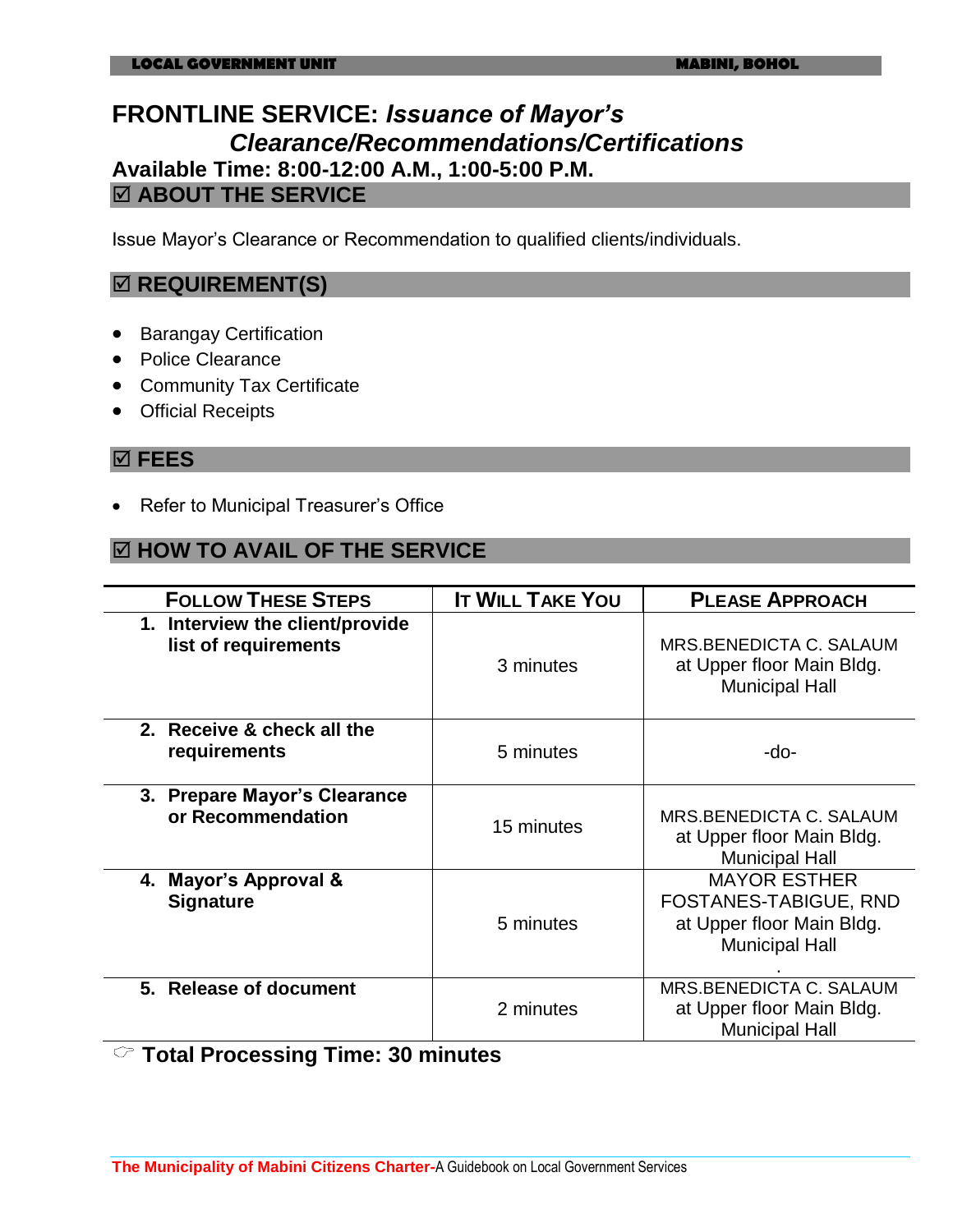### **FRONTLINE SERVICE:** *Issuance of Mayor's Permit*  **Available Time: 8:00-12:00 A.M., 1:00-5:00 P.M. ABOUT THE SERVICE**

Issue Mayor's Permit to qualified applicants.

### $⊓$  **REQUIREMENT(S)**

Application Form (refer to Municipal Treasurer's Office)

#### **FEES**

Refer to Municipal Treasurer's Office

#### **HOW TO AVAIL OF THE SERVICE**

| <b>FOLLOW THESE STEPS</b>                                                                                            | <b>IT WILL TAKE YOU</b> | <b>PLEASE APPROACH</b>                                                                                     |
|----------------------------------------------------------------------------------------------------------------------|-------------------------|------------------------------------------------------------------------------------------------------------|
| 1. Interview the client<br>Advice client to proceed to<br>Municipal Treasurer's Office & fill<br>up application form | 2 minutes               | MRS. BENEDICTA C. SALAUM<br>at Upper floor Main Bldg.<br><b>Municipal Hall</b>                             |
| 2. Verify compliance of the<br>requirements/check all the<br>supporting documents &<br>signatories                   | 10 minutes              | -do-                                                                                                       |
| 3. Preparation of permit                                                                                             | 8 minutes               | MRS. BENEDICTA C. SALAUM<br><b>REY TOMAS F. MACA</b><br>at Upper floor Main Bldg.<br><b>Municipal Hall</b> |
| 4. Mayor's approval and<br>signature                                                                                 | 3 minutes               | <b>MAYOR ESTHER</b><br><b>FOSTANES-TABIGUE, RND</b>                                                        |
| 5. Release of Mayor's<br><b>Permit/Segregate copies</b>                                                              | 2 minutes               | MRS. BENEDICTA C. SALAUM<br><b>REY TOMA F. MACA</b><br>at Upper floor Main Bldg.<br>Municipal Hall.        |

**Total Processing Time: 25 minutes**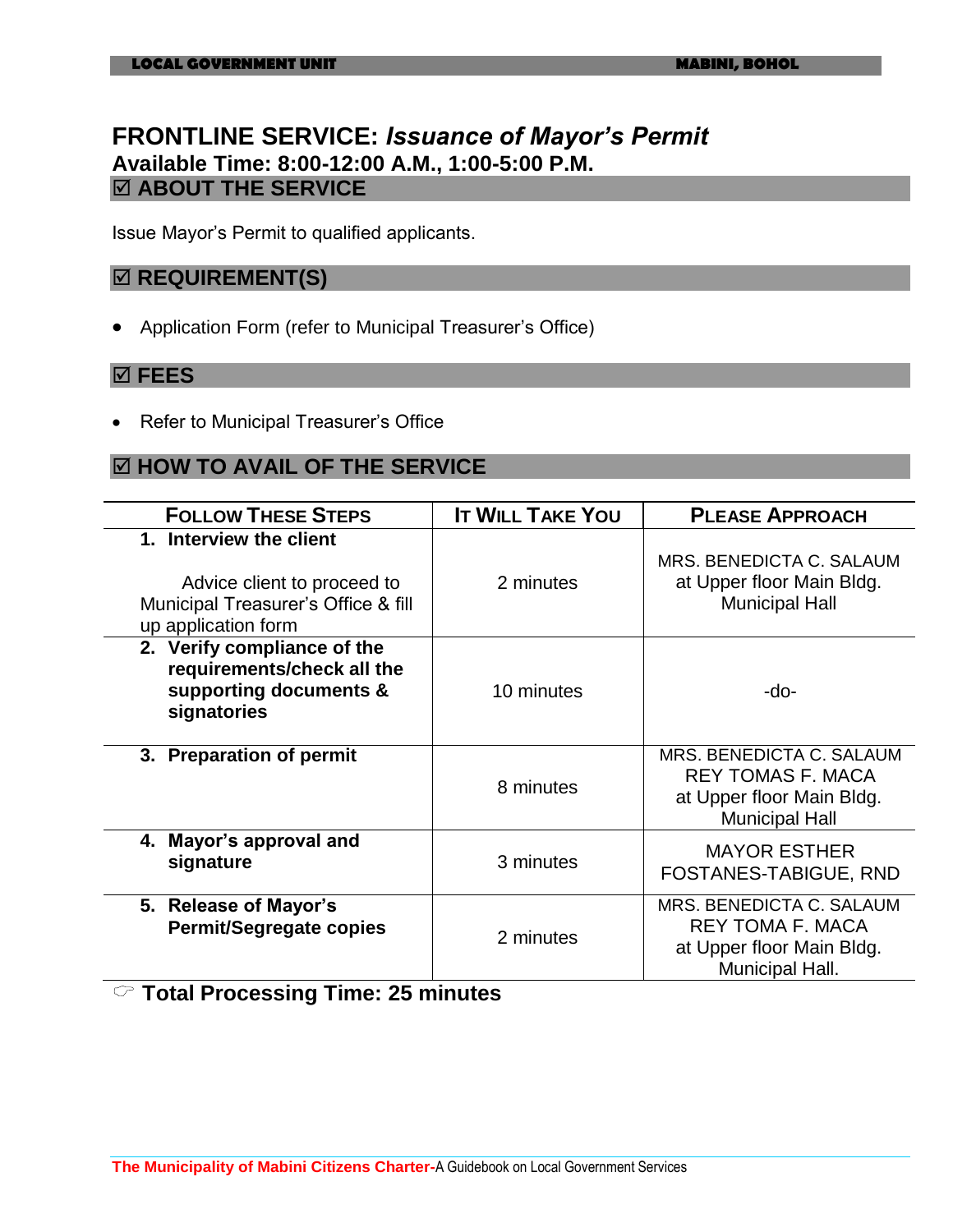### **FRONTLINE SERVICE:** *Register Jobseekers/Referrals* **Available Time: 8:00-12:00 A.M., 1:00-5:00 P.M. ABOUT THE SERVICE**

Provide clients with adequate information on employment and other DOLE programs. Refer jobseekers to concerned agencies for appropriate employment assistance.

#### $⊓$  **REQUIREMENT(S)**

• None

#### **FEES**

None

#### **HOW TO AVAIL OF THE SERVICE**

| <b>FOLLOW THESE STEPS</b>                                                                            | <b>IT WILL TAKE YOU</b> | <b>PLEASE APPROACH</b>                                                       |
|------------------------------------------------------------------------------------------------------|-------------------------|------------------------------------------------------------------------------|
| 1. Interview/advice the client to<br>fill up NMRS form                                               | 20 minutes              | MRS. NILDA A. HIYANGAN<br>at Upper floor Main Bldg.<br><b>Municipal Hall</b> |
| 2. Check the completeness of<br>the data in NMRS and<br>evaluate the qualifications<br>of jobseekers | 10 minutes              | -do-                                                                         |
| 3. Prepare & release of<br>registered card and referrals                                             | 10 minutes              | -do-                                                                         |

**Total Processing Time: 40 minutes**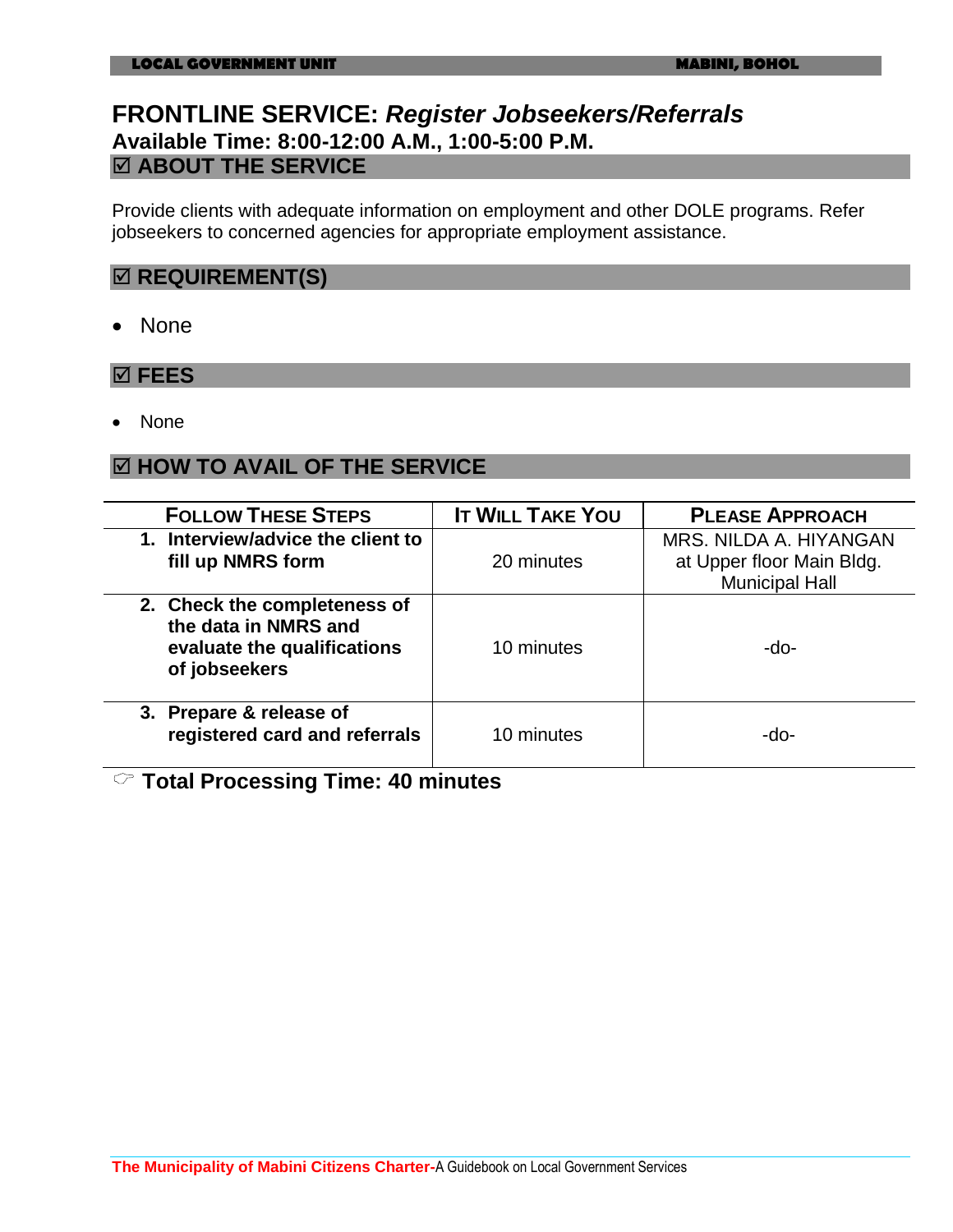#### **LOCAL GOVERNMENT UNIT MABINI, BOHOL**

### **FRONTLINE SERVICE:** *Granting of Financial Assitance to Indigents* **Available Time: 8:00-12:00 A.M., 1:00-5:00 P.M. ABOUT THE SERVICE**

Giving of financial assistance for free medicines to indigent patients.

### **REQUIREMENT(S)**

- C.T.C. (Community Tax Certificate)
- Doctor's Prescription/Referral
- Proof of being indigent (Barangay Certification)

#### **FEES**

None

### **HOW TO AVAIL OF THE SERVICE**

| <b>FOLLOW THESE STEPS</b>                                                                | <b>IT WILL TAKE YOU</b> | <b>PLEASE APPROACH</b>                                                                          |
|------------------------------------------------------------------------------------------|-------------------------|-------------------------------------------------------------------------------------------------|
| 1. Interview the client                                                                  | 5 minutes               | <b>MRS. BENEDICTA C.</b><br><b>SALAUM</b><br>at Upper floor Main Bldg.<br><b>Municipal Hall</b> |
| 2. Advice the client to proceed<br>to Municipal Health Office<br>for consultation        | 20 minutes              | -do-                                                                                            |
| 3. Preparation of vouchers and<br>other supporting documents                             | 10 minutes              | -do-                                                                                            |
| 4. Mayor's approval and<br><b>Signature</b>                                              | 5 minutes               | <b>MAYOR ESTHER</b><br><b>FOSTANES-TABIGUE, RND</b>                                             |
| 5. Let the client sign the<br>voucher and logbook                                        | 5 minutes               | MRS. BENEDICTA C.<br><b>SALAUM</b><br>at Upper floor Main Bldg.<br><b>Municipal Hall</b>        |
| 6. Submit voucher to the<br>disbursing officer for<br>release of financial<br>assistance | 5 minutes               | MRS. ROSARIO A.<br><b>CADORNIGA</b><br>at MTO Ground Floor Main<br>Bldg.                        |

**Total Processing Time: 50 minutes**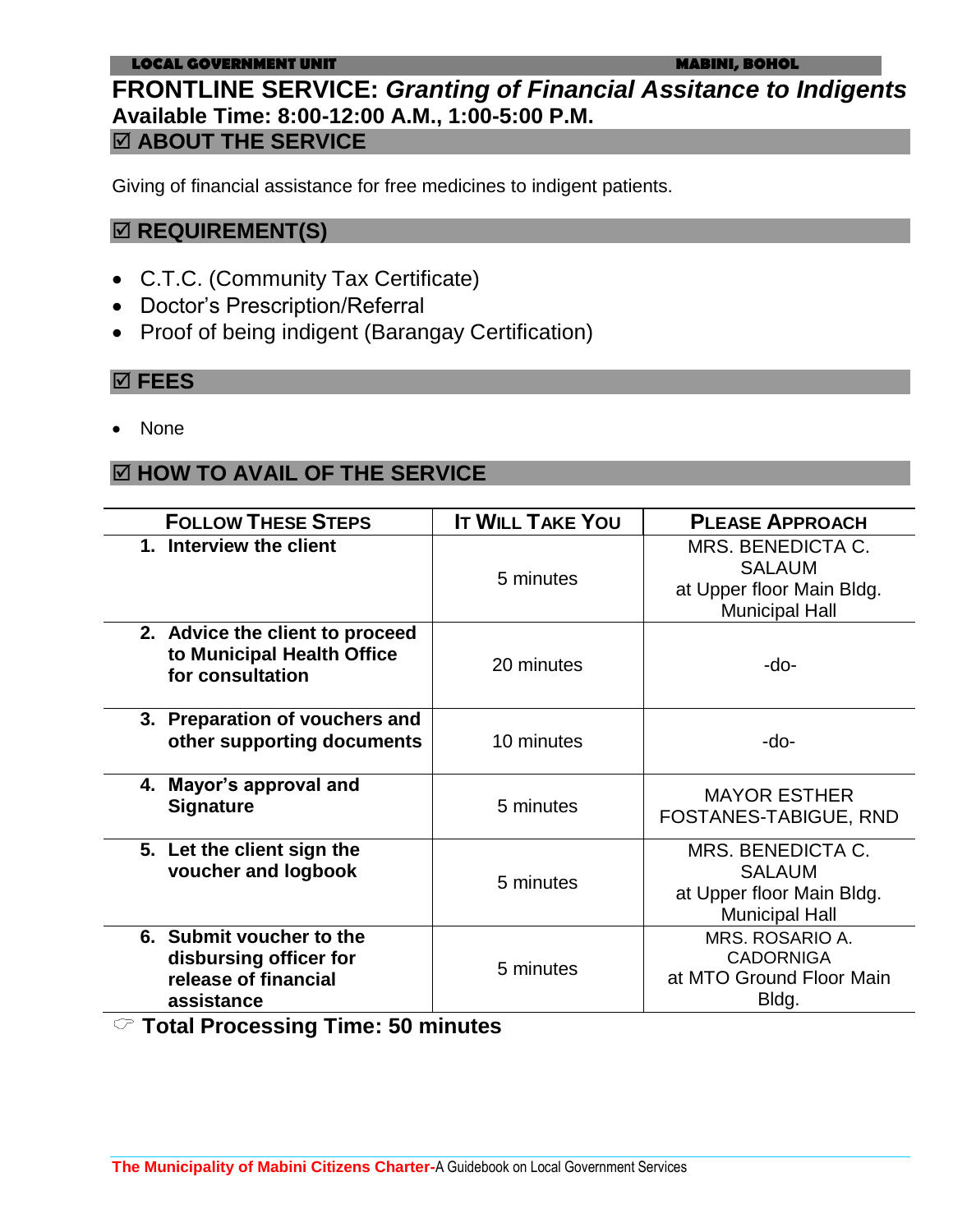## **FRONTLINE SERVICE:** *Receive copies of Barangay Ordinances/Appropriation Ordinances for review and approval* **Available Time: 8:00-12:00 A.M., 1:00-5:00 P.M.**

### **ABOUT THE SERVICE**

Review and approve/disapprove Barangay Ordinances and Appropriation Ordinances.

### $⊓$  **REQUIREMENT(S)**

- Certification from the Punong Barangay that Public Hearing has been conducted for Barangay Ordinances
- Barangay Development Council Resolution for Appropriation Ordinances
- Certification from Municipal Budget Officer

#### **FEES**

None

### **HOW TO AVAIL OF THE SERVICE**

| <b>FOLLOW THESE STEPS</b>                                                  | <b>IT WILL TAKE YOU</b> | <b>PLEASE APPROACH</b>                                    |
|----------------------------------------------------------------------------|-------------------------|-----------------------------------------------------------|
| 1. Check and review the<br>documents submitted<br>Documents submitted will | 5 minutes               | MRS. LOURDES A. TUYOGON<br>At SB Office, Upper floor Main |
| be checked if the papers are<br>complete                                   |                         | Bldg.                                                     |
| 2. Receive the duplicate copy<br>of the submitted barangay<br>documents    | 3 minutes               | -do-                                                      |
| The client request copies of<br>the document.                              |                         |                                                           |

### **Total Processing Time: 8 minutes**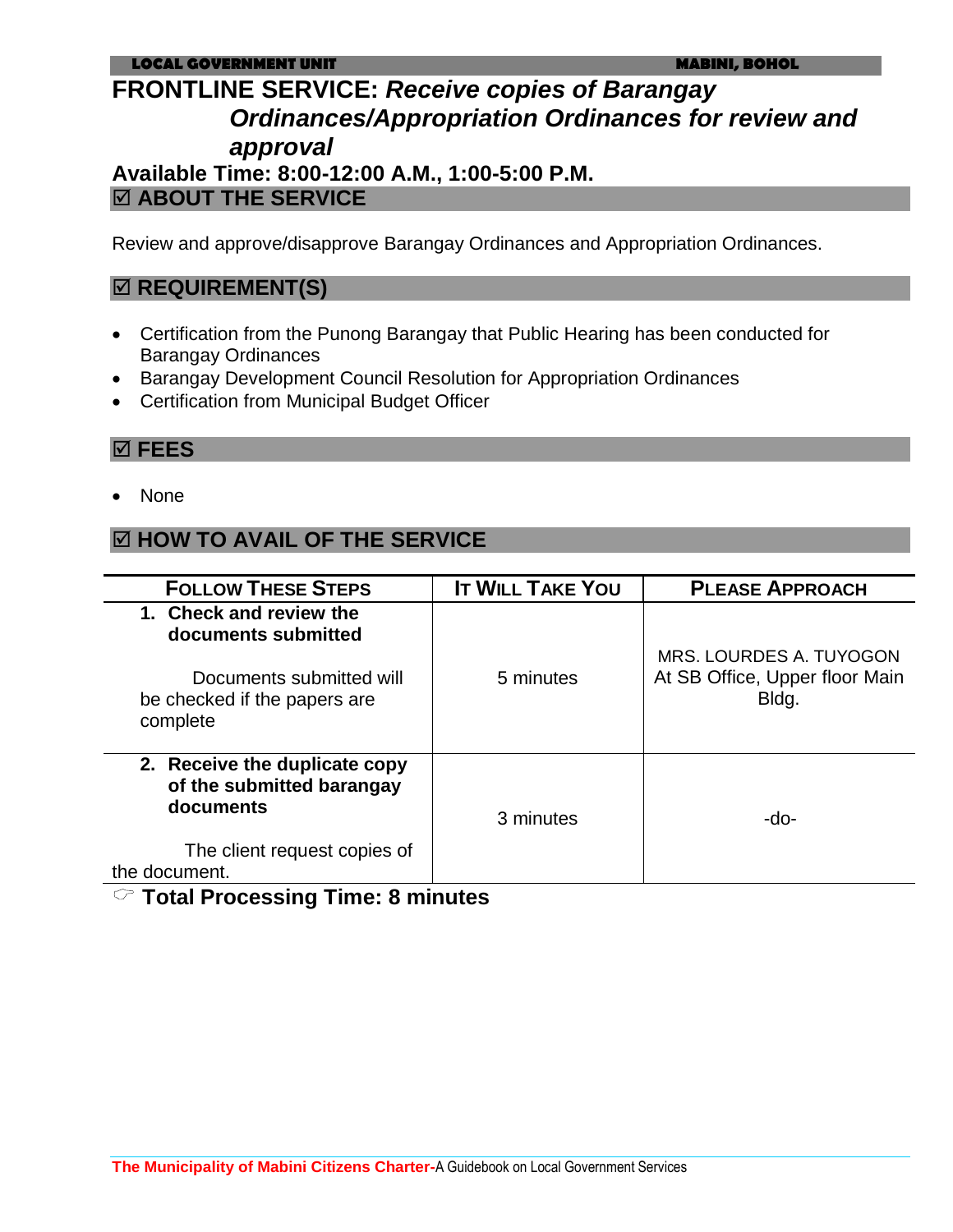### **FRONTLINE SERVICE:** *Accreditation of POs and NGOs*  **Available Time: 8:00-12:00 A.M., 1:00-5:00 P.M. ABOUT THE SERVICE**

Accredit different POs and NGOs in conformity with the guidelines issued by the DILG and guidelines required by the Sangguniang Bayan.

### $⊓$  **REQUIREMENT(S)**

- Duly accomplished Application Form for accreditation
- Board Resolution
- Certification of Registration issued by DOLE/SEC/CDA
- List of current officers and members
- Annual Accomplishment Report
- Financial Statement
- Profile indicating the proposal/s and objective/s of the org.
- Copy of the minutes of the meeting of the organization

### **FEES**

None

### **HOW TO AVAIL OF THE SERVICE**

| <b>FOLLOW THESE STEPS</b>                                                                                                            | <b>IT WILL TAKE YOU</b> | <b>PLEASE APPROACH</b>                  |
|--------------------------------------------------------------------------------------------------------------------------------------|-------------------------|-----------------------------------------|
| 1. Submission of required<br>documents                                                                                               |                         | MRS.LOURDES A. TUYOGON                  |
| The different POs & NGOs<br>will submit to the office a Letter of<br>Application containing the<br>required documents.               | 5 minutes               | At SB Office, Upper floor Main<br>Bldg. |
| 2. Review the documents                                                                                                              |                         |                                         |
| The Committee on<br>Accreditation will review the<br>necessary documents submitted.                                                  | 20 minutes              | -do-                                    |
| 3. Resolution accrediting POs<br>and NGOs                                                                                            |                         |                                         |
| The Committee on<br>Accreditation will sponsor a<br>resolution accrediting the<br>POs/NGOs if the required<br>documents are complete | 10 minutes              | -do-                                    |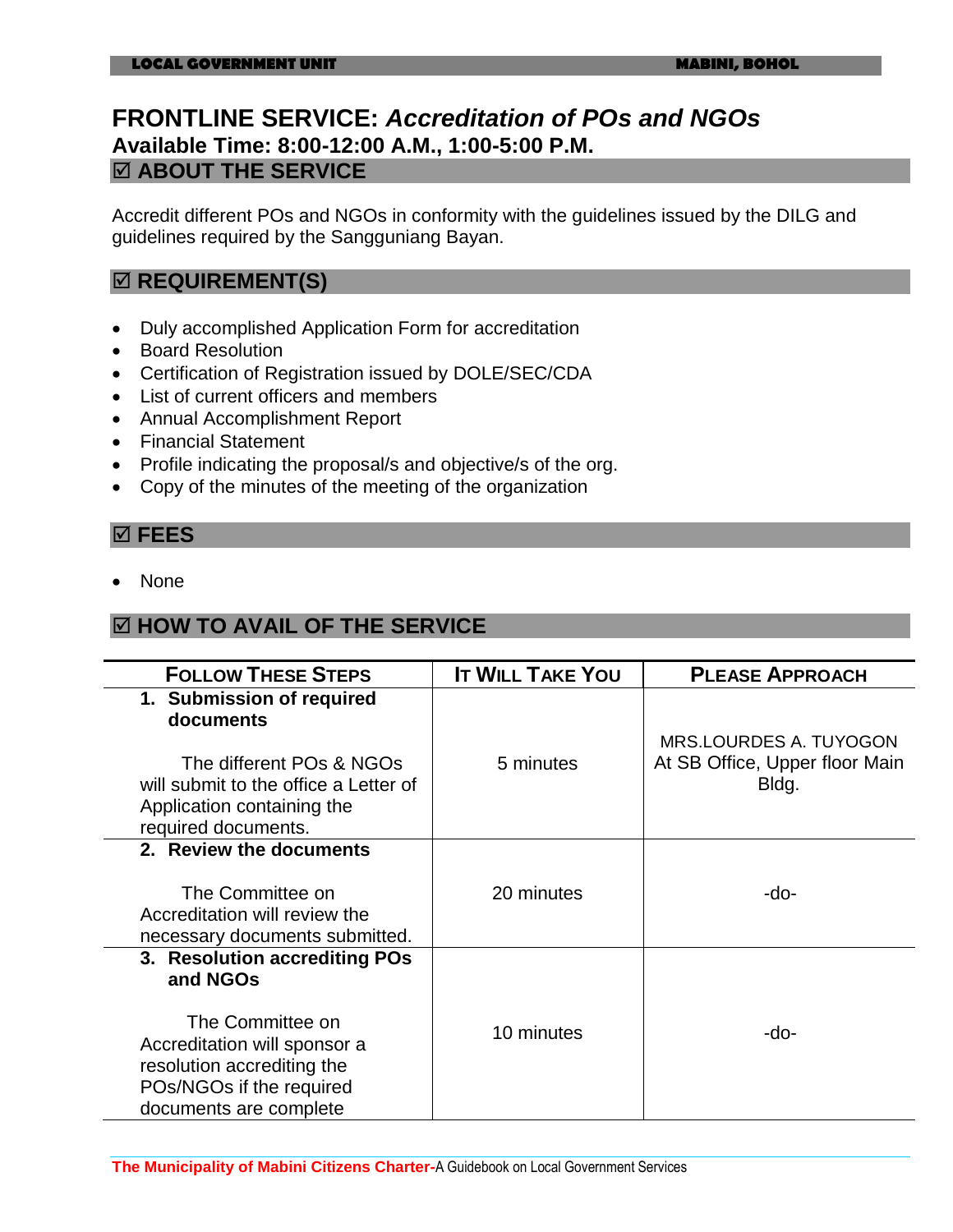| AL GOVERNMENT IINIT                                                               |           | <b>MABINI, BOHOL</b> |
|-----------------------------------------------------------------------------------|-----------|----------------------|
| 4. Issuance of Certificate of<br><b>Accreditation</b>                             |           |                      |
| Cert. of Accreditation will<br>be issued to POs/NGOs with<br>approved resolution. | 3 minutes | -do-                 |
| 5. Release Cert. of                                                               |           |                      |
| <b>Accreditations</b>                                                             |           |                      |
| Certification of Accreditation                                                    |           |                      |
| will be released to the concerned                                                 |           |                      |
| POs & NGOs.                                                                       |           |                      |
| $\heartsuit$ Total Processing Time: 38 minutes                                    |           |                      |

### **The Municipality of Mabini Citizens Charter-**A Guidebook on Local Government Services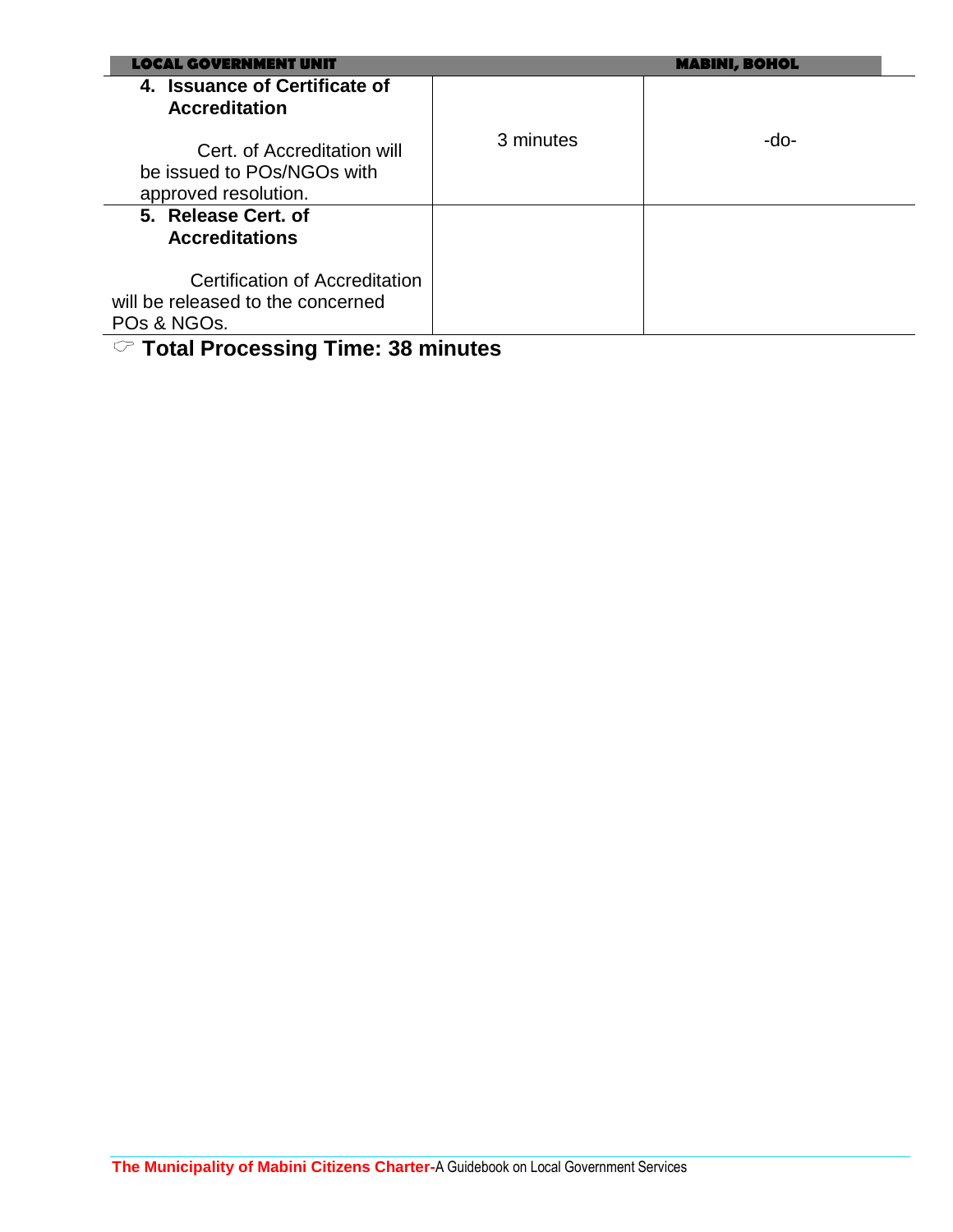### **FRONTLINE SERVICE:** *Certify Completeness of supporting documents* **Available Time: 8:00-12:00 A.M., 1:00-5:00 P.M. ABOUT THE SERVICE**

Signing of Box A of Disbursement Voucher certifying that all the necessary documents required under existing laws, rules and regulations are attached. However expenses subject to pre-audit shall be forwarded to Commission on Audit Provincial Office.

### $⊓$  **REQUIREMENT (S):**

#### **SUPPORTING DOCUMENTS ATTACHED TO DISBURSEMENT VOUCHER**

#### **I. PURCHASES:**

- 1. SUPPLIES AND MATERIALS (EMERGENCY):
	- a. Approved Purchased Request bearing date and number
	- b. Approved Purchase Order duly signed/accepted by supplier, bearing date and number
	- c. Inspection and Acceptance Report
	- d. Charge Invoice or Delivery Receipt
	- e. Canvass Papers/Price Quotations duly signed by BAC Members
	- f. Original Cash Invoice or Official Receipt
	- g. Justification
	- h. OBsR
	- i. Other documents required under specific provisions of special law/agreement
- 2. SUPPLIES AND MATERIALS (EXCLUSIVE/SOLE DISTRIBUTOR)
	- a. Approved Purchased Request bearing date and number
	- b. Approved Purchase Order duly signed/accepted by supplier bearing date and number
	- c. Charge Invoice or Delivery Receipt
	- d. Original Cash Invoice or Official Receipt
	- e. Inspection and Acceptance Report
	- f. Certificate of Exclusive Distributorship (issued by manufacturer)
	- g. Certification that there are no sub-dealers selling at lower prices and that no suitable substitute are available
	- h. OBsR
	- i. Other documents required under specific provisions of special law/agreement
- 3. SUPPLIES AND MATERIALS (REPEAT ORDER SUBJECT TO LIMITATION)
	- a. Approved Purchase Request bearing date and number
	- b. Approved Purchase Order duly signed/accepted by supplier bearing date and number
	- c. Original Sales Invoice
	- d. Certified copy of previous PO
	- e. Certified copy of Previous Sales Invoice
	- f. Inspection and Acceptance Report
	- g. OBsR
	- h. Other documents required under specific provisions of special law/agreement
- 4. SUPPLIES AND MATERIALS (PUBLIC BIDDING)
	- a. Approved Purchase request bearing date and number
	- b. Approved Purchase Order duly received /accepted by supplier bearing date and number
	- c. Original Sales Invoice
	- d. Delivery Receipt
	- e. Inspection and Acceptance Report
	- f. BAC Resolution recommending award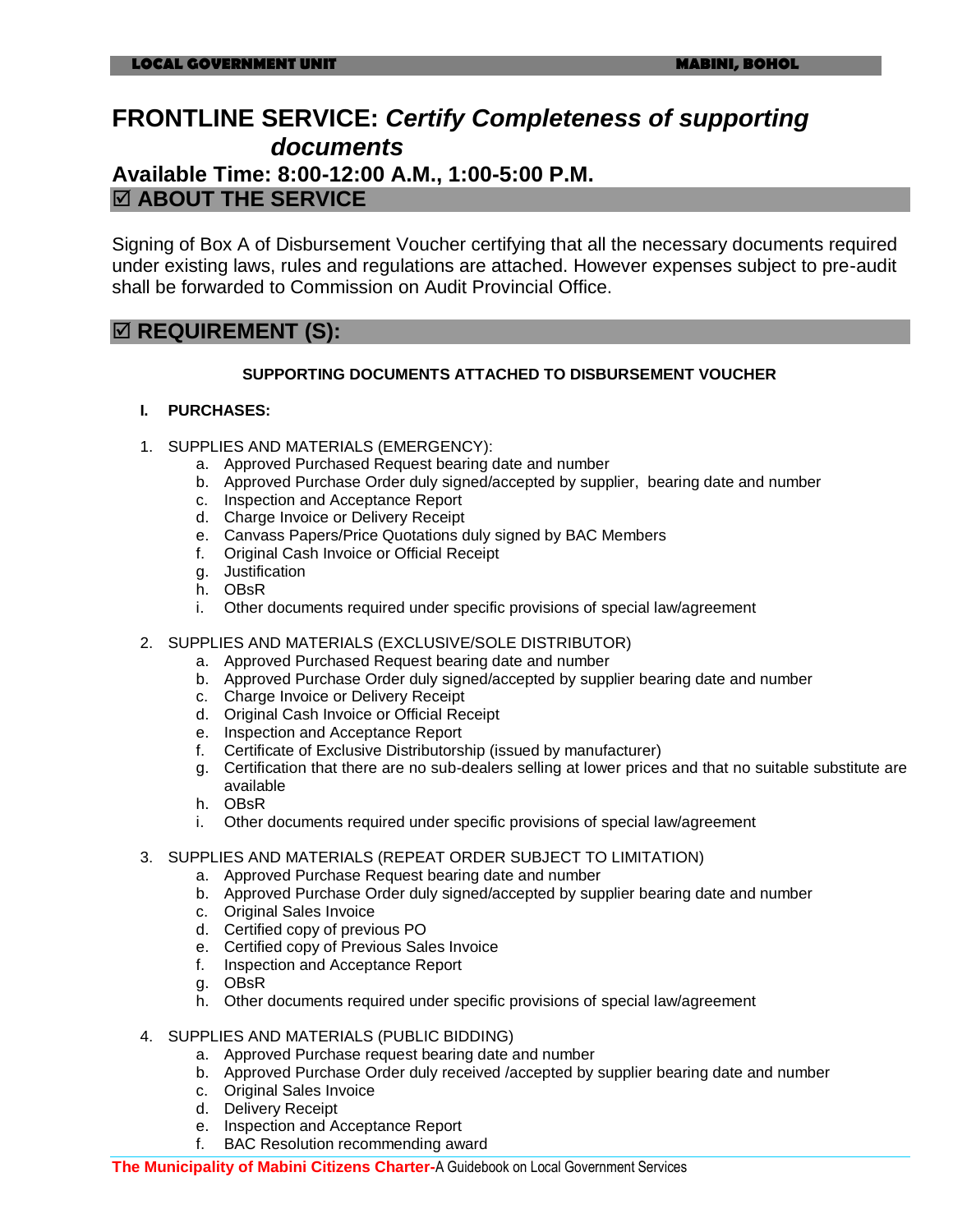#### **LOCAL GOVERNMENT UNIT MABINI, BOHOL**

- g. Notice of Award
- h. Minutes of the bidding
- i. Performance Bond
- j. OBsR
- k. Other documents required under specific provisions of special law/agreement
- 5. SUPPLIES AND MATERIALS (THRU NEGOTIATED CONTRACT)
	- a. Approved Purchase Request bearing date and number
	- b. Approved Purchase Order duly received by supplier bearing date and number
	- c. Sales Invoice
	- d. Inspection and Acceptance Report
	- e. Delivery Receipt
	- f. SB Resolution authorizing the negotiated contract
	- g. BAC Resolution recommending the negotiated contract
	- h. Minutes of bidding showing the failed bidding
	- i. Canvass papers duly signed by BAC members
	- j. OBsR
	- k. Other documents required under specific provisions of special law/agreement
- 6. EQUIPMENT
	- a. Same as above depending on the mode of procurement
	- b. Copy of Memorandum Receipt

#### **II. CONTRACT**

- a. SERVICE/REPAIR
	- i. Request for repair duly signed and approved bearing date and number
	- ii. Pre-repair Inspection Report
	- iii. Certification that the damage was due to fair wear and tear
	- iv. Approved Contract/Job Order duly received by supplier
	- v. Report of Completion
	- vi. Report of Waste Materials
	- vii. Inspection and Acceptance Report
	- viii. Evidence that contractor is duly licensed and registered
	- ix. Post-repair Inspection Report
	- x. OBsR
	- xi. Other documents required under specific provisions of special law/agreement
- b. LEASE
	- i. Lease Agreement/Contract

#### III. **INFRASTRUCTURE (PUBLIC BIDDING**)

- 1. MOBILIZATION
	- i. Approved Contract
	- ii. Notice to Commence Work
	- iii. Pictures of the site showing equipments and people working
	- iv. Performance Bond
	- v. Request from contractor for release of mobilization fund
	- vi. Unconditional bank guarantee/standby LC equivalent to 15% of contract price
	- vii. Certification that contractor has mobilized to site by Bgy. Captain and Mun. Engineer
	- viii. OBsR
	- ix. Other documents required under specific provisions of special law/agreement
- 2. SUBSEQUENT PAYMENTS
	- 1. Billing Statement
	- 2. Program of Work and detailed estimates
	- 3. Physical Accomplishment Report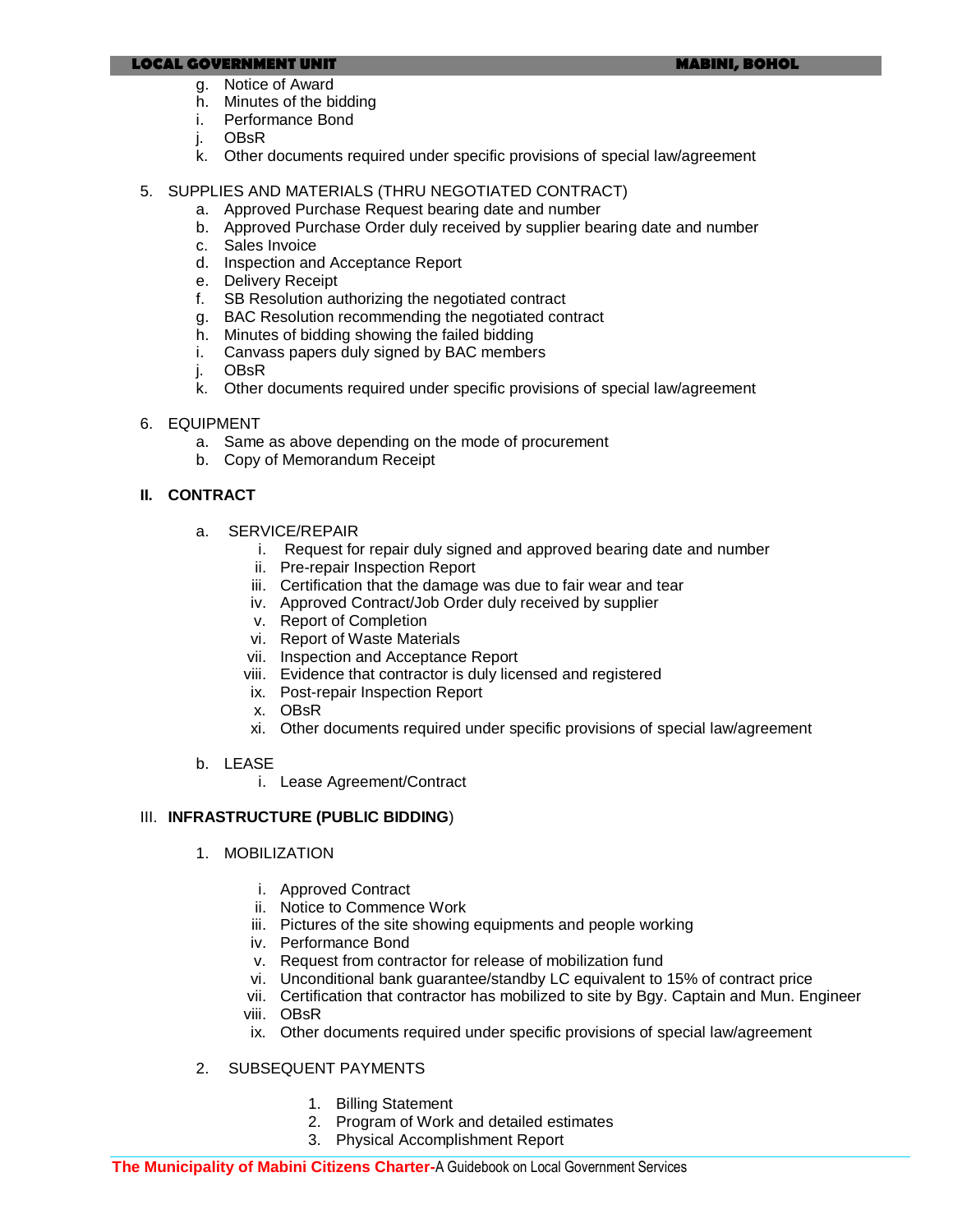#### **LOCAL GOVERNMENT UNIT MABINI, BOHOL**

- 4. Pictures
- 5. Test Results (DPWH Accredited Lab)
- 6. Xerox Copy of previous payment
- 7. Work Request
- 8. Weather Chart
- 9. Suspension Order
- 10. Resume to Work Order
- 11. Logbook (daily activities)
- 12. Other requirements required under specific provisions of special law/agreement
- b. FINAL PAYMENT
	- i. Same as above
	- ii. Certification from DOLE that no pending case has been filed in connection with the project
	- iii. Certificate that all materials, labor and other obligations has been fully paid/liquidated
	- iv. Certificate of final inspection
	- v. Certificate of completion and final acceptance
- c. RETENTION FEE
	- i. Certificate of Final Acceptance
	- ii. Surety Bond/Warranty

#### **FEES:**

• None

### **HOW TO AVAIL OF THE SERVICE**

|    | <b>FOLLOW THESE STEPS</b>                                                                                | <b>IT WILL TAKE YOU</b> | <b>PLEASE APPROACH</b>                                                             |
|----|----------------------------------------------------------------------------------------------------------|-------------------------|------------------------------------------------------------------------------------|
| 1. | Receive (stamp, initial &<br>indicate date) and sign with<br>number of voucher with<br>supporting papers | 2 minutes               | MRS. LILIA V. BERNALES<br><b>MS. MARIFE M. MIRAFLOR</b><br>At Leftwing Annex Bldg. |
|    | 2. Verify accuracy authenticity<br>and completeness of<br>supporting papers                              | 10 minutes              | MR. MANUEL B. BUSANO<br>MS. CARMELITA L. PAHANG<br>At Leftwing Annex Bldg.         |
| 3. | If complete: Sign the<br><b>Voucher</b><br>If incomplete/inaccurate;<br>return the voucher &             | 2 minutes               | <b>MR.MANUEL B. BUSANO</b><br>MS. CARMELITA L. PAHANG<br>At Leftwing Annex Bldg.   |
|    | supporting papers and<br>inform client of the<br>deficiencies in writing.                                | 10-30 minutes           |                                                                                    |
|    | 4. Record in logbook and<br>forward to office/client<br>concern                                          | 3 minutes               | <b>GRACE C. GULLE</b><br><b>MS. MARIFE M. MIRAFLOR</b><br>At Leftwing Annex Bldg.  |

**Total Processing Time: 17-35 minutes**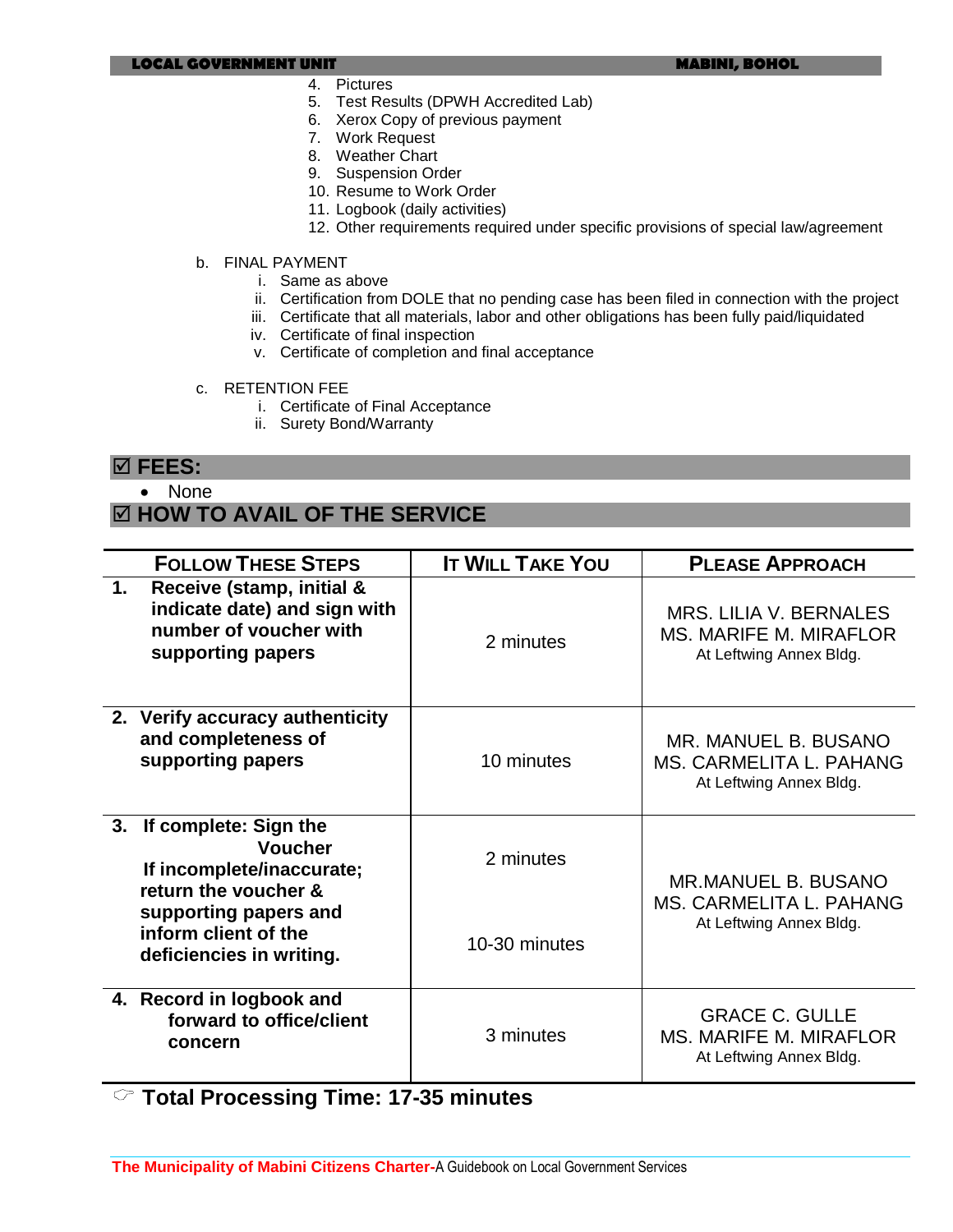### **FRONTLINE SERVICE:** *Signing of Check Advice* **Available Time: 8:00-12:00 A.M., 1:00-5:00 P.M. ABOUT THE SERVICE**

Compliance of depository bank requirement to validate issuance of checks.

### $\boxtimes$  **REQUIREMENT (S):**

Approved Voucher

#### **FEES:**

• None

#### **HOW TO AVAIL OF THE SERVICE**

| <b>FOLLOW THESE STEPS</b>                                                               | <b>IT WILL TAKE YOU</b> | <b>PLEASE APPROACH</b>                                                     |
|-----------------------------------------------------------------------------------------|-------------------------|----------------------------------------------------------------------------|
| Receive check and advice<br>1.                                                          | 2 minutes               | MR. MANUEL B. BUSANO<br>MS. CARMELITA L. PAHANG<br>At Leftwing Annex Bldg. |
| 2. Review accuracy of entries in<br>check and advice                                    | 5 minutes               | MR. MANUEL B. BUSANO<br>MS. CARMELITA L. PAHANG<br>At Leftwing Annex Bldg. |
| 3. If accurate: Sign the<br>advice<br>If not: return check and<br>advice for correction | 2 minutes<br>2 minutes  | MR. MANUEL B. BUSANO<br>MS. CARMELITA L. PAHANG<br>At Leftwing Annex Bldg. |
| 4. Release check, advice<br>and approved voucher                                        | 1 minute                | MR. MANUEL B. BUSANO<br>MS. CARMELITA L. PAHANG<br>At Leftwing Annex Bldg. |

**Total Processing Time: 10 minutes**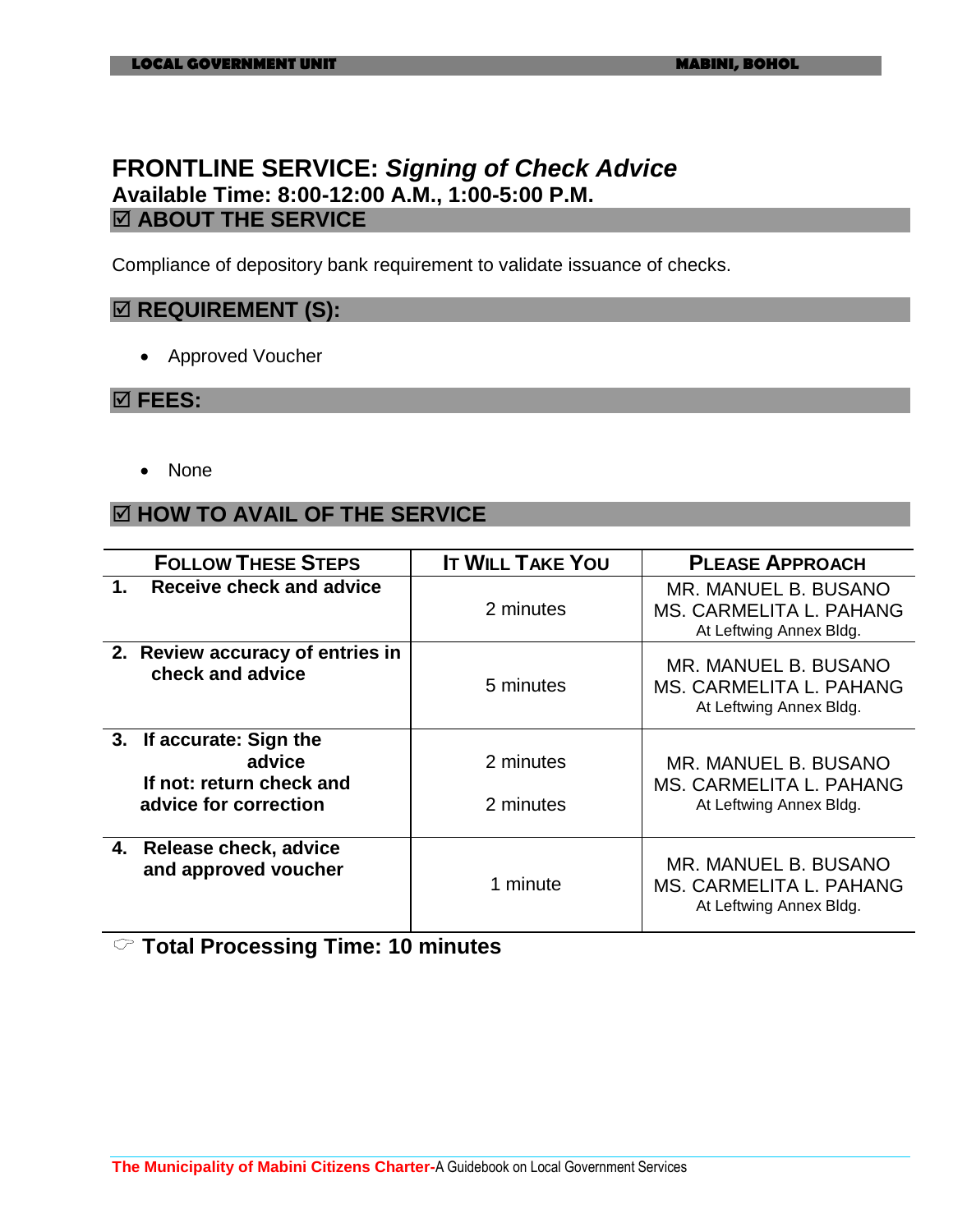# **FRONTLINE SERVICE:** *Preparation of Statement of Payment & Remittances*

**Available Time: 8:00-12:00 A.M., 1:00-5:00 P.M. ABOUT THE SERVICE**

Assistance to loan applicants to facilitate the updating of loans to financial institutions showing months & year, O.R. Number, date of remittances and amount and also facilitate immediate approval and release of loans.

### $\boxtimes$  **REQUIREMENT (S):**

• None

#### **FEES:**

• None

### **HOW TO AVAIL OF THE SERVICE**

|    | <b>FOLLOW THESE STEPS</b>                                                                  | <b>IT WILL TAKE YOU</b> | <b>PLEASE APPROACH</b>                                                              |
|----|--------------------------------------------------------------------------------------------|-------------------------|-------------------------------------------------------------------------------------|
|    | Interview the client<br>Client request copy of<br>statement of payment and<br>remittances. | 16 minutes              | <b>MRS. LILIA V. BERNALES</b><br>MS. CARMELITA L. PAHANG<br>At Leftwing Annex Bldg. |
|    | 2. Prepare statement                                                                       | 3 hours                 | <b>MRS. LILIA V. BERNALES</b><br>At Leftwing Annex Bldg.                            |
| 3. | Sign the statement                                                                         | 2 minutes               | <b>MRS. LILIA V. BERNALES</b><br>MRS. LEONORA D. ELUMBA<br>At Leftwing Annex Bldg.  |
| 4. | <b>Review and sign the</b><br>statement                                                    | 10 minutes              | MR. MANUEL B. BUSANO<br>MS. CARMELITA L. PAHANG<br>At Leftwing Annex Bldg.          |
| 5. | <b>Release the statement</b>                                                               | 2 minutes               | <b>MRS. LILIA V. BERNALES</b><br>At Leftwing Annex Bldg.                            |

**Total Processing Time: 3 hours & 30 minutes**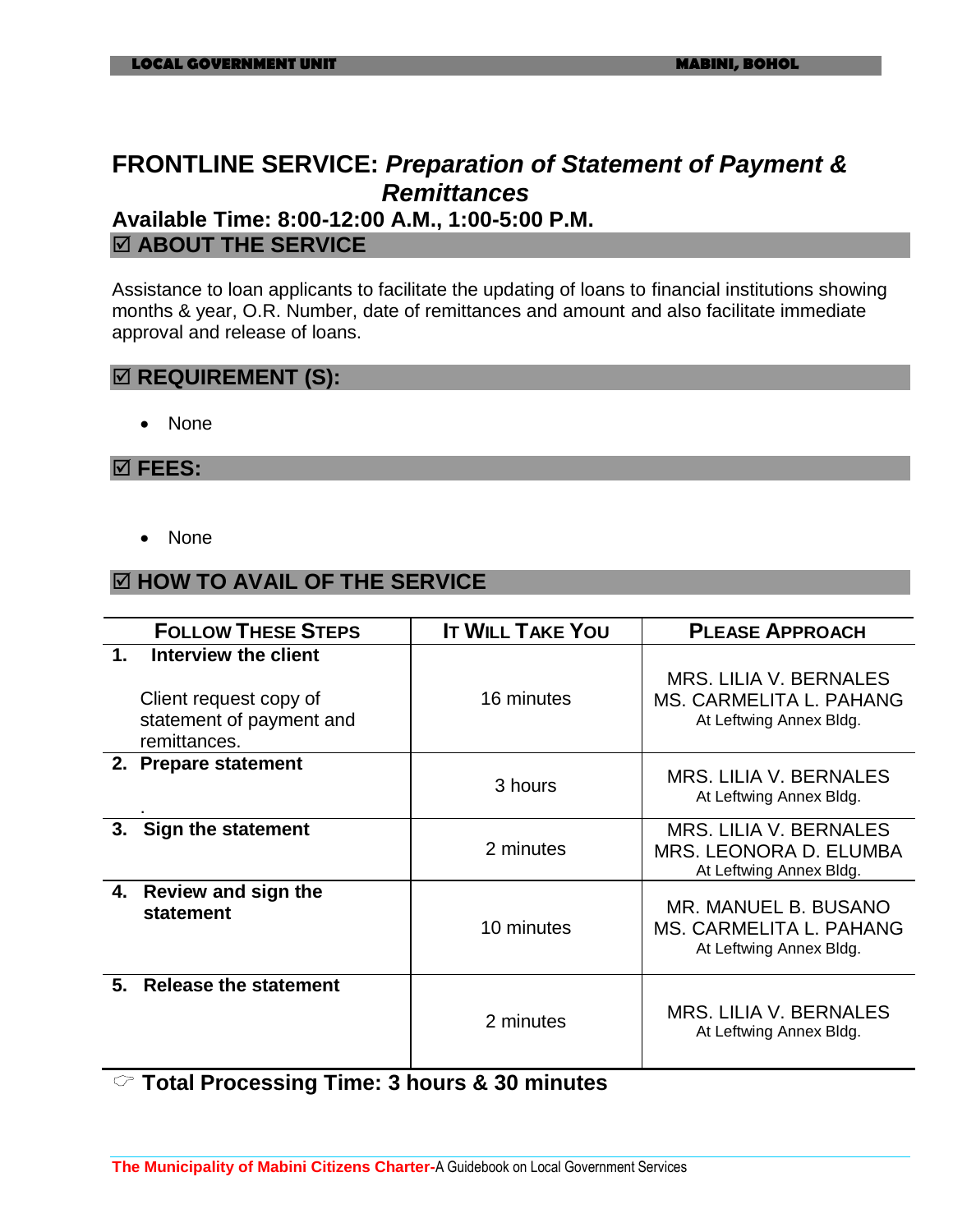# **FRONTLINE SERVICE:** *Preparation of Debit/Credit Advice of Barangay Collections*

### **Available Time: 8:00-12:00 A.M., 1:00-5:00 P.M. ABOUT THE SERVICE**

Debit/Credit advices is prepared to support withdrawal/deposit/remittance of barangay collections.

### $\boxtimes$  **REQUIREMENT (S):**

- Official Receipts Stub
- BIR Form 0016

### **HOW TO AVAIL OF THE SERVICE**

| <b>FOLLOW THESE STEPS</b>                                                                                       | <b>IT WILL TAKE YOU</b> | <b>PLEASE APPROACH</b>                                                            |
|-----------------------------------------------------------------------------------------------------------------|-------------------------|-----------------------------------------------------------------------------------|
| $\mathbf 1$ .<br>Interview the client<br>Client request preparation of<br>Debit/Credit Advice of<br>Collection. | 5 minutes               | <b>GRACE C. GULLE</b><br><b>MS. MARIFE M. MIRAFLOR</b><br>At Leftwing Annex Bldg. |
| 2. Receive duplicate copies of<br><b>Official Receipt and BIR</b><br><b>Form 0016</b>                           | 15 minutes              | <b>GRACE C. GULLE</b><br><b>MS. MARIFE M. MIRAFLOR</b><br>At Leftwing Annex Bldg. |
| <b>Prepare Debit/Credit Advice</b><br>3.                                                                        | 6 minutes               | <b>GRACE C. GULLE</b><br><b>MS. MARIFE M. MIRAFLOR</b><br>At Leftwing Annex Bldg. |
| <b>Review accuracy of</b><br>4.<br>advice                                                                       | 2 minutes               | MR. MANUEL B. BUSANO<br>MS. CARMELITA L. PAHANG<br>At Leftwing Annex Bldg.        |
| 5. Accurate: Sign the advice<br>If not: Return advice for<br>correction                                         | 2 minutes               | <b>GRACE C. GULLE</b><br><b>MS. MARIFE M. MIRAFLOR</b><br>At Leftwing Annex Bldg. |
| <b>Release the Advice</b><br>6.                                                                                 | 1 minute                |                                                                                   |

**Total Processing Time: 31 minutes**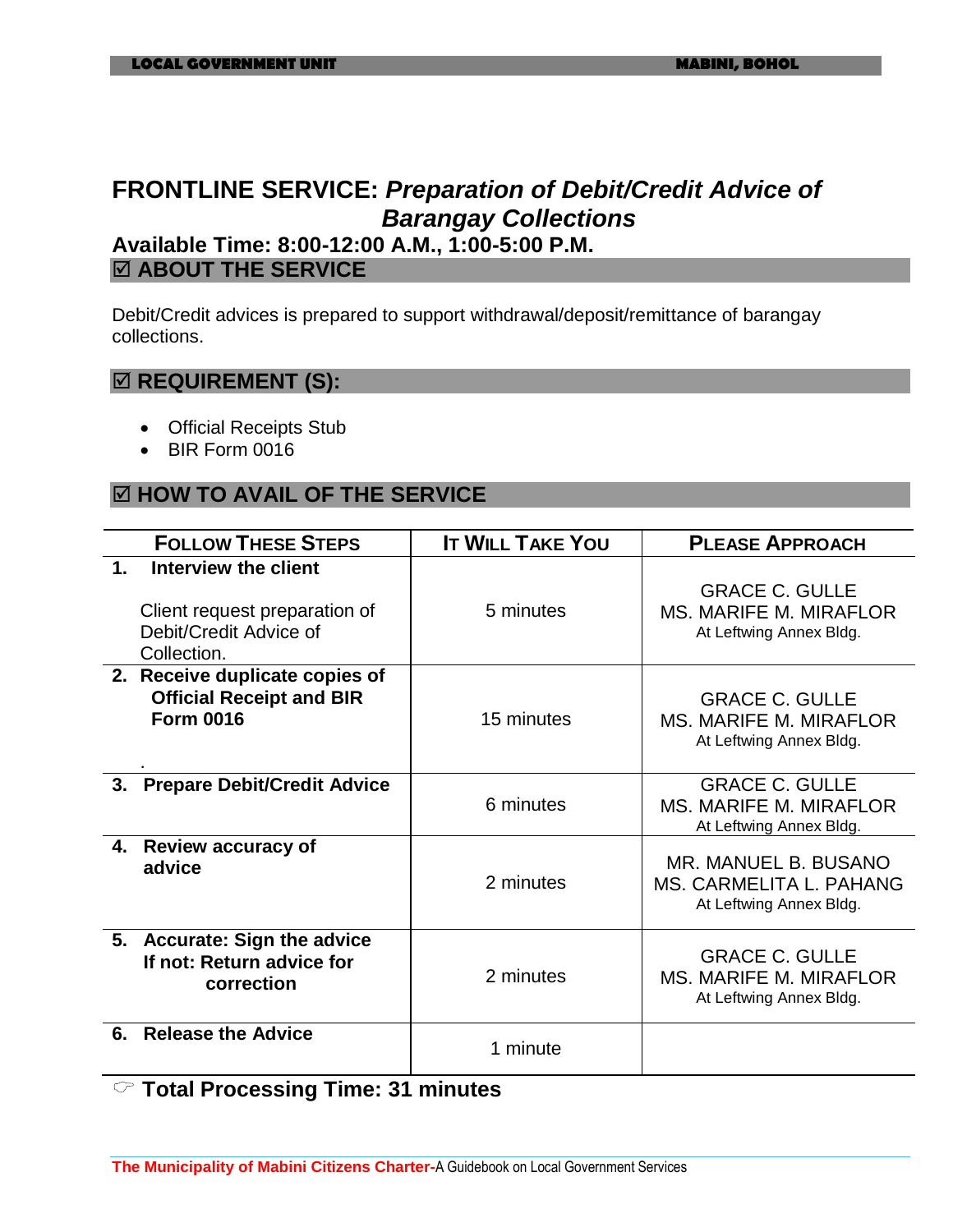# **FRONTLINE SERVICE:** *Distribution of Quality hybrid (F1), certified (inbred varieties) and Corn seeds to farmers*  **Available Time: 8:00-12:00 A.M., 1:00-5:00 P.M.**

#### **ABOUT THE SERVICE**

Provision of quality rice seeds (F1 and certified) among farmers to enhance better harvest and facilitate farmer's availment of the Department of Agriculture's subsidy program.

#### **<b>** $⊠$  **REQUIREMENT(S)**

Temporary receipts

#### **FEES**

Depends upon the prevailing price

### **HOW TO AVAIL OF THE SERVICE**

| <b>FOLLOW THESE STEPS</b>            | <b>IT WILL TAKE YOU</b> | <b>PLEASE APPROACH</b>                                |
|--------------------------------------|-------------------------|-------------------------------------------------------|
| 1. Interview the client              | 5 minutes               | MR. AGUIRICO T. BERNALES<br>at Rural Health Compound. |
| 2. Dispose individually to<br>client | 10 minutes              | -do-                                                  |

**Total Processing Time: 15 minutes**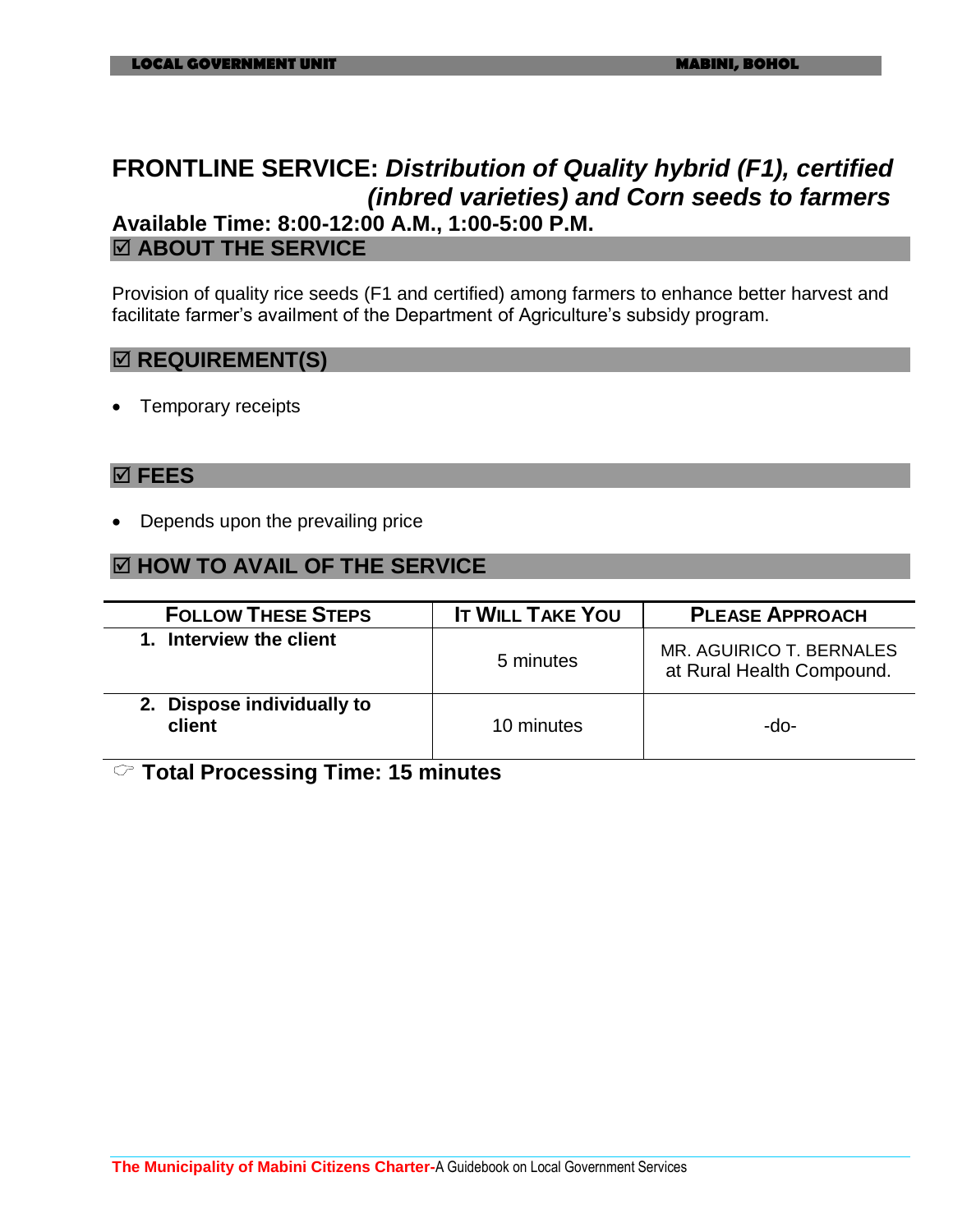# **FRONTLINE SERVICE:** *Artificial Insemination on cattle, carabao, goat and swine*

### **Available Time: 8:00-12:00 A.M., 1:00-5:00 P.M. ABOUT THE SERVICE**

The office provides AI services for the upgrading of our native stocks, making them more competitive and more productive.

#### $⊓$  **REQUIREMENT(S)**

None

#### **FEES**

None

#### **HOW TO AVAIL OF THE SERVICE**

| <b>FOLLOW THESE STEPS</b>                                                                 | <b>IT WILL TAKE YOU</b> | <b>PLEASE APPROACH</b>                          |
|-------------------------------------------------------------------------------------------|-------------------------|-------------------------------------------------|
| 1. Interview the client                                                                   | 15 minutes              | MR. NORMAN H. MIANO<br>at Rural Health Compound |
| 2. Instruct farmer to make in<br>advance a chute to facilitate<br>the deposition of semen | 15 minutes              | -do-                                            |
| 3. Prepare A.I. equipment and<br>proceed to the site                                      | 1 hour & 30 minutes     | -do-                                            |

### **Total Processing Time: 2 hours**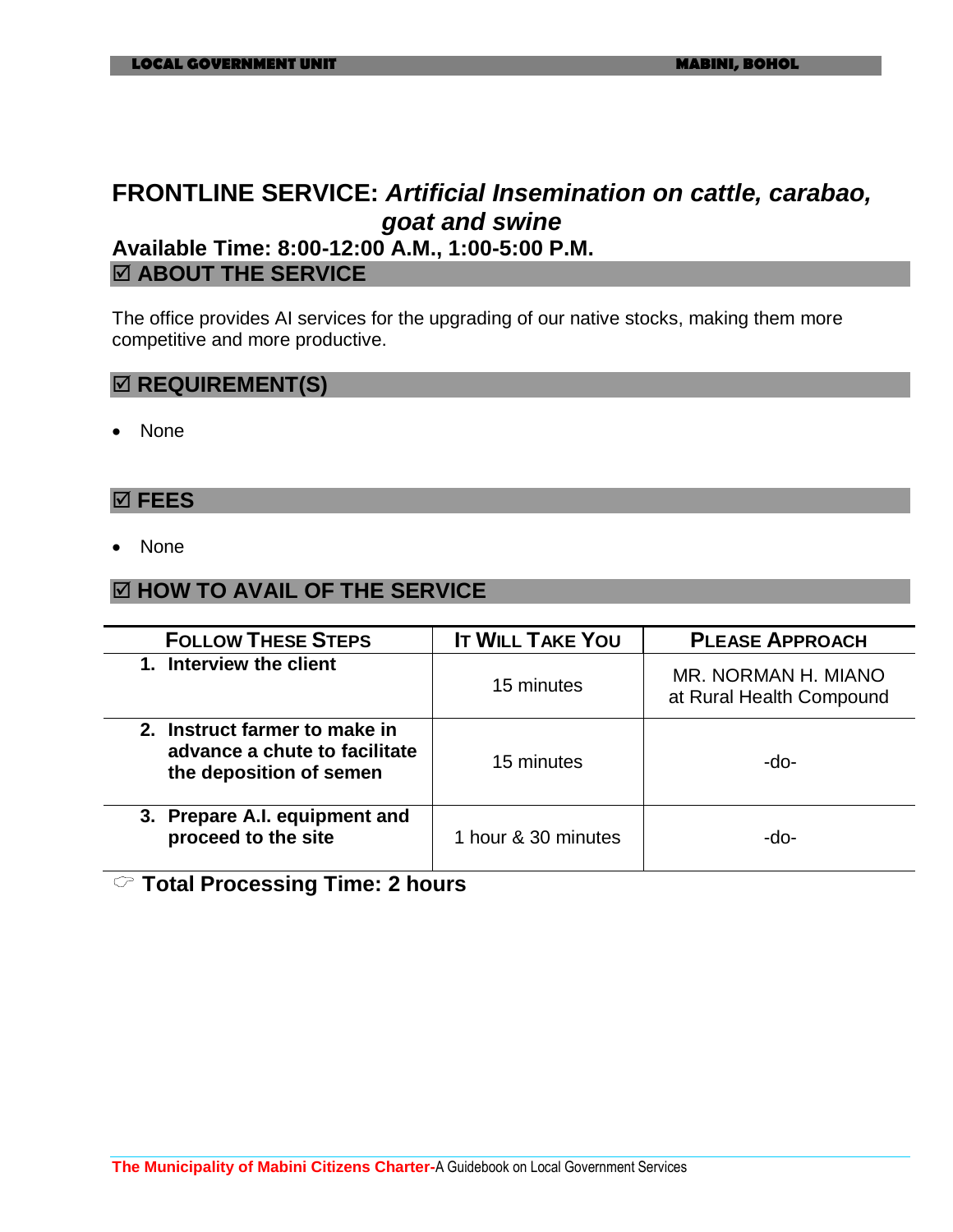# **FRONTLINE SERVICE:** *Issuance of fishing gear certification and other fishery related documents*

### **Available Time: 8:00-12:00 A.M., 1:00-5:00 P.M. ABOUT THE SERVICE**

The office provides services on the issuance of fishing gear certification and other fisheryrelated documents for the purpose of controlling and managing our fishery resources.

### $⊠$  **REQUIREMENT(S)**

Official Receipt

#### **FEES**

None

### **HOW TO AVAIL OF THE SERVICE**

| <b>FOLLOW THESE STEPS</b>                                                                                                  | <b>IT WILL TAKE YOU</b> | <b>PLEASE APPROACH</b>                                |
|----------------------------------------------------------------------------------------------------------------------------|-------------------------|-------------------------------------------------------|
| 1. Interview the client                                                                                                    | 15 minutes              | MRS. MA. ROYANA M. MILANA<br>at Rural Health Compound |
| 2. Issue certification                                                                                                     | 5 minutes               | -do-                                                  |
| 3. Endorse document and<br>instruct client to proceed to<br>MTO for the issuance of<br><b>Official Receipt for License</b> | 15 minutes              | -do-                                                  |

**Total Processing Time: 35 minutes**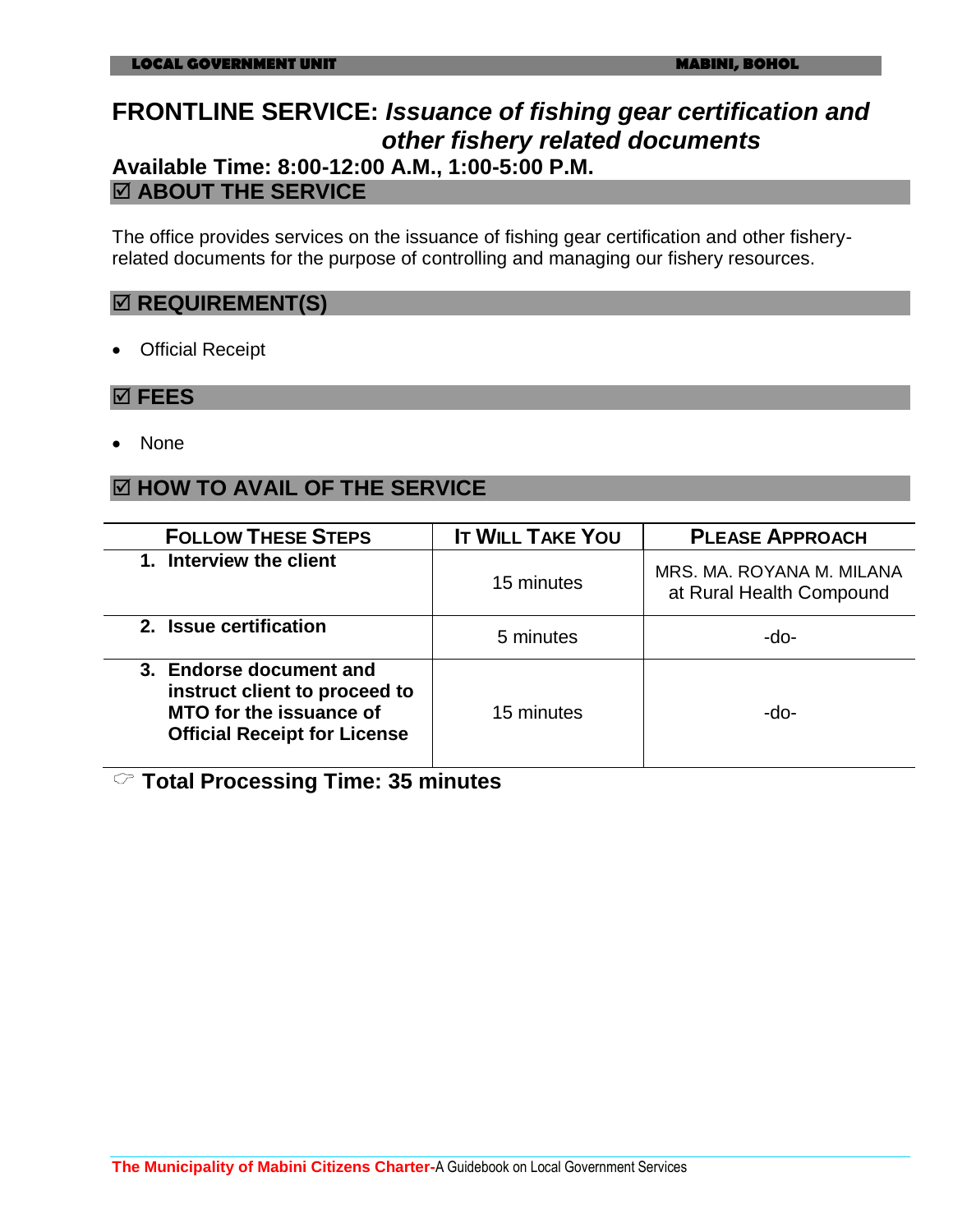# **FRONTLINE SERVICE:** *Distribution of Coffee and other nursery seedling*

### **Available Time: 8:00-12:00 A.M., 1:00-5:00 P.M. ABOUT THE SERVICE**

Distribution of coffee and other nursery seedling is aimed at giving our farmers other livelihood opportunities and paved the way towards community greening program and the rehabilitation of our denuded forestlands.

### **REQUIREMENT(S)**

• Official Receipts

#### **FEES**

• None

### **HOW TO AVAIL OF THE SERVICE**

| <b>FOLLOW THESE STEPS</b>                                               | <b>IT WILL TAKE YOU</b> | <b>PLEASE APPROACH</b>                                |
|-------------------------------------------------------------------------|-------------------------|-------------------------------------------------------|
| 1. Interview the client                                                 | 10 minutes              | MRS. MA. ROYANA M. MILANA<br>at Rural Health Compound |
| 2. Instruct client to proceed to<br>MTO for the payment of<br>seedlings | 15 minutes              | -do-                                                  |
| 3. Validate the receipt and<br>release the seedling                     | 15 minutes              | -do-                                                  |

**Total Processing Time: 40 minutes**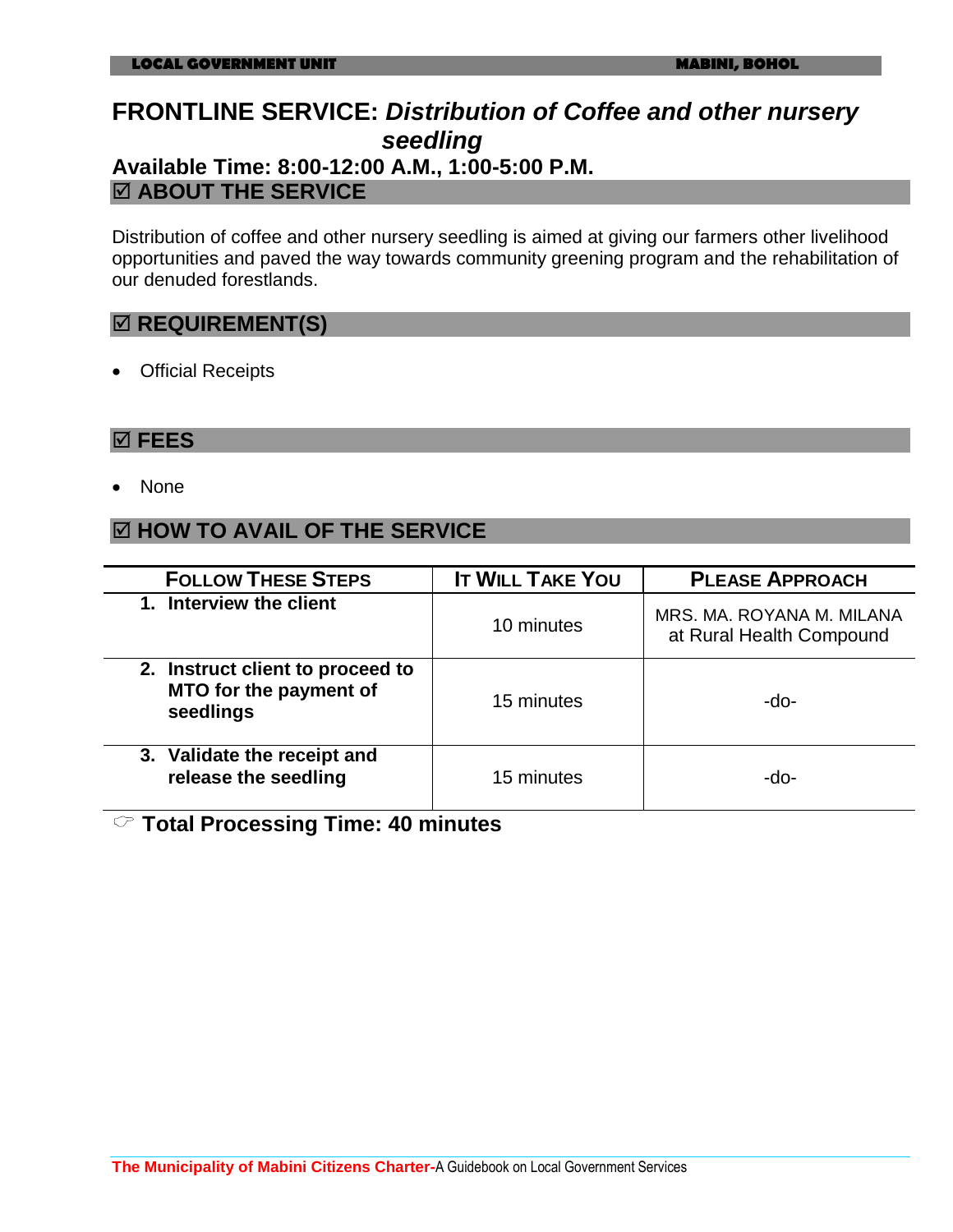### **FRONTLINE SERVICE:** *Animal Treatment* **Available Time: 8:00-12:00 A.M., 1:00-5:00 P.M. ABOUT THE SERVICE**

Provide animal health services in livestock in the municipality.

### $\boxtimes$  **REQUIREMENT(S)**

• None

#### **FEES**

None

#### **HOW TO AVAIL OF THE SERVICE**

| <b>FOLLOW THESE STEPS</b>                                           | <b>IT WILL TAKE YOU</b> | <b>PLEASE APPROACH</b>                          |
|---------------------------------------------------------------------|-------------------------|-------------------------------------------------|
| 1. Interview the client                                             | 15 minutes              | MR. NORMAN H. MIANO<br>at Rural Health Compound |
| 2. Prepare equipment for<br>animal treatment and<br>proceed to site | 15 minutes              | -do-                                            |

**Total Processing Time: 30 minutes**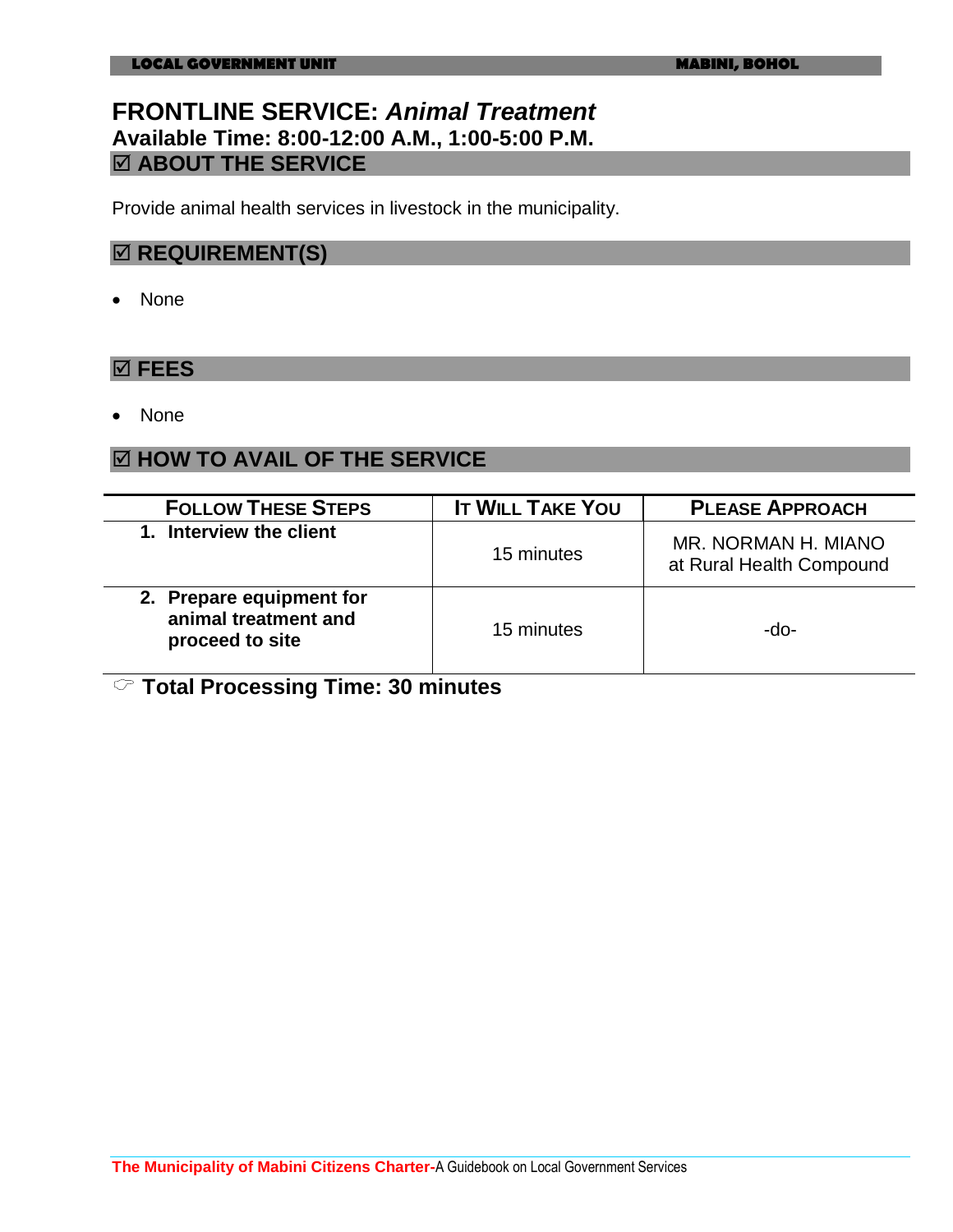# **FRONTLINE SERVICE:** *Issuance of certified copies of Tax Declaration*

**Available Time: 8:00-12:00 A.M., 1:00-5:00 P.M. ABOUT THE SERVICE**

Tax Declaration, certifications of landholding/no landholdings, certification of improvement/no improvement and sketch map/vicinity maps may be avail from the office.

#### $\boxtimes$  **REQUIREMENT (S):**

Filled up Request Form

#### **FEES:**

- P30.00 per Tax Declaration
- P15.00 documentary stamp

### **HOW TO AVAIL OF THE SERVICE**

| <b>FOLLOW THESE STEPS</b>                                                                                                           | <b>IT WILL TAKE YOU</b> | <b>PLEASE APPROACH</b>                                                      |
|-------------------------------------------------------------------------------------------------------------------------------------|-------------------------|-----------------------------------------------------------------------------|
| $\mathbf{1}$ .<br>Interview the client<br>Client request for true copy<br>Secure & fill up request form)                            | 5 minutes               | <b>ASSESSOR STAFF</b><br>At Rightwing Annex Bldg.                           |
| 2.<br>Searches and verify for the<br>requested Tax Declaration                                                                      | 10-20 minutes           | <b>CECILIA S. ATON</b><br><b>ASSESSOR STAFF</b><br>At Rightwing Annex Bldg. |
| 3.<br><b>Prepares the requested Tax</b><br><b>Declaration and advice client</b><br>to pay at Municipal<br><b>Treasurer's Office</b> | 10 minutes              | MRS. ESTELITA B. DAPROSA<br>At Rightwing Annex Bldg.                        |
| 4. Receive the Official<br>Receipt, Checks,<br>initial and seal the Tax<br><b>Declaration</b>                                       | 3 minutes               | MRS.ESTER E. ANCHUELO<br>At Rightwing Annex Bldg.                           |
| 5. Counterchecks and sign the<br>true copy of Tax Declaration                                                                       | 3 minutes               | MRS. CONCEPCION J. QUIM<br>At Rightwing Annex Bldg.                         |
| Records and release the<br>6.<br><b>Tax Declaration</b>                                                                             | 1 minute                | <b>ASSESSOR STAFF</b><br>At Rightwing Annex Bldg.                           |

**Total Processing Time: 32- 42 minutes**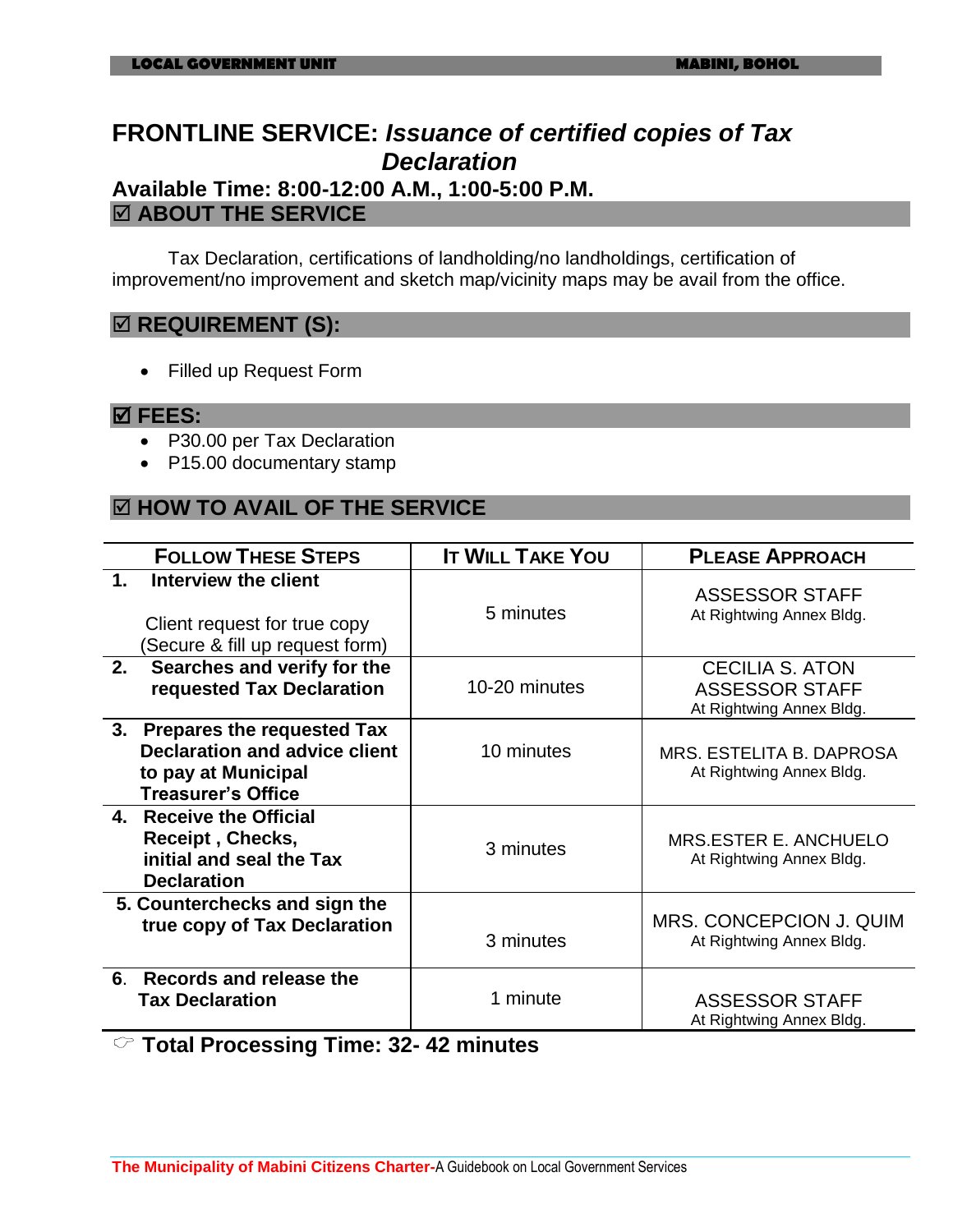# **FRONTLINE SERVICE:** *Issuance of Certification of Landholding/No Landholding*

# **Available Time: 8:00-12:00 A.M., 1:00-5:00 P.M.**

## **ABOUT THE SERVICE**

Tax Declaration, certifications of landholding/no landholdings, certification of improvement/no improvement and sketch map/vicinity maps may be avail from the office.

#### $\boxtimes$  **REQUIREMENT (S):**

Filled up Request Form

#### **FEES:**

- P30.00 per certification
- P15.00 documentary stamp

### **HOW TO AVAIL OF THE SERVICE**

|    | <b>FOLLOW THESE STEPS</b>                                                                                                          | <b>IT WILL TAKE YOU</b>    | <b>PLEASE APPROACH</b>                               |
|----|------------------------------------------------------------------------------------------------------------------------------------|----------------------------|------------------------------------------------------|
| 1. | Interview the client<br>Client request certification of<br>landholding/no landholding<br>(Secure & fill up request form)           | 5 minutes                  | ASSESSOR STAFF<br>At Rightwing Annex Bldg.           |
|    | 2. Searches and verify for<br>the requested<br>certification and advice<br>client to pay at Municipal<br><b>Treasurer's Office</b> | 10-20 minutes<br>(maximum) | <b>ASSESSOR STAFF</b><br>At Rightwing Annex Bldg.    |
|    | 3. Prepares the requested<br>certification of<br>landholding/no landholding                                                        | 10 minutes                 | MRS. ESTELITA B. DAPROSA<br>At Rightwing Annex Bldg. |
| 4. | <b>Receive the Official</b><br>Receipt, Checks, initial<br>and seal the certification                                              | 3 minutes                  | MRS. ESTER E. ANCHUELO<br>At Rightwing Annex Bldg.   |
|    | 5. Counterchecks and sign<br>the certification                                                                                     | 3 minutes                  | MRS. CONCEPCION J. QUIM<br>At Rightwing Annex Bldg.  |
| 6. | Records and release the<br><b>Certification</b>                                                                                    | 1 minute                   | <b>ASSESSOR STAFF</b><br>At Rightwing Annex Bldg.    |

**Total Processing Time: 32- 42 minutes**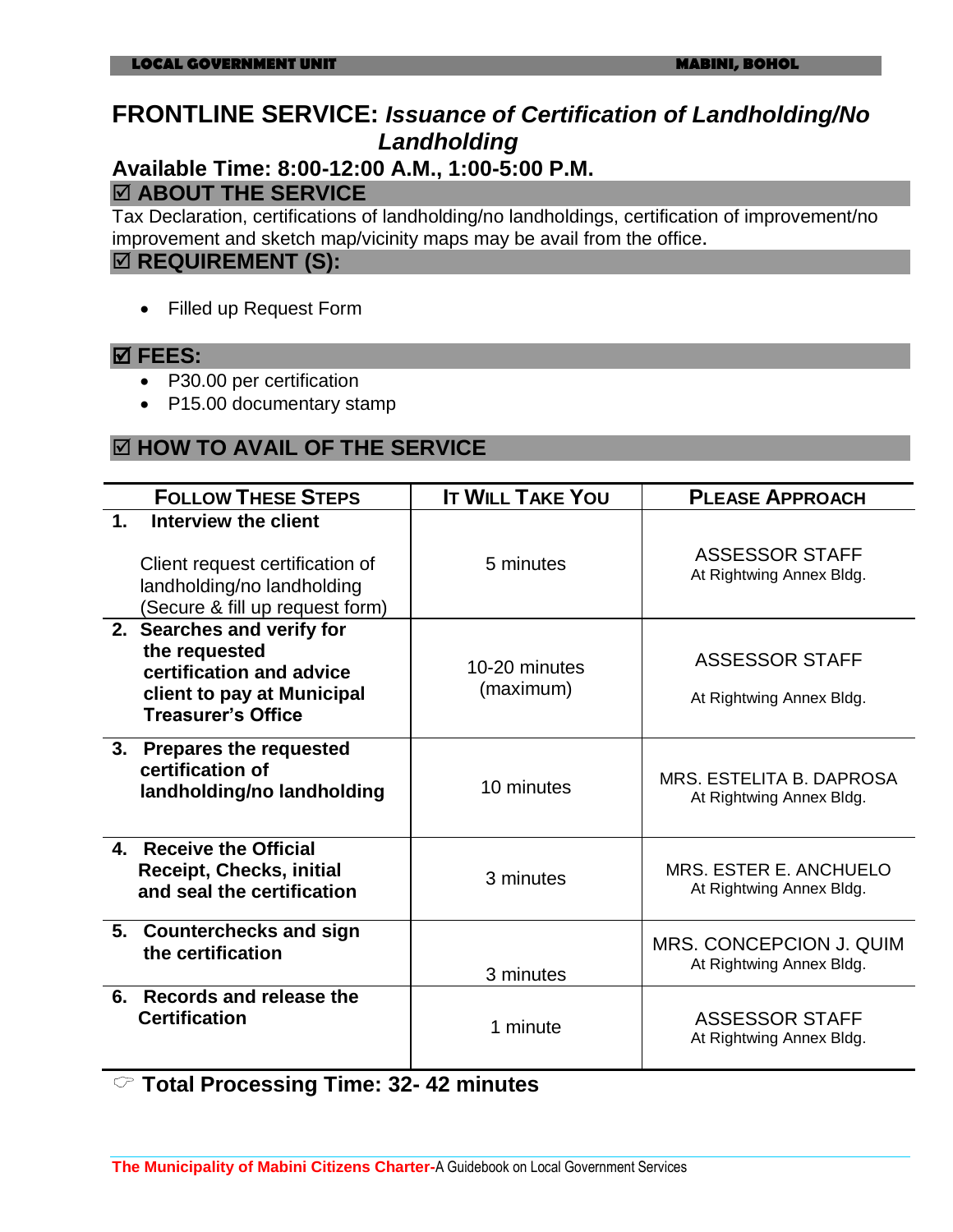### **FRONTLINE SERVICE:** *Issuance of Sketch Maps/Vicinity Maps*  **Available Time: 8:00-12:00 A.M., 1:00-5:00 P.M. ABOUT THE SERVICE**

Tax Declaration, certifications of landholding/no landholdings, certification of improvement/no improvement and sketch map/vicinity maps may be avail from the office.

### $⊠$  **REQUIREMENT (S):**

Filled up Request Form

#### **FEES:**

P30.00 for map

### **HOW TO AVAIL OF THE SERVICE**

|               | <b>FOLLOW THESE STEPS</b>                                                                                                                                      | <b>IT WILL TAKE YOU</b>    | <b>PLEASE APPROACH</b>                                                      |
|---------------|----------------------------------------------------------------------------------------------------------------------------------------------------------------|----------------------------|-----------------------------------------------------------------------------|
| $\mathbf 1$ . | Interview the client<br>Client request for<br>Sketch/vicinity map (Secure &<br>fill up request form)                                                           | 5 minutes                  | <b>ASSESSOR STAFF</b><br>At Rightwing Annex Bldg.                           |
|               | 2. Searches and verify for the<br>requested map and Tax<br><b>Declaration</b>                                                                                  | 10-20 minutes<br>(maximum) | <b>CECILIA S. ATON</b><br><b>ASSESSOR STAFF</b><br>At Rightwing Annex Bldg. |
| 3.            | <b>Prepares the requested</b><br><b>Sketch maps/Vicinity Maps</b><br>and advice client to pay to<br><b>Municipal Treasurer's Office.</b>                       | 10 minutes                 | MRS. ESTELITA B. DAPROSA<br>At Rightwing Annex Bldg.                        |
| $\mathbf{4}$  | <b>Receive the Official</b><br><b>Receipt and Documentary</b><br>stamps for client, Checks,<br>initial and seal the<br>prepared Sketch/Vicinity<br><b>Maps</b> | 3 minutes                  | MRS. ESTER E. ANCHUELO<br>At Rightwing Annex Bldg.                          |
| 5.            | <b>Counterchecks and sign</b><br>the certification                                                                                                             | 3 minutes                  | MRS. CONCEPCION J. QUIM<br>At Rightwing Annex Bldg.                         |
| 6.            | Records and release the<br><b>Sketch Maps</b>                                                                                                                  | 1 minute                   | <b>ASSESSOR STAFF</b><br>At Rightwing Annex Bldg.                           |

**Total Processing Time: 32- 42 minutes**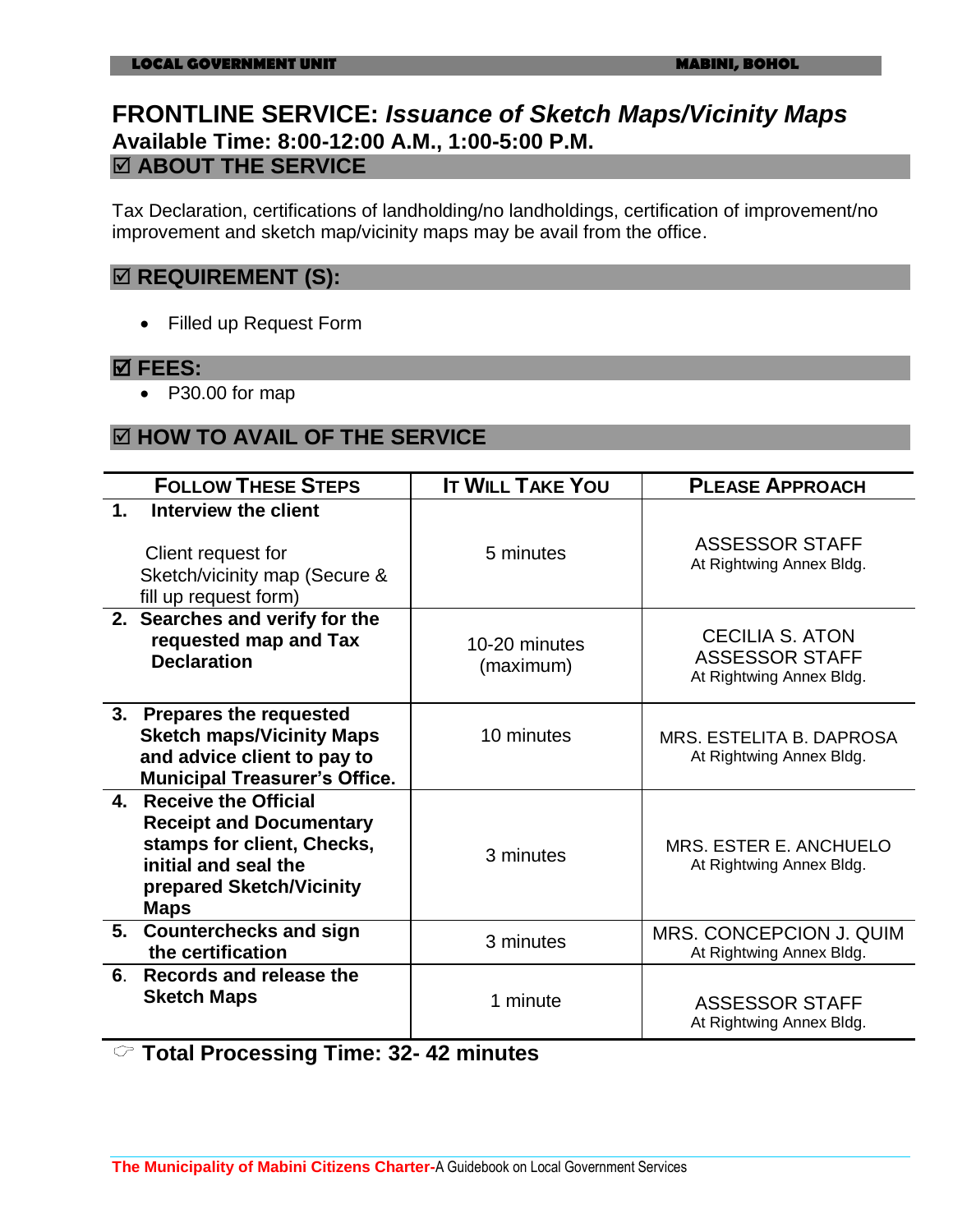### **FRONTLINE SERVICE:** *Ocular Inspection* **Available Time: 8:00-12:00 A.M., 1:00-5:00 P.M. ABOUT THE SERVICE**

Tax Declaration, certifications of landholding/no landholdings, certification of improvement/no improvement and sketch map/vicinity maps may be avail from the office.

### $⊠$  **REQUIREMENT (S):**

Filled up Request Form

#### **FEES:**

P100.00 per lot

### **HOW TO AVAIL OF THE SERVICE**

| <b>FOLLOW THESE STEPS</b>                                                                                                   | <b>IT WILL TAKE YOU</b> | <b>PLEASE APPROACH</b>                                                                                 |
|-----------------------------------------------------------------------------------------------------------------------------|-------------------------|--------------------------------------------------------------------------------------------------------|
| Interview the client<br>$\mathbf 1$ .<br>Client request for ocular<br>inspection of lots (Secure & fill<br>up request form) | 5 minutes               | <b>ASSESSOR STAFF</b><br>At Rightwing Annex Bldg.                                                      |
| 2. Searches the requested Tax<br>Declaration and verify in the<br>maps                                                      | 20 minutes              | MRS. ESTER E. ANCHUELO<br><b>ASSESSOR STAFF</b><br>At Rightwing Annex Bldg.                            |
| 3.<br><b>Receive the Official</b><br><b>Receipts and conduct</b><br>ocular inspection                                       | 3 hours                 | MRS. CONCEPCION J. QUIM<br>MRS. ESTER E. ANCHUELO<br><b>ASSESSOR STAFF</b><br>At Rightwing Annex Bldg. |

**Total Processing Time: 3 hours & 25 minutes**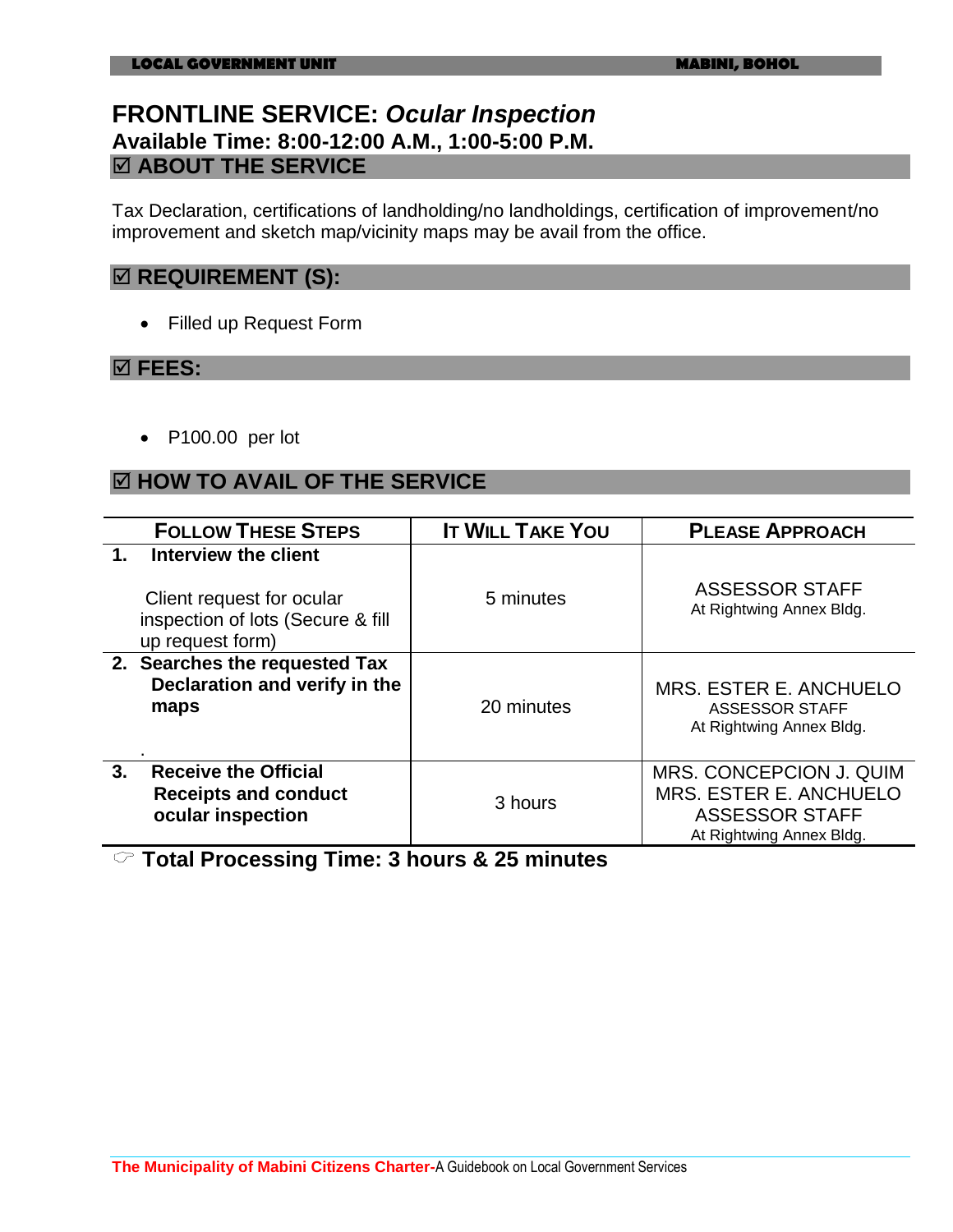# **FRONTLINE SERVICE:** *Issuance of Certification of Improvements/No Improvements*

# **Available Time: 8:00-12:00 A.M., 1:00-5:00 P.M.**

### **ABOUT THE SERVICE**

Tax Declaration, certifications of landholding/no landholdings, certification of improvement/no improvement and sketch map/vicinity maps may be avail from the office.

### $\boxtimes$  **REQUIREMENT (S):**

Filled up Request Form

#### **FEES:**

- P30.00 per certification
- P15.00 documentary stamp

#### **HOW TO AVAIL OF THE SERVICE**

| <b>FOLLOW THESE STEPS</b>                                                                                                                      | <b>IT WILL TAKE YOU</b>    | <b>PLEASE APPROACH</b>                                                           |
|------------------------------------------------------------------------------------------------------------------------------------------------|----------------------------|----------------------------------------------------------------------------------|
| Interview the client<br>$\mathbf 1$ .<br>Client request certification of<br>improvements/no<br>improvements (Secure & fill up<br>request form) | 5 minutes                  | <b>ASSESSOR STAFF</b><br>At Rightwing Annex Bldg.                                |
| 2.<br>Searches and verify for<br>the requested<br>certification and advice<br>client to pay at Municipal<br><b>Treasurer's Office</b>          | 10-20 minutes<br>(maximum) | <b>MRS. CECILIA S. ATON</b><br><b>ASSESSOR STAFF</b><br>At Rightwing Annex Bldg. |
| 3. Prepares the requested<br>certification of<br>improvement/no<br>improvement.                                                                | 10 minutes                 | MRS. ESTELITA B. DAPROSA<br>At Rightwing Annex Bldg.                             |
| 4. Receive the Official<br><b>Receipt, Checks, initial</b><br>and seal the certification                                                       | 3 minutes                  | MRS. ESTER E. ANCHUELO.<br>At Rightwing Annex Bldg.                              |
| 5. Counterchecks and sign<br>the certification                                                                                                 | 3 minutes                  | MRS. CONCEPCION J. QUIM<br>At Rightwing Annex Bldg.                              |
| 6. Records and release the<br><b>Certification</b>                                                                                             | 1 minute                   | <b>ASSESSOR STAFF</b><br>At Rightwing Annex Bldg.                                |

**Total Processing Time: 32-42 minutes**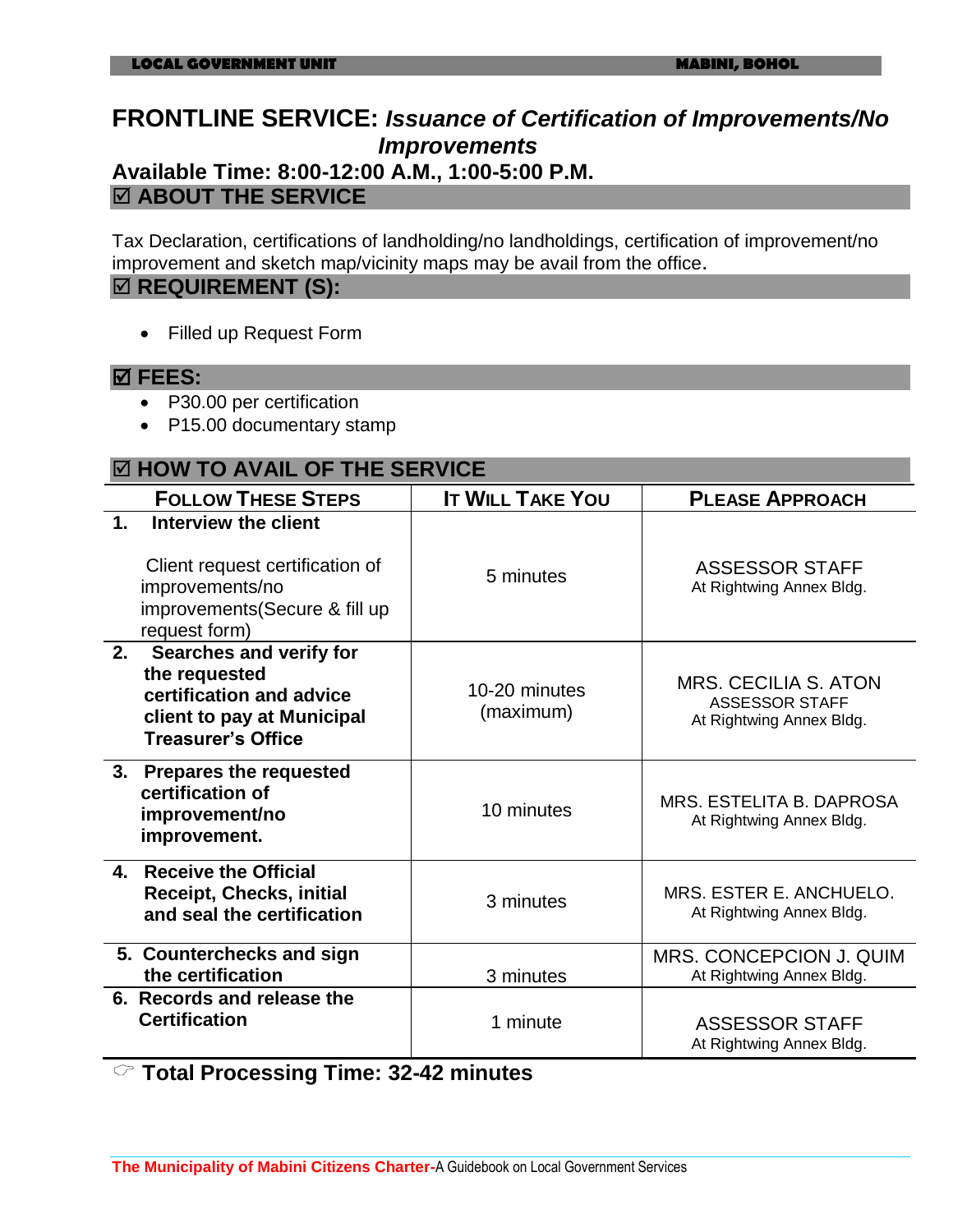### **FRONTLINE SERVICE:** *Certification of Obligation Request (ObR) as to existence of Appropriation* **Available Time: 8:00-12:00 A.M., 1:00-5:00 P.M.**

### **ABOUT THE SERVICE**

To ensure compliance with all budgetary requirements and limitations provided in Article 424 of R.A. 7160.

#### $⊓$  **REQUIREMENT(S)**

None

#### **FEES**

None

### **HOW TO AVAIL OF THE SERVICE**

| <b>FOLLOW THESE STEPS</b>                                                                           | <b>IT WILL TAKE YOU</b> | <b>PLEASE APPROACH</b>                         |
|-----------------------------------------------------------------------------------------------------|-------------------------|------------------------------------------------|
| 1. Receive Obligation Request<br>with supporting documents<br>& record in the logbook               | 2 minutes               | MRS. FE C. LADARAN<br>At Rightwing Annex Bldg. |
| 2. Verify as to existence of<br>appropriation, assign ObR<br>number & post<br>appropriation charges | 5 minutes               | -do-                                           |
| 3. Certify Obligation Request<br>(ObR)                                                              | 2 minutes               | -do-                                           |
| 4. Release the ObR with the<br>supporting documents                                                 | 1 minute                | -do-                                           |

### **Total Processing Time: 10 minutes**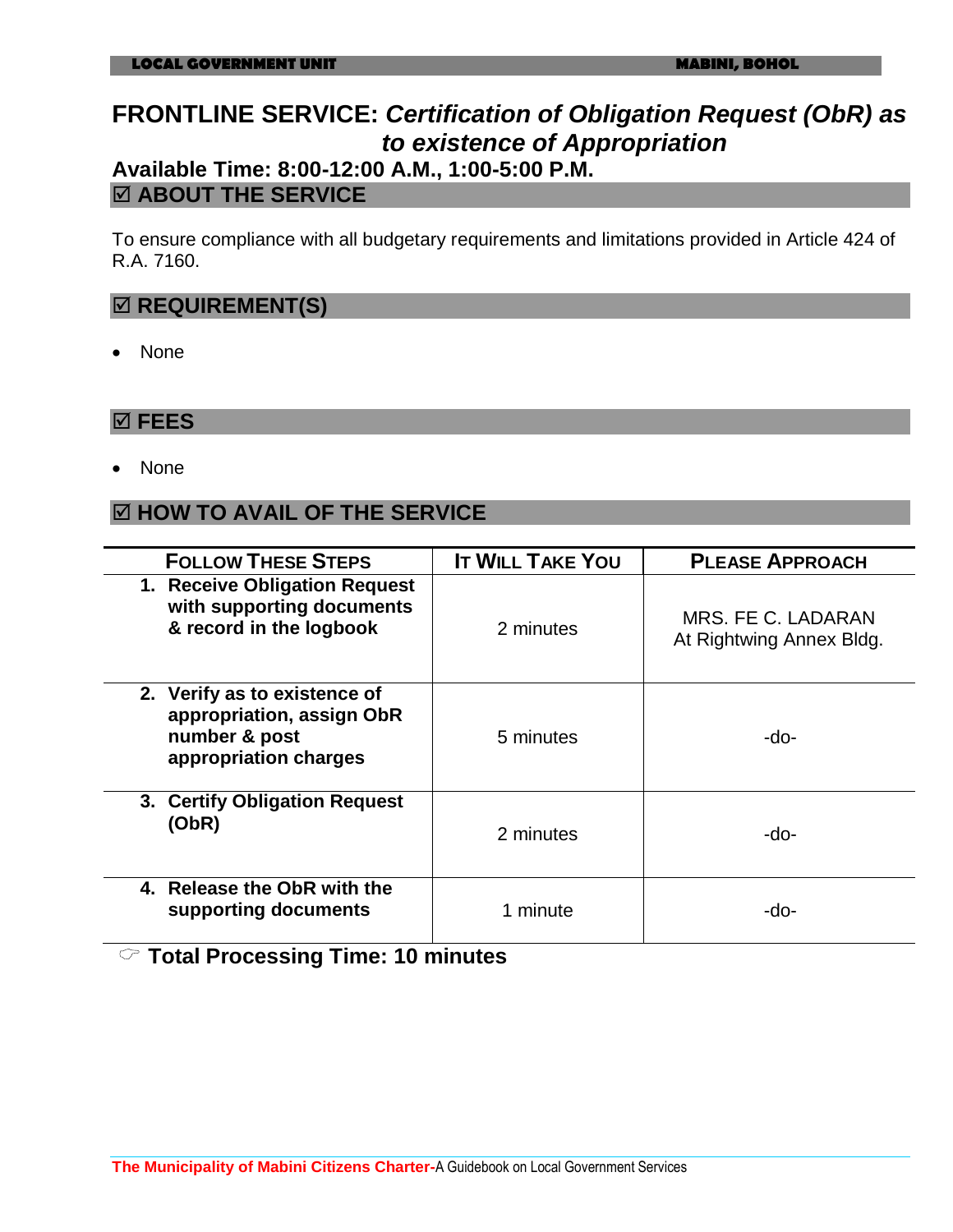### **FRONTLINE SERVICE:** *Review Barangay Budget* **Available Time: 8:00-12:00 A.M., 1:00-5:00 P.M. ABOUT THE SERVICE**

Certification on the availability of appropriation for a certain obligation or expenditure.

### $\boxtimes$  **REQUIREMENT(S)**

None

#### **FEES**

None

### **HOW TO AVAIL OF THE SERVICE**

| <b>FOLLOW THESE STEPS</b>                                                                            | <b>IT WILL TAKE YOU</b> | <b>PLEASE APPROACH</b>                         |
|------------------------------------------------------------------------------------------------------|-------------------------|------------------------------------------------|
| 1. Receive the Barangay<br><b>Budget</b><br>(Annual/Supplemental) and<br>record in the logbook       | 2 minutes               | MRS. FE C. LADARAN<br>At Rightwing Annex Bldg. |
| 2. Verify as to the<br>completeness of supporting<br>documents & return one(1)<br>copy to the client | 3 minutes               | -do-                                           |
| 3. Issue certificate of<br>appearance                                                                | 1 minute                | -do-                                           |
| 4. Review the budget if there's<br>no deficiency, recommends<br>for approval                         | 2 hours                 | -do-                                           |
| 5. Submit barangay budget to<br><b>SB</b> for approval                                               | 3 minutes               | -do-                                           |

**Total Processing Time: 11 minutes**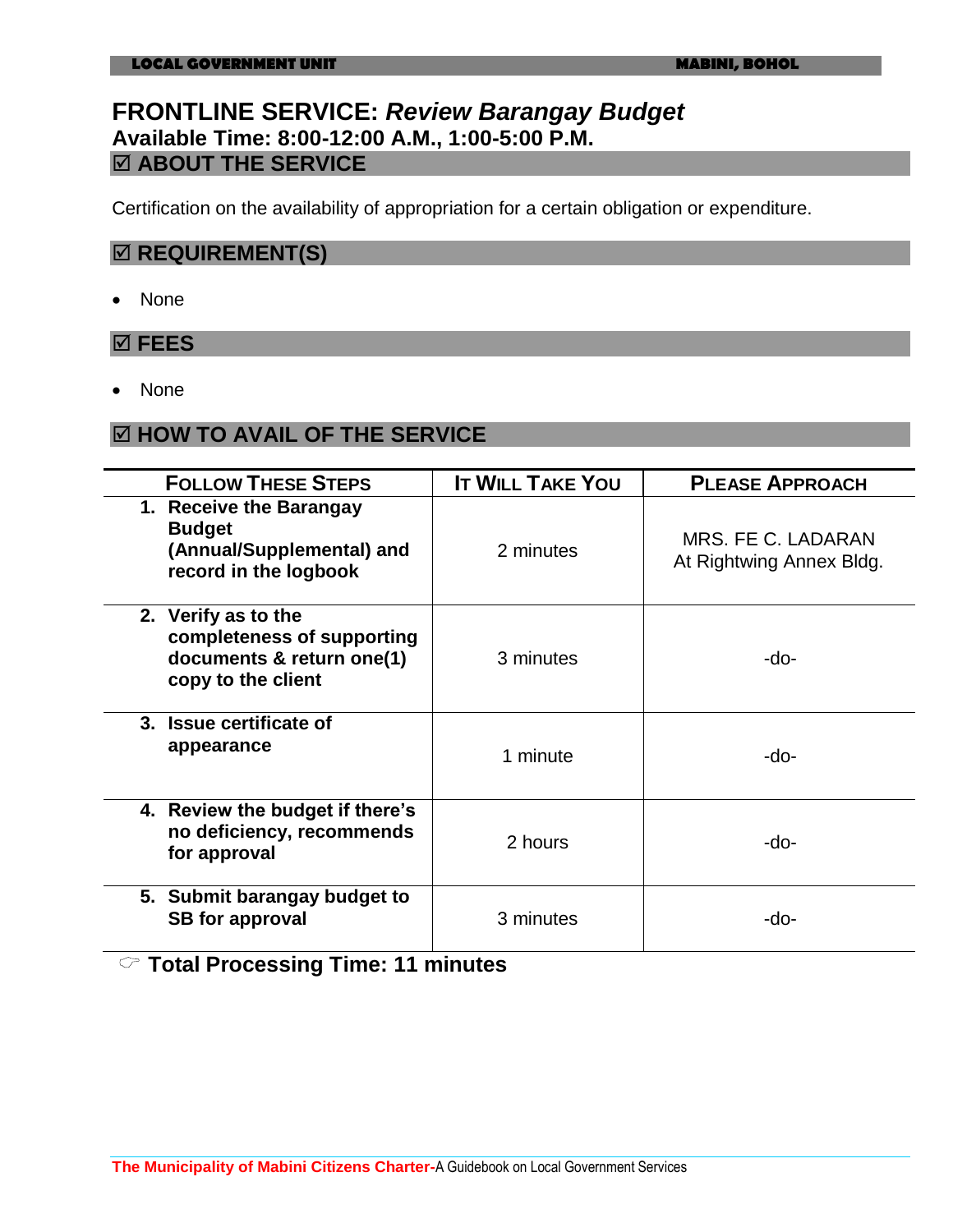#### **LOCAL GOVERNMENT UNIT MABINI, BOHOL**

### **FRONTLINE SERVICE:** *Issuance of Building Permit*  **Available Time: 8:00-12:00 A.M., 1:00-5:00 P.M. ABOUT THE SERVICE**

Inspect and issue building permits.

### **REQUIREMENT(S)**

- Photocopies of the following:
	- $\times$  TCT
	- $\checkmark$  Tax Declaration
	- $\checkmark$  Current Tax Receipt
		- Affidavit of Consent
		- Deed of Sale
	- $\checkmark$  Big plans and estimates
	- Barangay Certification
	- $\checkmark$  Latest Cedula
	- Location Clearance
	- $\checkmark$  Application Form

#### **FEES**

Based on National Building Code and Approved Local Revenue Code

### **HOW TO AVAIL OF THE SERVICE**

| <b>FOLLOW THESE STEPS</b>                                               | <b>IT WILL TAKE YOU</b> | <b>PLEASE APPROACH</b>                                                     |
|-------------------------------------------------------------------------|-------------------------|----------------------------------------------------------------------------|
| 1. Interview the client                                                 | 15 minutes              | ENGR. RAYMUND B. MELICOR<br>MRS. SUSAN V. SALAO<br>At Leftwing Annex Bldg. |
| 2. Evaluation of documents<br>and computation of fees                   | 1 hour & 30 minutes     | -do-                                                                       |
| 3. Release of computation<br>payment slip and advised<br>payment to MTO | 2 minutes               | -do-                                                                       |
| 4. Receive Official Receipt for<br>entry                                | 5 minutes               | -do-                                                                       |
| 5. Inspection                                                           | 4 hours                 | -do-                                                                       |
| 6. Approval/Issuance of Permit                                          | 5 minutes               | -do-                                                                       |

**Total Processing Time: 5 hours & 57 minutes**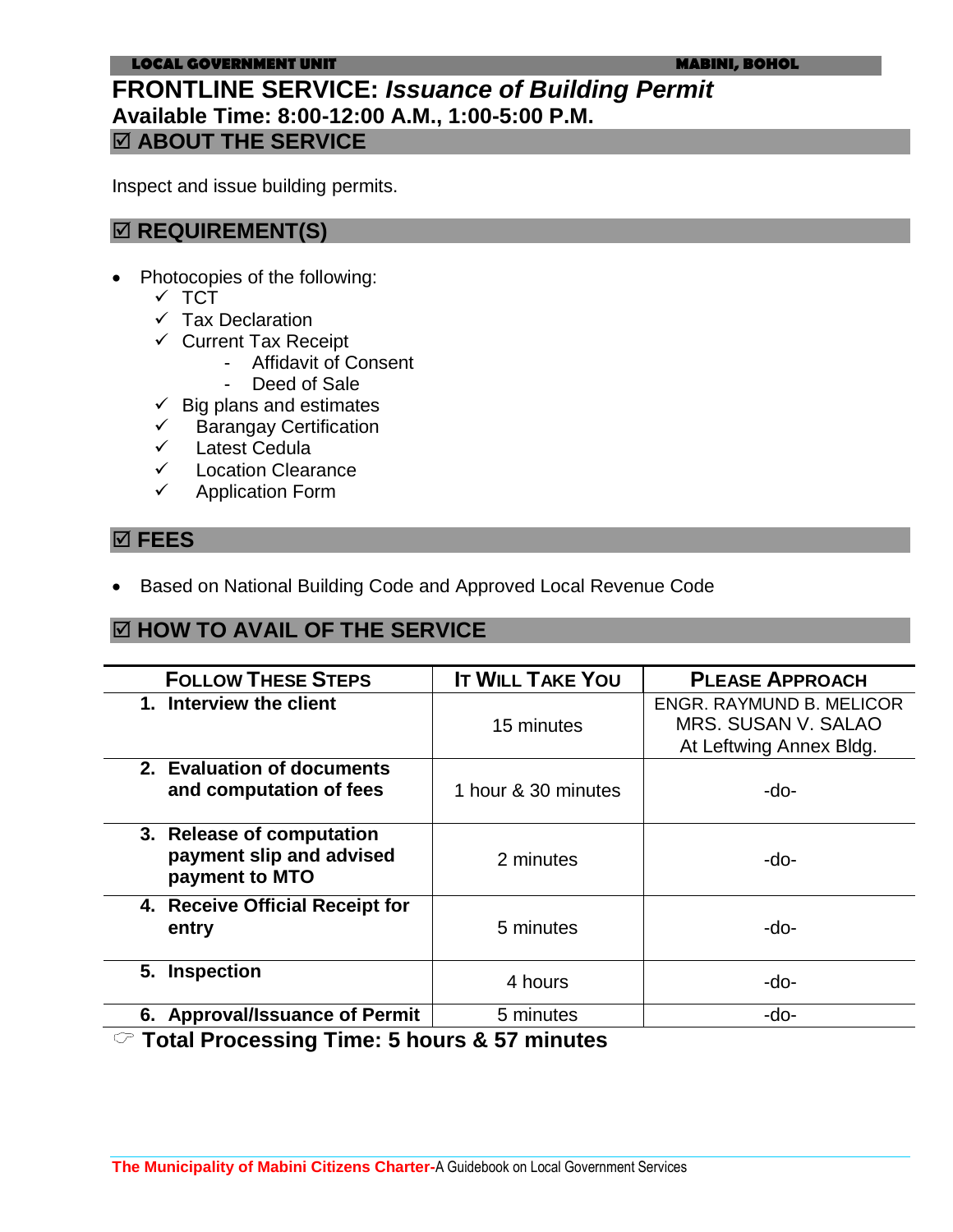### **FRONTLINE SERVICE:** *Issuance of Fencing Permit*  **Available Time: 8:00-12:00 A.M., 1:00-5:00 P.M. ABOUT THE SERVICE**

Inspect and issue fencing permits.

### **<b>** $⊓$  **REQUIREMENT(S)**

- Photocopies of the following:
	- $\times$  TCT
	- $\checkmark$  Tax Declaration
	- $\checkmark$  Deed of Sale
	- $\checkmark$  Plans and estimates
	- $\checkmark$  Barangay Certification
	- $\checkmark$  Latest Cedula
	- $\checkmark$  Location Clearance/Zoning Clearance
	- $\checkmark$  Vicinity Map
	- $\checkmark$  Application Form

### **FEES**

• Based on National Building Code Fees

#### **HOW TO AVAIL OF THE SERVICE**

| <b>FOLLOW THESE STEPS</b>                                                                                                 | <b>IT WILL TAKE YOU</b> | <b>PLEASE APPROACH</b>                                                     |
|---------------------------------------------------------------------------------------------------------------------------|-------------------------|----------------------------------------------------------------------------|
| 1. Interview the client                                                                                                   | 15 minutes              | ENGR. RAYMUND B. MELICOR<br>MRS. SUSAN V. SALAO<br>At Leftwing Annex Bldg. |
| 2. Evaluation of documents<br>and computation of fees                                                                     | 30 minutes              | -do-                                                                       |
| 3. Release of computation<br>payment slip and advised<br>payment to Municipal<br><b>Treasurer's Office</b>                | 10 minutes              | -do-                                                                       |
| 4. Receive Official Receipt for<br>entry                                                                                  | 5 minutes               | -do-                                                                       |
| 5. Inspection for set back                                                                                                | 4 hours                 | -do-                                                                       |
| 6. Approval/Issuance of Permit                                                                                            | 5 minutes               | -do-                                                                       |
| $\curvearrowright$ that is a constant to the set of the $\curvearrowright$<br>$\mathbf{A}$ . For an absolute $\mathbf{A}$ |                         |                                                                            |

**Total Processing Time: 5 hours & 5 minutes**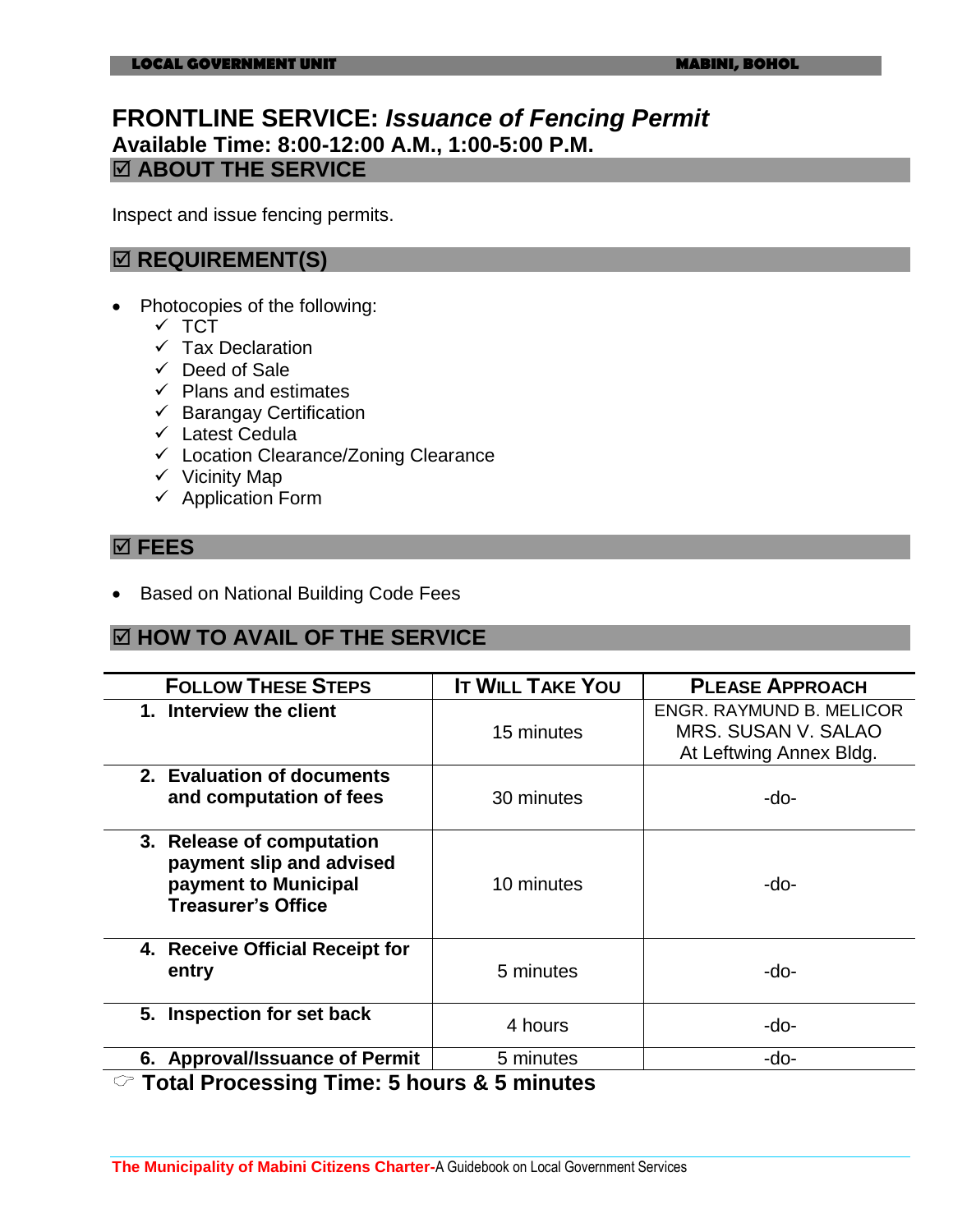### **FRONTLINE SERVICE:** *Preparation of Program of Works for Barangay*  **Available Time: 8:00-12:00 A.M., 1:00-5:00 P.M.**

### **ABOUT THE SERVICE**

Site inspection, prepare sketch plan and estimates about the propose project.

#### **<b>** $⊓$  **REQUIREMENT(S)**

None

#### **FEES**

None

### **HOW TO AVAIL OF THE SERVICE**

| <b>FOLLOW THESE STEPS</b>                          | <b>IT WILL TAKE YOU</b> | <b>PLEASE APPROACH</b>                                                     |
|----------------------------------------------------|-------------------------|----------------------------------------------------------------------------|
| 1. Interview the client                            | 5 minutes               | ENGR. RAYMUND B. MELICOR<br>MRS. SUSAN V. SALAO<br>At Leftwing Annex Bldg. |
| 2. Site Inspection                                 | 4 hours                 | -do-                                                                       |
| 3. Prepare Plan/Billing of<br><b>Materials</b>     | 2 days                  | -do-                                                                       |
| 4. Proceed to MPDC for<br>signature.               | 10 minutes              | -do-                                                                       |
| 5. Return to Engineering Office                    | 5 minutes               | -do-                                                                       |
| <b>Issuance of Program of</b><br>6.<br><b>Work</b> | 5 minutes               | -do-                                                                       |

**Total Processing Time: 2 days, 4 hours & 25 minutes**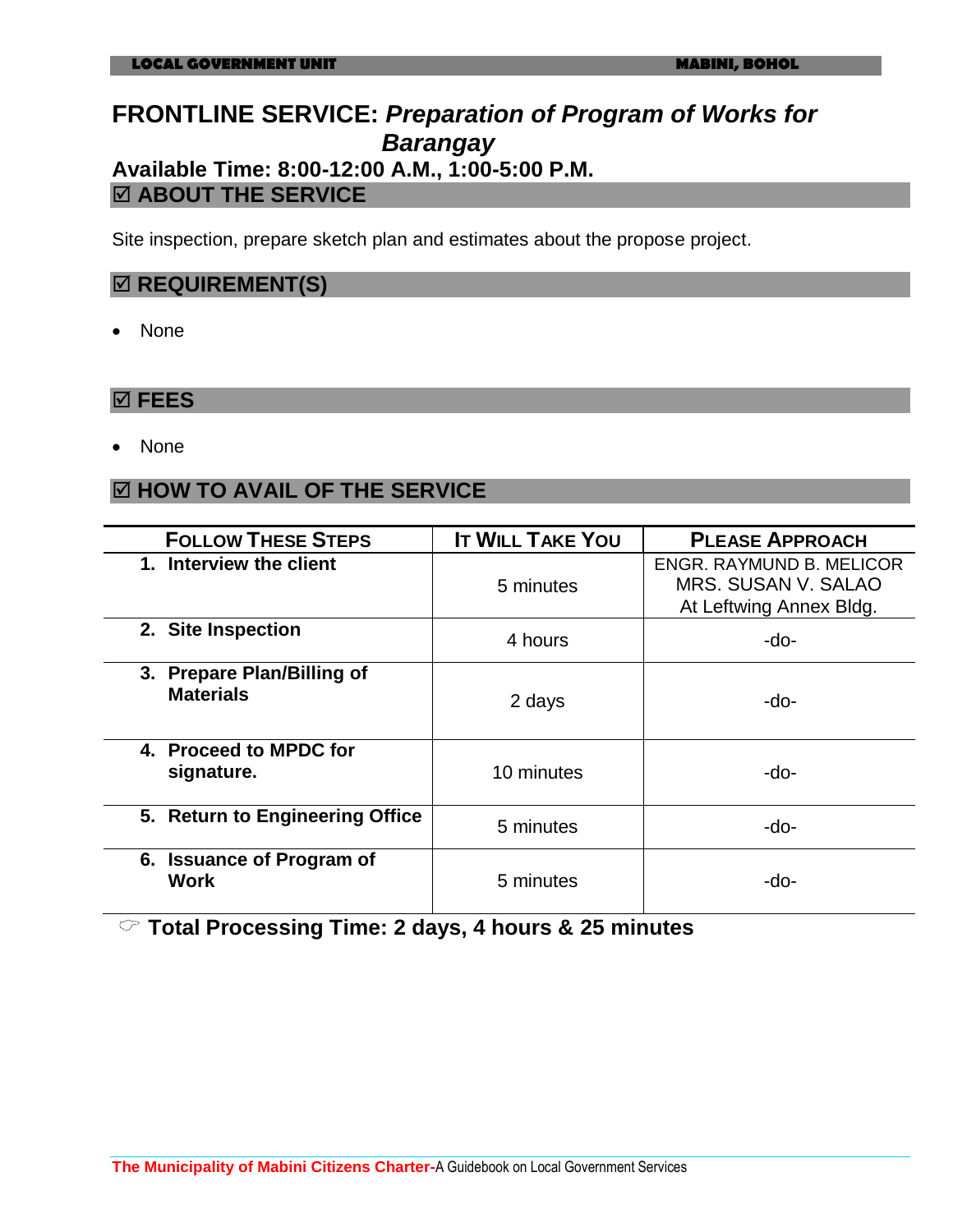### **FRONTLINE SERVICE:** *Issuance of Electrical Permit* **Available Time: 8:00-12:00 A.M., 1:00-5:00 P.M. ABOUT THE SERVICE**

Inspect and issue electrical permits.

#### $⊓$  **REQUIREMENT(S)**

- Zoning and Locational Clearance from MPDC
- **•** Building Permit
- Electrical Permit Form

#### **FEES**

• Based on National Building Code and Approved Local Revenue Code

### **HOW TO AVAIL OF THE SERVICE**

| <b>FOLLOW THESE STEPS</b>                                         | <b>IT WILL TAKE YOU</b> | <b>PLEASE APPROACH</b>                                                     |
|-------------------------------------------------------------------|-------------------------|----------------------------------------------------------------------------|
| 1. Interview the client                                           | 5 minutes               | ENGR. RAYMUND B. MELICOR<br>MRS. SUSAN V. SALAO<br>At Leftwing Annex Bldg. |
| 2. Evaluation of documents<br>and fees, release of<br>computation | 15 minutes              | -do-                                                                       |
| 3. Receive Official Receipt for<br>entry                          | 5 minutes               | -do-                                                                       |
| <b>Inspection</b><br>4.                                           | 4 hours                 | -do-                                                                       |
| 5. Approval/Issuance of Permit                                    | 5 minutes               | -do-                                                                       |

**Total Processing Time: 4 hours & 30 minutes**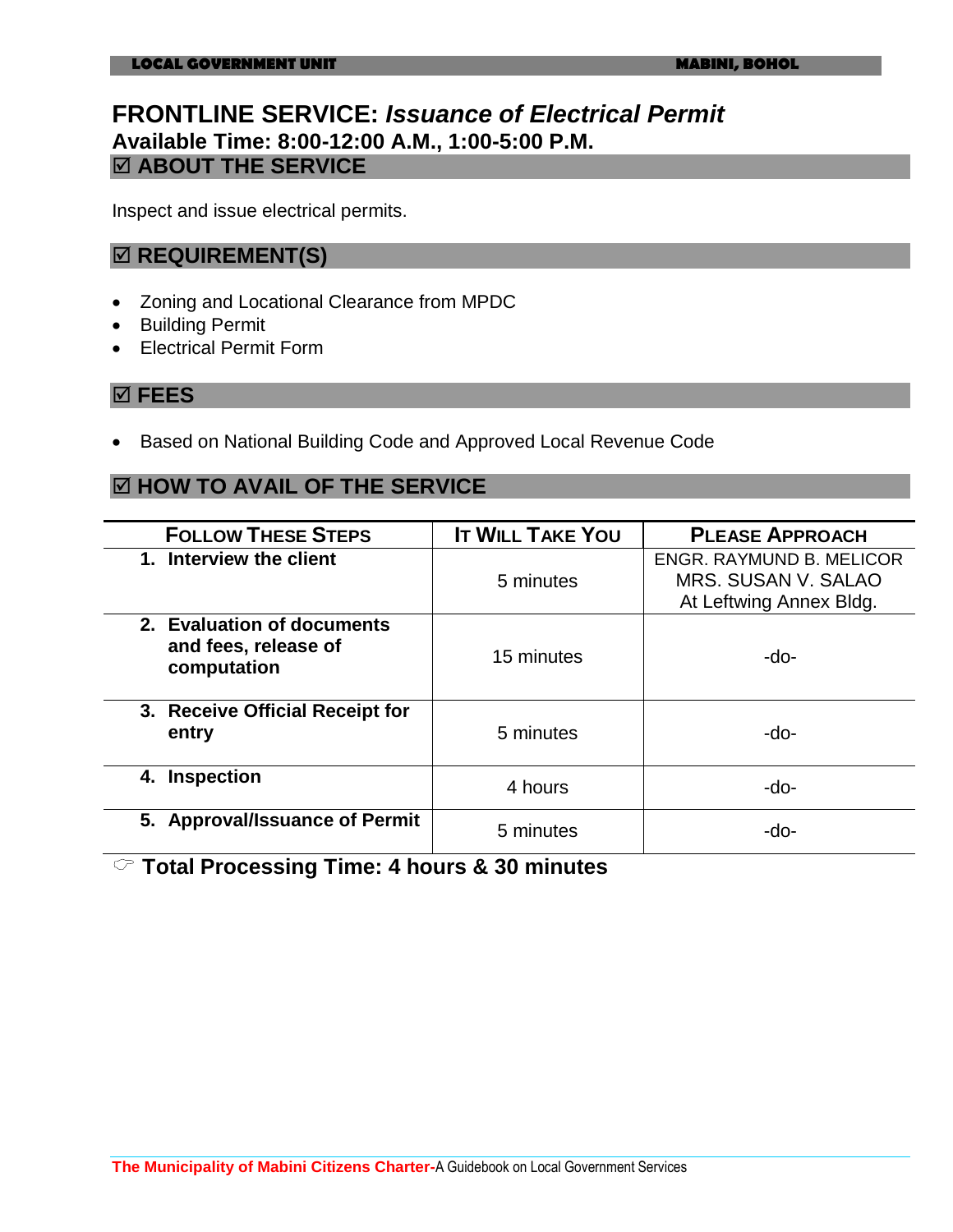### **FRONTLINE SERVICE:** *Leave Administration* **AVAILABLE TIME: 8:00-12:00 A.M., 1:00-5:00 P.M.**  $\boxdot$  **ABOUT THE SERVICE**

Provide an updated computation of leave credits of all local government employees.

#### **DOCUMENTARY REQUIREMENTS**

Leave Form

### **HOW TO AVAIL OF THE SERVICE**

| <b>FOLLOW THESE STEPS</b>                                                                                                                                                                                         | <b>IT WILL TAKE YOU</b> | <b>PLEASE APPROACH</b>                                                                     |
|-------------------------------------------------------------------------------------------------------------------------------------------------------------------------------------------------------------------|-------------------------|--------------------------------------------------------------------------------------------|
| 1. Interview the client<br>Client approach the service provider<br>and request leave form.                                                                                                                        | 5 minutes               | MS. MA. THELMA G.<br><b>BETONIO</b><br>MRS. HILARIANITA B. TANO<br>At Leftwing Annex Bldg. |
| 2. Computation of leave credits<br>Person-in-charge make computation<br>of leave credits.                                                                                                                         | 10 minutes              | $-do-$                                                                                     |
| 3. Forward the document to<br>department head concerned<br>After the leave credits is computed<br>and signed, person-in-charge<br>forward the document to the<br>department head concerned for<br>recommendation. | 5 minutes               | -do-                                                                                       |
| 4. Forward the document to Mayor's<br><b>Office</b><br>Person-in-charge forward document<br>to Mayor's Office for approval.                                                                                       | 5 minutes               | -do-                                                                                       |
| 5. Get/Receive the document from<br><b>Mayor's Office</b><br>After the approval, person-in-charge<br>get/receive the document from<br>Mayor's Office                                                              | 5 minutes               | -do-                                                                                       |
| 6. Release the approved leave form<br>Person-in-charge release a copy of<br>the approved leave form to<br>employee concerned.                                                                                     | 1 minute                | -do-                                                                                       |

**Total Processing Time: 31 minutes**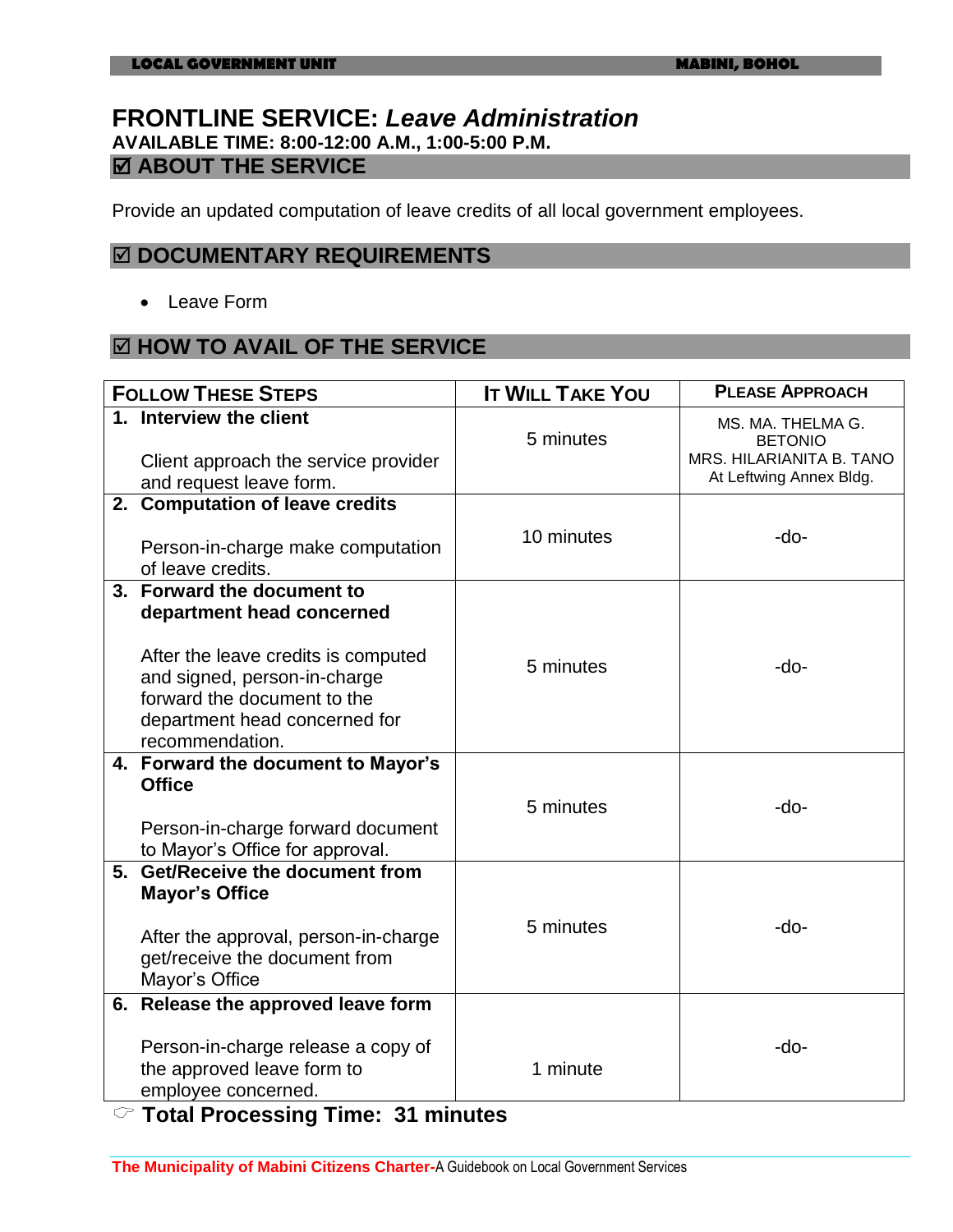### **FRONTLINE SERVICE:** *Issuance of Service Record* **AVAILABLE TIME: 8:00-12:00 A.M., 1:00-5:00 P.M. ABOUT THE SERVICE**

Provide and print service record requested by the client or employee concerned.

#### **FEES**

• None

### **HOW TO AVAIL OF THE SERVICE**

| <b>FOLLOW THESE STEPS</b>                                                                                                                      | <b>IT WILL TAKE YOU</b> | <b>PLEASE APPROACH</b>                                                                     |
|------------------------------------------------------------------------------------------------------------------------------------------------|-------------------------|--------------------------------------------------------------------------------------------|
| 1. Interview the client<br>Person-in-charge ask the client if<br>retiree or separated from service.                                            | 5 minutes               | MS. MA. THELMA G. BETONIO<br>MRS. HILARIANITA B. TANO<br>At Leftwing Annex Bldg.           |
| 2. Prepare/print service record<br>Person-in-charge print the service<br>record requested by the client.                                       | 15 minutes              | $-do-$                                                                                     |
| 3. Signed the service record<br>After review, person-in-charge sign<br>the service record.                                                     | 5 minutes               | MS. MA. THELMA G.<br><b>BETONIO</b>                                                        |
| 4. Forward document to Mayor's<br><b>Office</b><br>Person-in-charge forward document<br>to Mayor's Office for approval.                        | 5 minutes               | MS. MA. THELMA G.<br><b>BETONIO</b><br>MRS. HILARIANITA B. TANO<br>At Leftwing Annex Bldg. |
| 5. Get/Receive the document<br>from Mayor's Office<br>After the approval, person-in-charge<br>get/receive the document from<br>Mayor's Office. | 5 minutes               | -do-                                                                                       |
| 6. Release the approved service<br>record<br>Person-in-charge release a copy of<br>approved service record to the<br>employee concerned.       | 1 minute                | -do-                                                                                       |

**Total Processing Time: 36 minutes**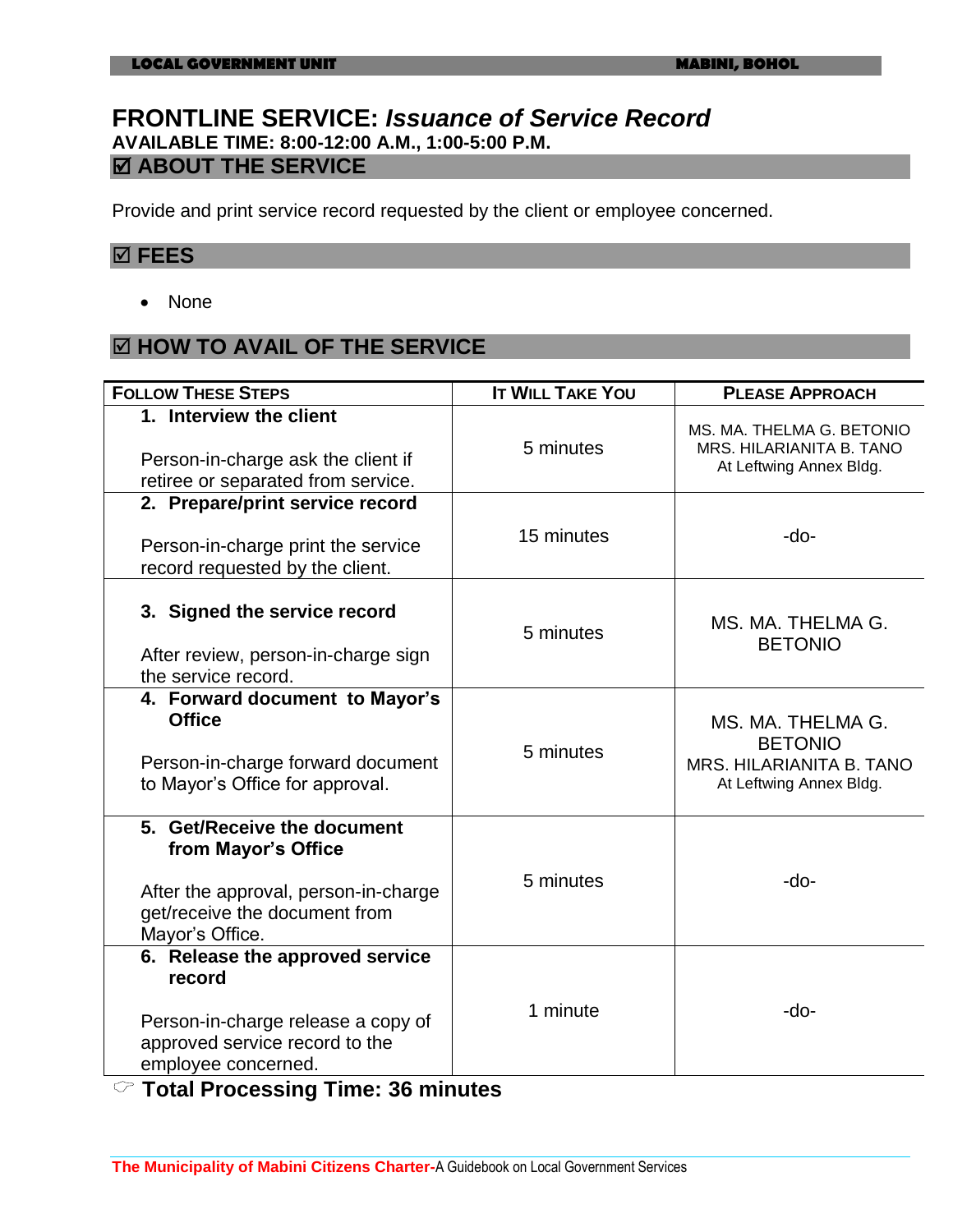### **FRONTLINE SERVICE:** *Registration of Civil Registry documents* **AVAILABLE TIME: 8:00-12:00 A.M., 1:00-5:00 P.M.**

#### **ABOUT THE SERVICE**

CIVIL REGISTRY documents such as birth, marriage & death certificates may be availed of by securing a certified transcript or photocopy from the office.

| <b>☑ FEES</b>                                        |                         |                                                       |  |  |
|------------------------------------------------------|-------------------------|-------------------------------------------------------|--|--|
|                                                      | <b>Service Fee</b>      | <b>Certification/Civil Registry Extraction</b>        |  |  |
|                                                      |                         |                                                       |  |  |
| <b>Birth Certificate</b>                             | P25.00                  | P50.00                                                |  |  |
| Marriage                                             |                         | P50.00                                                |  |  |
| <b>Death Certificate</b>                             |                         | P50.00                                                |  |  |
| <b>Burial Permit Fee</b>                             |                         | P25.00                                                |  |  |
| <b>DELAYED REGISTRATION:</b>                         |                         |                                                       |  |  |
| <b>Birth</b><br>$1 - 6$ months                       | P50.00                  |                                                       |  |  |
| 6 months $-1$ year                                   | P <sub>150.00</sub>     |                                                       |  |  |
| 1 year $-5$ years                                    | P250.00                 |                                                       |  |  |
| 5 years above                                        | P350.00                 |                                                       |  |  |
| 1 month above<br>Death                               | P50.00                  |                                                       |  |  |
| 1 month above<br>Marriage                            | P50.00                  |                                                       |  |  |
| <b>DOCUMENTARY REQUIREMENTS</b>                      |                         |                                                       |  |  |
| <b>Baptismal Certificate</b><br>$\bullet$            |                         |                                                       |  |  |
| <b>Marriage Certificate</b><br>٠                     |                         |                                                       |  |  |
| <b>School Records</b>                                |                         |                                                       |  |  |
|                                                      |                         |                                                       |  |  |
| <b>SSS/GSIS Records</b>                              |                         |                                                       |  |  |
| <b>Voter's Registration Record</b>                   |                         |                                                       |  |  |
|                                                      |                         |                                                       |  |  |
| <b>Official Receipt</b>                              |                         |                                                       |  |  |
| ☑ HOW TO AVAIL OF THE SERVICE                        |                         |                                                       |  |  |
| <b>FOLLOW THESE STEPS</b>                            | <b>IT WILL TAKE YOU</b> | <b>PLEASE APPROACH</b>                                |  |  |
| Interview the client                                 |                         |                                                       |  |  |
|                                                      |                         | MRS. FLAVIANA D. BURLAS /                             |  |  |
| Person-in-charge request the client fill up          | 10 minutes              | MRS. MA. FLOR V. LIMBAGA                              |  |  |
| the form.                                            |                         | at Left wing, Annex Bldg                              |  |  |
| 2. Type/encode the certificate of live               |                         |                                                       |  |  |
| birth/certificate of death/certificate of            |                         | MRS. FLAVIANA D. BURLAS /                             |  |  |
| marriage                                             |                         | MRS. MA. FLOR V. LIMBAGA                              |  |  |
|                                                      | 20 minutes              | at Left wing, Annex Bldg                              |  |  |
| Person-in-charge type the certificate                |                         |                                                       |  |  |
| needed by the client<br><b>Payment of Fees</b><br>3. |                         |                                                       |  |  |
|                                                      |                         |                                                       |  |  |
| Advice the client to pay the corresponding           |                         |                                                       |  |  |
| fees to Mun. Treasurer's Office.                     |                         |                                                       |  |  |
| <b>Record of Request</b><br>4.                       |                         | MRS. FLAVIANA D. BURLAS /                             |  |  |
|                                                      | 5 minutes               | MRS. MA. FLOR V. LIMBAGA                              |  |  |
| Review and record the duly signed up                 |                         | at Left wing, Annex Bldg                              |  |  |
| form                                                 |                         |                                                       |  |  |
| 5. Log and release the document                      | 5 minutes               | MRS. FLAVIANA D. BURLAS /<br>MRS. MA. FLOR V. LIMBAGA |  |  |
|                                                      |                         | at Left wing, Annex Bldg                              |  |  |

**Total Processing Time: 40 minutes**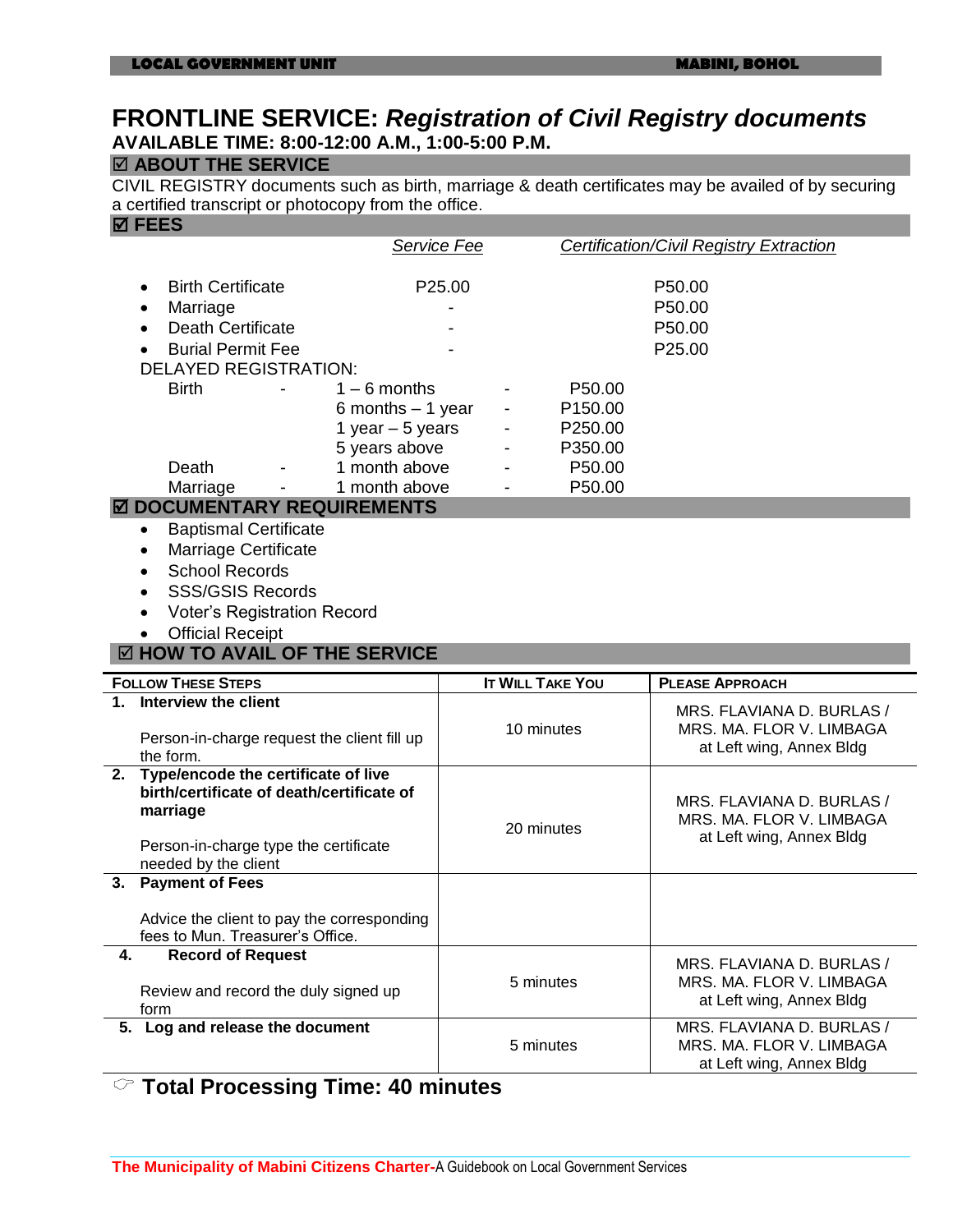# **FRONTLINE SERVICE:** *Issuance of Certification/True Copy of Civil Registry documents*

**AVAILABLE TIME: 8:00-12:00 A.M., 1:00-5:00 P.M.**

#### **ABOUT THE SERVICE**

CIVIL REGISTRY documents such as birth, marriage & death certificates may be availed of by securing a certified transcript or photocopy from the office.

#### **FEES**

- Local P50.00
- Abroad 200.00
- Documentary Stamp 15.00

#### **DOCUMENTARY REQUIREMENTS**

- Official Receipt
- Authorization

### **HOW TO AVAIL OF THE SERVICE**

| <b>FOLLOW THESE STEPS</b>                                                                                                                                            | <b>IT WILL TAKE YOU</b> | <b>PLEASE APPROACH</b>                                                            |
|----------------------------------------------------------------------------------------------------------------------------------------------------------------------|-------------------------|-----------------------------------------------------------------------------------|
| 1. Interview the client<br>Person-in-charge request the client to<br>fill up the form requested.                                                                     | 5 minutes               | MRS. FLAVIANA D. BURLAS /<br>MRS. MA. FLOR V. LIMBAGA<br>at Left wing, Annex Bldg |
| 2. Verify retrieval of records<br>Person-in-charge verify the record at<br>the registry book                                                                         | 25 minutes              | MRS. FLAVIANA D. BURLAS /<br>MRS. MA. FLOR V. LIMBAGA<br>at Left wing, Annex Bldg |
| 3. Prepare the certificate<br>While preparing the certificate,<br>person-in-charge advice the client to<br>pay the corresponding fees to Mun.<br>Treasurer's Office. | 15 minutes              | Municipal Treasurer's Office<br>Ground Floor Main Bldg.                           |
| 4. Check/review document<br>Review and record the duly signed up<br>form                                                                                             | 5 minutes               | MRS. FLAVIANA D. BURLAS /<br>MRS. MA. FLOR V. LIMBAGA<br>at Left wing, Annex Bldg |
| 5. Signed/release document                                                                                                                                           | 5 minutes               | MRS. FLAVIANA D. BURLAS /<br>MRS. MA. FLOR V. LIMBAGA<br>at Left wing, Annex Bldg |

**Total Processing Time: 55 minutes**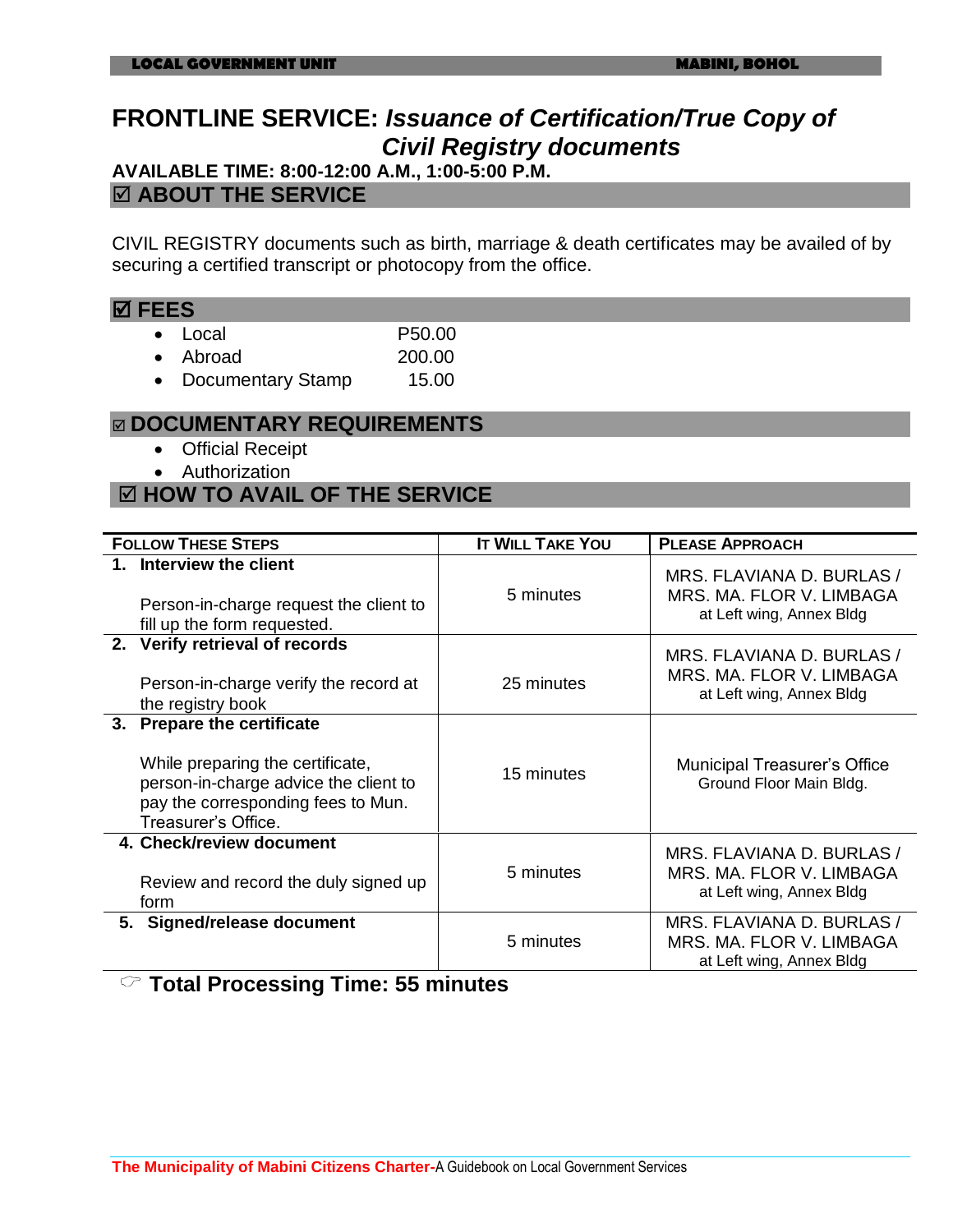### **FRONTLINE SERVICE:** *Granting of Locational/Zoning Clearance* **AVAILABLE TIME: 8:00-12:00 A.M., 1:00-5:00 P.M.**

#### **ABOUT THE SERVICE**

Issue locational and zoning clearance in conformity with the Municipal Zoning Ordinance and issue pertinent documents relative to development planning strategies of the municipality.

#### **FEES**

Flexible Fees (Refer to the Revenue Code)

#### **DOCUMENTARY REQUIREMENTS**

- Sketch Plan
- Tax Clearance
- Tax Declaration / Certificate of ownership

### **HOW TO AVAIL OF THE SERVICE**

| <b>FOLLOW THESE STEPS</b> |                                                                                                                                                 | <b>IT WILL TAKE YOU</b> | <b>PLEASE APPROACH</b>                                    |
|---------------------------|-------------------------------------------------------------------------------------------------------------------------------------------------|-------------------------|-----------------------------------------------------------|
| 1. Interview the client   | Client approach the service provider<br>on the clearance being requested.                                                                       | 10 minutes              | MR. EPHRAIM SIMON<br>P. GULLE<br>At Rightwing Annex Bldg. |
| application               | 2. Initial assessment of the<br>Person-in-charge verifies if required<br>information is available.                                              | 10 minutes              | -do-                                                      |
| ocular inspection.        | 3. Site Inspection/Validation<br>If sufficient info has been given, the<br>person in charge proceeds to the<br>site with the client and conduct | 2 hours                 | -do-                                                      |
|                           | 4. Issuance of zoning certificate<br>Person-in-charge make a final<br>review of the documents                                                   | 10 minutes              | -do-                                                      |
| client.                   | 5. Release zoning certificate<br>After review and verification of<br>documents person in charge will<br>release the zoning certificate to the   | 5 minutes               | -do-                                                      |
|                           | 6. Register in the Logbook                                                                                                                      | 1 minute                | -do-                                                      |

### **Total Processing Time: 2 hours & 36 minutes**

**The Municipality of Mabini Citizens Charter-**A Guidebook on Local Government Services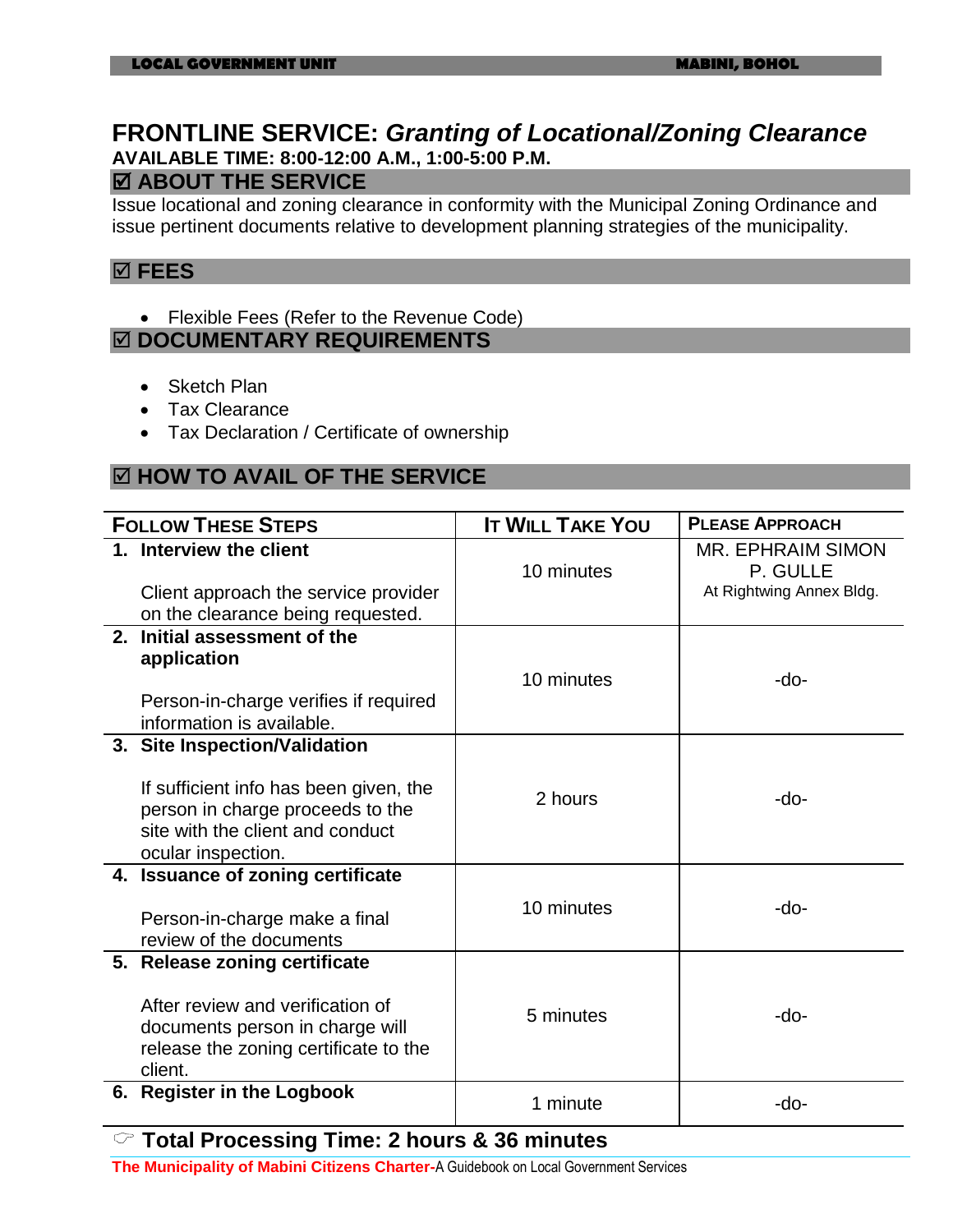# **FRONTLINE SERVICE:** *Assist in Preparation of Comprehensive Project Proposal for Barangays*

### **AVAILABLE TIME: 8:00-12:00 A.M., 1:00-5:00 P.M. ABOUT THE SERVICE**

Assist in the preparation of the Comprehensive Project Proposal at Barangay & Municipal Levels for consideration of the Barangay and Municipal Development Council.

#### **FEES**

• None

#### **DOCUMENTARY REQUIREMENTS**

• Barangay Profile

### **HOW TO AVAIL OF THE SERVICE**

| <b>FOLLOW THESE STEPS</b>           | <b>IT WILL TAKE YOU</b> | <b>PLEASE APPROACH</b>   |
|-------------------------------------|-------------------------|--------------------------|
| 1. Interview the client             |                         | <b>MR. EPHRAIM SIMON</b> |
|                                     | 1 day                   | P. GULLE                 |
| Discuss with the client about the   |                         | At Rightwing Annex Bldg. |
| priority problems to be addressed.  |                         |                          |
| 2. Validated Given Data             |                         |                          |
|                                     | 2 days                  | -do-                     |
| Person-in-charge gathers and        |                         |                          |
| validates data from the client.     |                         |                          |
| 3. Consolidate Data                 |                         |                          |
|                                     |                         |                          |
| If data is already available, the   | 1 day                   | -do-                     |
| person in charge prepares draft     |                         |                          |
| proposals.                          |                         |                          |
| 4. Package/ Release the final       |                         |                          |
| <b>Project Proposal</b>             |                         |                          |
|                                     | 1 day                   | -do-                     |
| After review and refinement of the  |                         |                          |
| project proposal, person-in-charge  |                         |                          |
| release the document to the client. |                         |                          |

**Total Processing Time: 5 days**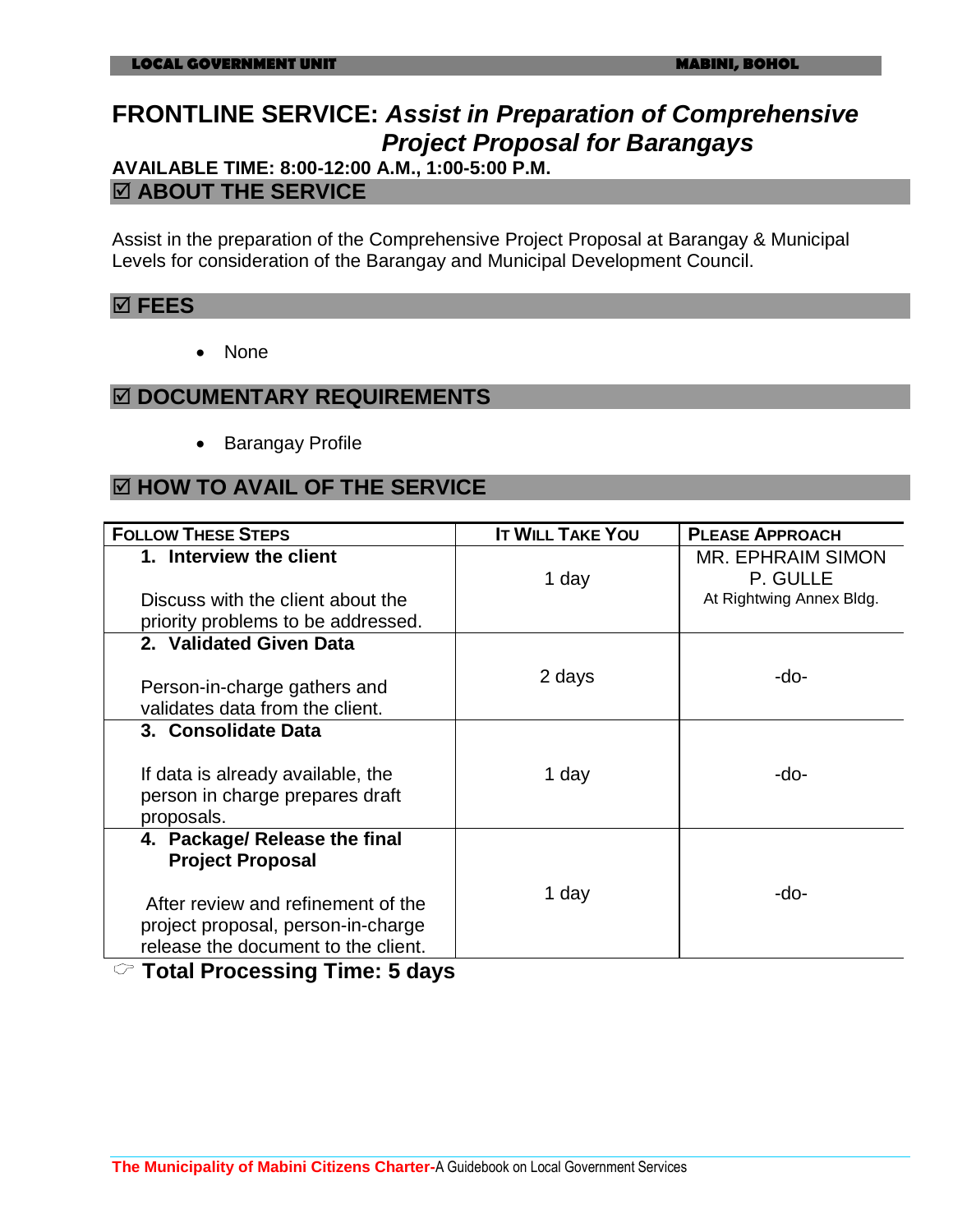### **FRONTLINE SERVICE:** *Granting for Municipal Profile* **AVAILABLE TIME: 8:00-12:00 A.M., 1:00-5:00 P.M. ABOUT THE SERVICE**

Provide an updated Comprehensive Municipal Profile based on the correct data gathered by the LGU Survey Team

#### **FEES**

• None

### **DOCUMENTARY REQUIREMENTS**

• None

### **HOW TO AVAIL OF THE SERVICE**

| <b>FOLLOW THESE STEPS</b>                                                                      | <b>IT WILL TAKE YOU</b> | <b>PLEASE APPROACH</b>                                           |
|------------------------------------------------------------------------------------------------|-------------------------|------------------------------------------------------------------|
| 1. Examine the Validity of the<br>request                                                      | 2 minutes               | <b>MR. EPHRAIM SIMON</b><br>P. GULLE<br>At Rightwing Annex Bldg. |
| Person-in charge verifies the validity                                                         |                         |                                                                  |
| of the request from the client                                                                 |                         |                                                                  |
| 2. Prepare the request Municipal<br><b>Profile Date</b><br>After verify, the person- in charge | 16 minutes              | -do-                                                             |
| prepared the request document                                                                  |                         |                                                                  |
| 3. Release the document<br>requested                                                           |                         |                                                                  |
| Person –in charge release the<br>document to the client                                        | 2 minutes               | -do-                                                             |

#### **Total Processing Time: 20 minutes**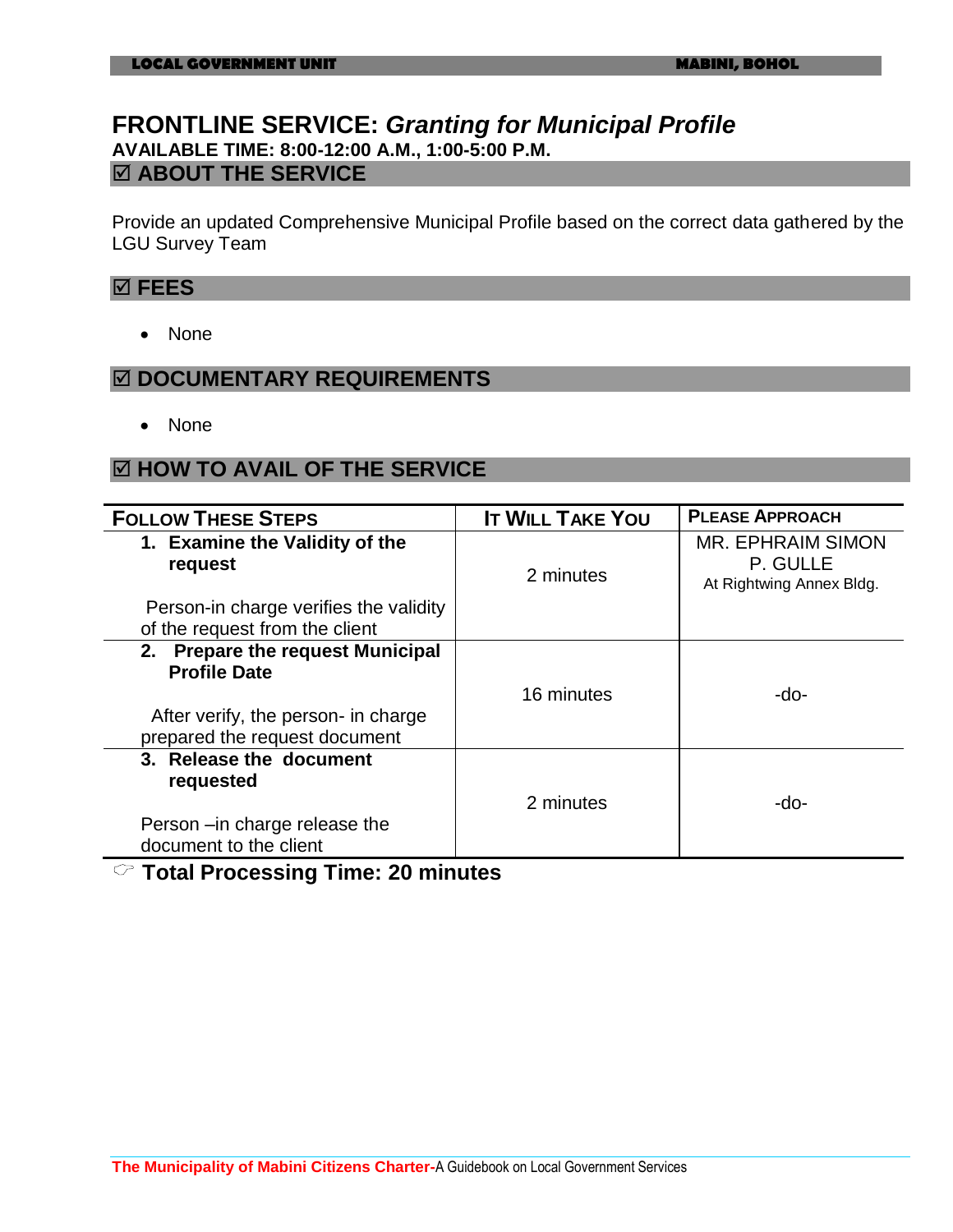### **FRONTLINE SERVICE:** *Conduct Pre-marriage counseling* **Available Time: 8:00-12:00 A.M., 1:00-5:00 P.M. ABOUT THE SERVICE**

Conduct counseling session to applicants for marriage below 25 years old of age.

#### $\boxtimes$  **REQUIREMENT (S):**

• None

#### **FEES:**

• None

### **HOW TO AVAIL OF THE SERVICE**

| <b>FOLLOW THESE STEPS</b>                                                              | <b>IT WILL TAKE YOU</b> | <b>PLEASE APPROACH</b>                            |
|----------------------------------------------------------------------------------------|-------------------------|---------------------------------------------------|
| 1. Interview the client                                                                | 5 minutes               | MRS. SYLVIA B. JOTOJOT<br>At Leftwing Annex Bldg. |
| 2. Assist clients in filling up<br>the application forms and<br>answer the questioners | 30 minutes              | -do-                                              |
| 3. Collect the filled up form<br>for verification                                      | 10 minutes              | -do-                                              |
| 4. Conduct pre-marriage<br>counseling/seminar                                          | 6 hours                 | -do-                                              |
| 5. Issue pre-marriage<br>certificate                                                   | 1 minute                | -do-                                              |

**Total Processing Time: 6 hours & 46 minutes**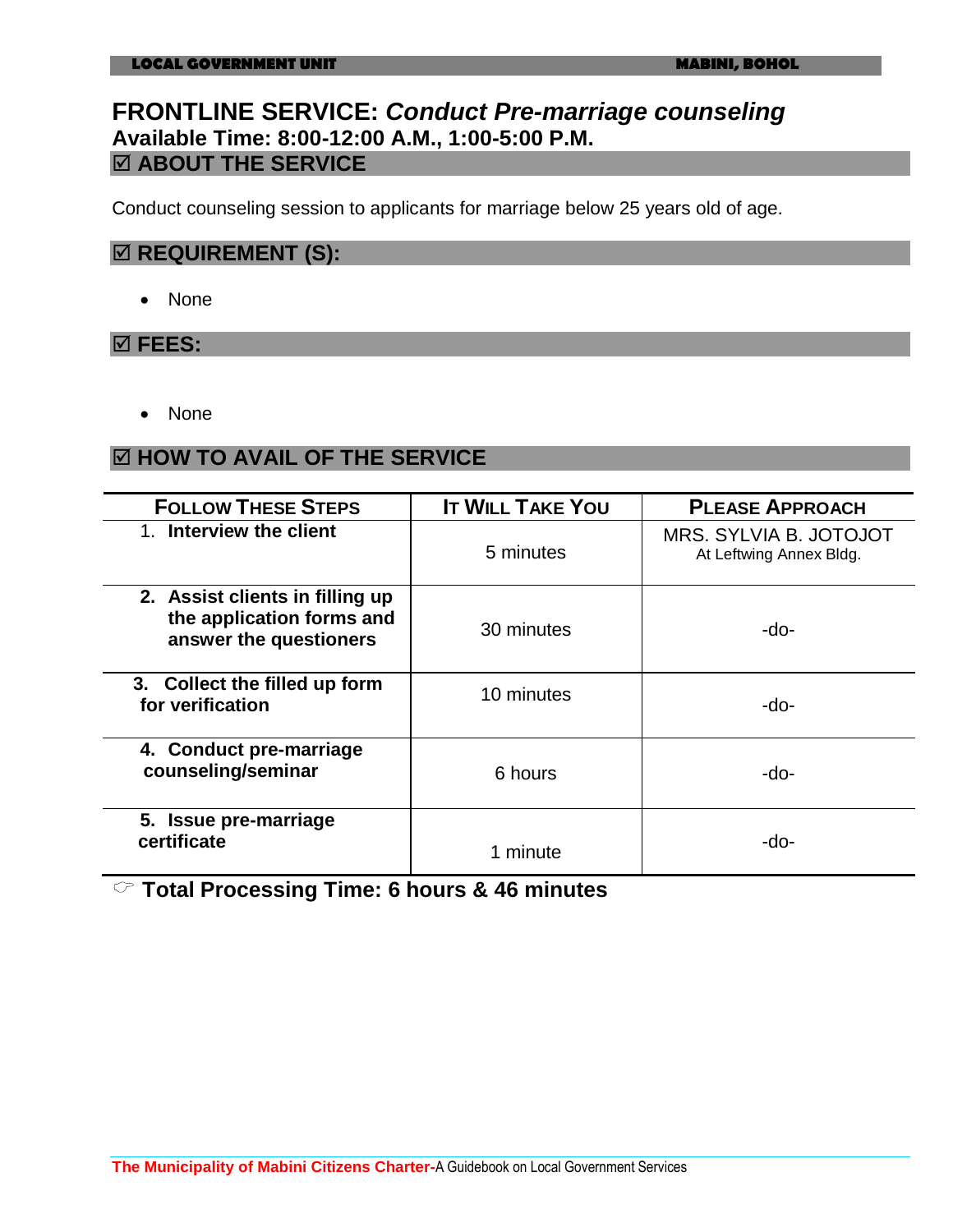### **FRONTLINE SERVICE:** *Issuance of Office of the Senior Citizens Affair (OSCA) ID* **Available Time: 8:00-12:00 A.M., 1:00-5:00 P.M.**

### **ABOUT THE SERVICE**

Issue OSCA ID to senior citizens and give briefing on the privileges and benefits they can avail with the said ID.

### $\boxtimes$  **REQUIREMENT (S):**

• None

#### **FEES:**

• None

### **HOW TO AVAIL OF THE SERVICE**

| <b>FOLLOW THESE STEPS</b>                                                                            | <b>IT WILL TAKE YOU</b> | <b>PLEASE APPROACH</b>                           |
|------------------------------------------------------------------------------------------------------|-------------------------|--------------------------------------------------|
| $\mathbf 1$ .<br>Interview the client                                                                | 5 minutes               | MR. TOBIAS A. MURING<br>At Rightwing Annex Bldg. |
| 2.<br>Assist clients in filling up<br>the application forms                                          | 20 minutes              | -do-                                             |
| 3. Prepare ID for signature of<br>the authorized signatories                                         | 15 minutes              | -do-                                             |
| 4. Give briefing to the<br><b>Senior Citizen of the</b><br>privileges and benefits<br>they can avail | 30 minutes              | -do-                                             |
| 5. Record on the logbook<br>and release the ID card                                                  | 1 minute                | -do-                                             |

**Total Processing Time: 1 hour & 11 minutes**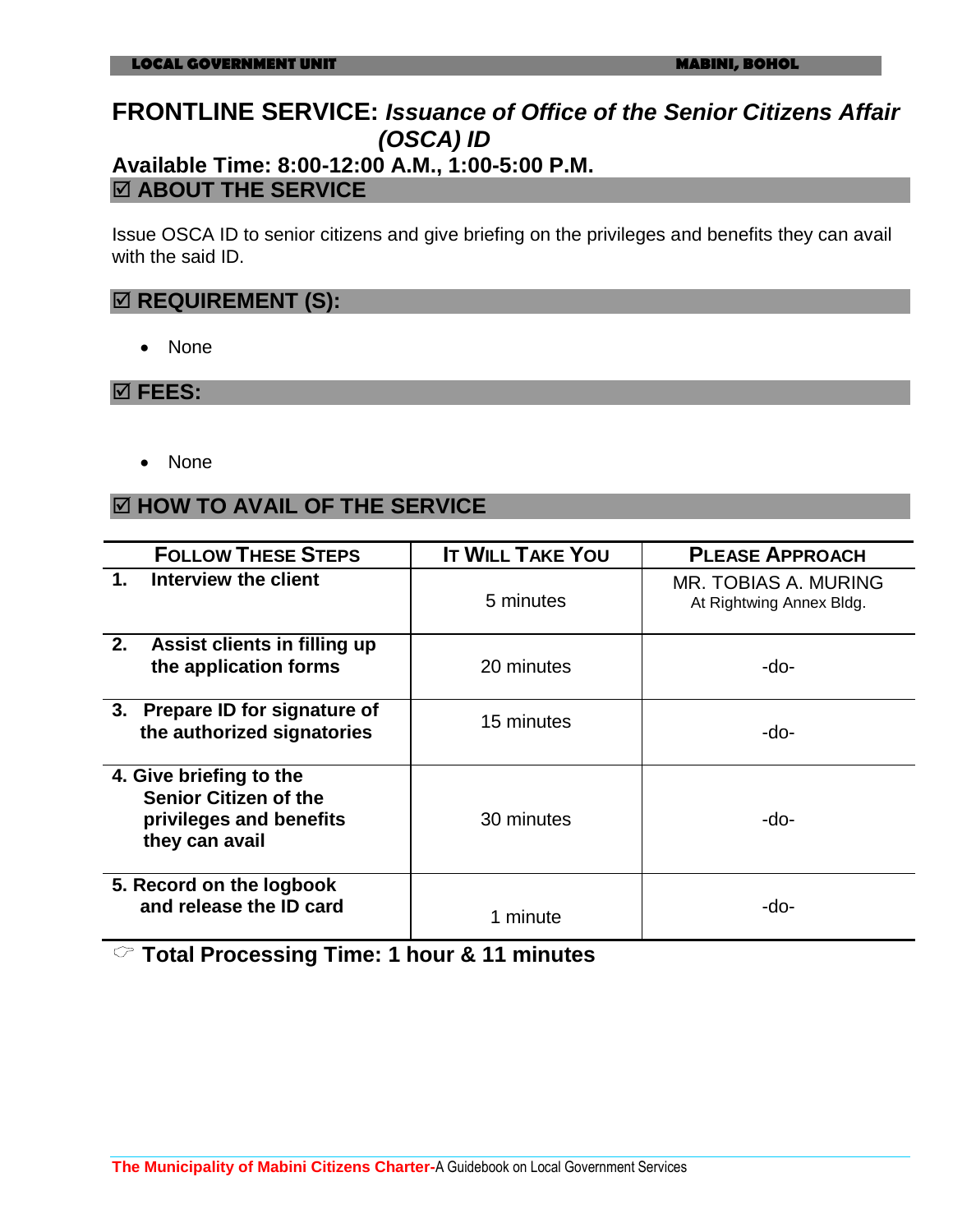# **FRONTLINE SERVICE:** *Payment of Real Property Taxes (CURRENT YEAR)*

### **AVAILABLE TIME: 8:00-12:00 A.M., 1:00-5:00 P.M. ABOUT THE SERVICE**

To give immediate assistance to the client in paying Realty Tax.

#### **FEES**

*Based on the computation*

### **DOCUMENTARY REQUIREMENTS**

### ● Previous Official Receipt (O.R.) **Ø HOW TO AVAIL OF THE SERVICE**

| <b>FOLLOW THESE STEPS</b>                                                              | <b>IT WILL TAKE YOU</b> | <b>PLEASE APPROACH</b>     |
|----------------------------------------------------------------------------------------|-------------------------|----------------------------|
| 1. Interview the client                                                                |                         | Mr. Wilfredo E. Bernales   |
|                                                                                        |                         | Mrs. Ana M. Peligro        |
|                                                                                        |                         | Mr. Cham G. Suarez         |
|                                                                                        |                         | Mrs. Diosdada A. Ayop      |
|                                                                                        | 5 minutes               | Mrs. Rosario A. CAdorniga  |
|                                                                                        |                         | Mrs. Edna B. Vallente      |
|                                                                                        |                         | Mr. Jericho C. Vergara     |
|                                                                                        |                         | Mrs. Domingo O. Bayron     |
|                                                                                        |                         | at Ground Floor Main Bldg. |
| 2. Get and check Real Property Tax<br>Record of the client if payment has<br>been made | 10 minutes              | -do-                       |
| <b>Computation of Real Property</b><br>3.<br><b>Taxes</b>                              | 20 minutes              | -do-                       |
| 4. Issuance of Official Receipt (O.R.)                                                 | 5 minutes               | -do-                       |
| 5. Release of Official Receipt (O.R.)                                                  | 1 minute                | -do-                       |

### **Total Processing Time: 41 minutes**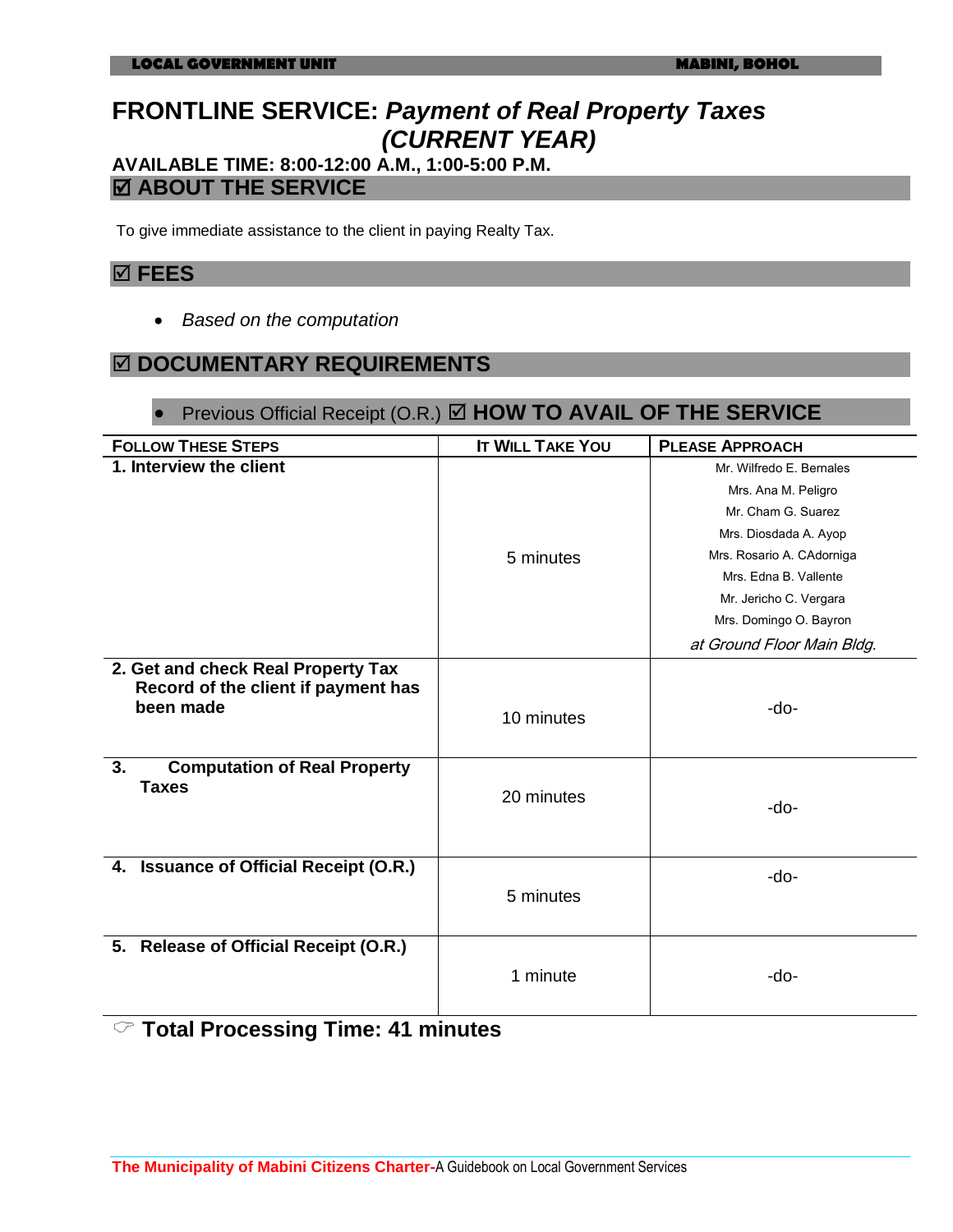# **FRONTLINE SERVICE:** *Payment of Real Property Taxes (PREVIOUS YEAR)*

**AVAILABLE TIME: 8:00-12:00 A.M., 1:00-5:00 P.M. ABOUT THE SERVICE**

To give immediate assistance to the client in paying Realty Tax.

#### **FEES**

*Based on the computation*

#### **DOCUMENTARY REQUIREMENTS**

• Previous Official Receipt (O.R.)

### **HOW TO AVAIL OF THE SERVICE**

| <b>FOLLOW THESE STEPS</b>                            | <b>IT WILL TAKE YOU</b> | <b>PLEASE APPROACH</b>     |
|------------------------------------------------------|-------------------------|----------------------------|
| 1. Interview the client                              |                         | Mr. Wilfredo E. Bernales   |
|                                                      |                         | Mrs. Ana M. Peligro        |
|                                                      |                         | Mr. Cham G. Suarez         |
|                                                      |                         | Mrs. Diosdada A. Ayop      |
|                                                      | 5 minutes               | Mrs. Rosario A. CAdorniga  |
|                                                      |                         | Mrs. Edna B. Vallente      |
|                                                      |                         | Mr. Jericho C. Vergara     |
|                                                      |                         | Mr. Domingo O. Bayron      |
|                                                      |                         | at Ground Floor Main Bldg. |
| 2.<br><b>Get and check Real Property</b>             |                         |                            |
| Tax Record of the client if payment<br>has been made | 18 minutes              | -do-                       |
| 3.<br><b>Computation of Real Property</b>            |                         |                            |
| <b>Taxes</b>                                         | 40 minutes              | -do-                       |
|                                                      |                         |                            |
| <b>Issuance of Official Receipt (O.R.)</b><br>4.     |                         | -do-                       |
|                                                      | 15 minutes              |                            |
| 5. Release of Official Receipt (O.R.)                | 1 minute                | -do-                       |

**Total Processing Time: 1 hour & 19 minutes**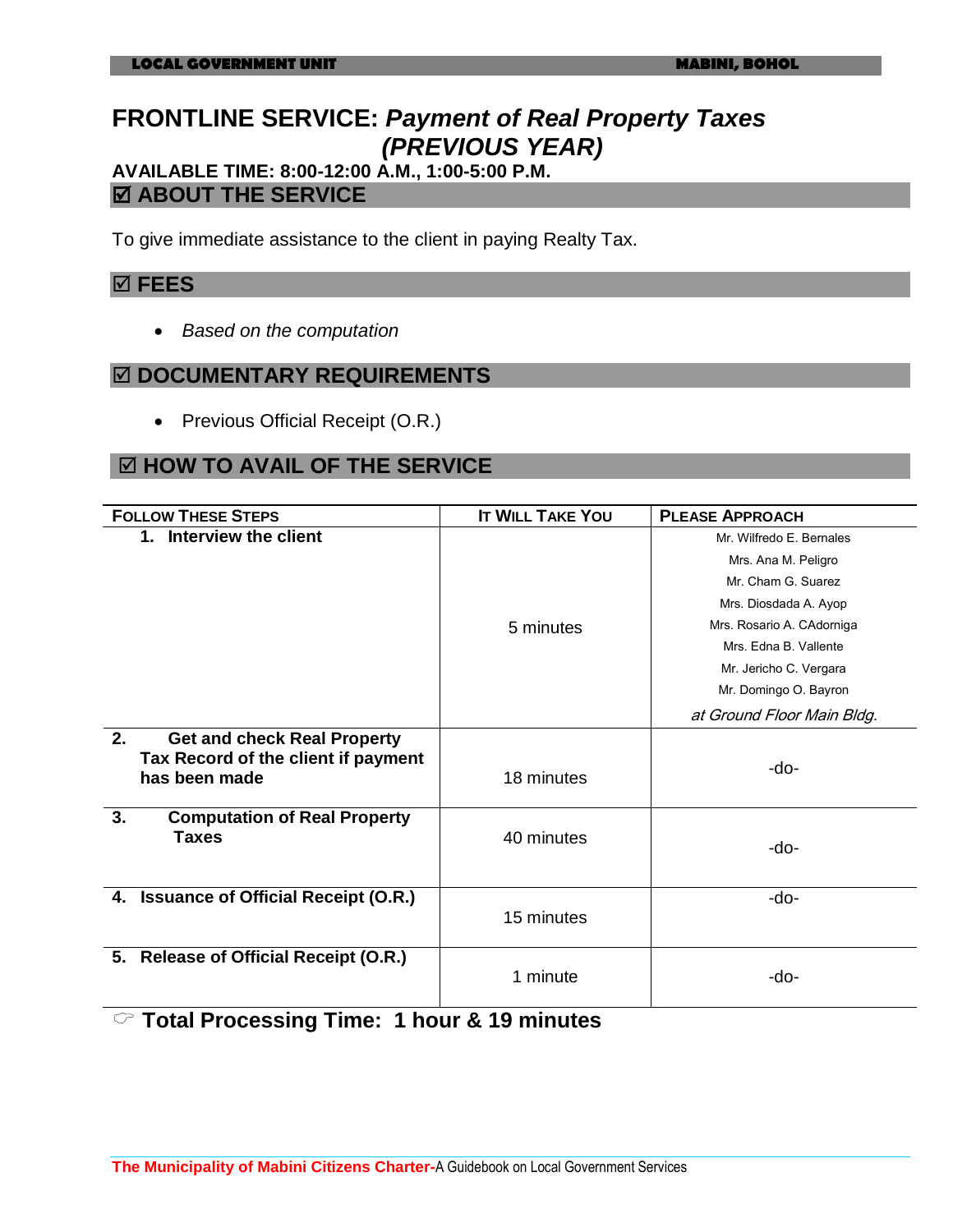## **FRONTLINE SERVICE:** *Assessment of Mayor's Permit and Business Licenses*

#### **AVAILABLE TIME: 8:00-12:00 A.M., 1:00-5:00 P.M. ABOUT THE SERVICE**

Receive payment and issue Official Receipt to clients applying for Mayor's Permit and Business Licenses.

### **FEES**

 $\bullet$ 

• Based on computation

#### **DOCUMENTARY REQUIREMENTS**

- 
- 1. Application Form 1. Application Form
- 2. Location Sketch of the new business 2. Previous year's Mayor's Permit
- 3. Paid-up capital of the business as shown in the Article of Incorporation if a corporation or partnership or a sworn statement.
- 4. A certificate attesting to the tax exemption if the business is tax exempt.
- 5. Certification from the Office in Charge of Zoning that the location of the new business is in accordance with Zoning Regulation.
- 6. Tax Clearance showing that the Operator has paid all tax obligations in the municipality.
- 
- 8. Three(3) passport size pictures of the owner or operator.
- 9. Health certificate for all food handlers, and those required under Chapter IV, Section 37 of this Revenue Code.
- 10. Community Tax Certificate.
	- Official Receipt (O.R.)

#### *FOR A NEWLY-STARTED BUSINESS FOR RENEWAL OF EXISTING BUSINESS PERMIT*

- 
- 
- 3. Three (3) copies of the annual or quarterly tax payments.
- 4. Three (3) copies of all receipts showing payment of all regularly fees as provided for in this Code.
- 5. Certificate of tax exemption from local taxes or fees, if exempts.
- 6. Barangay Clearance
- 7. Barangay Clearance 7. Community Tax Certificate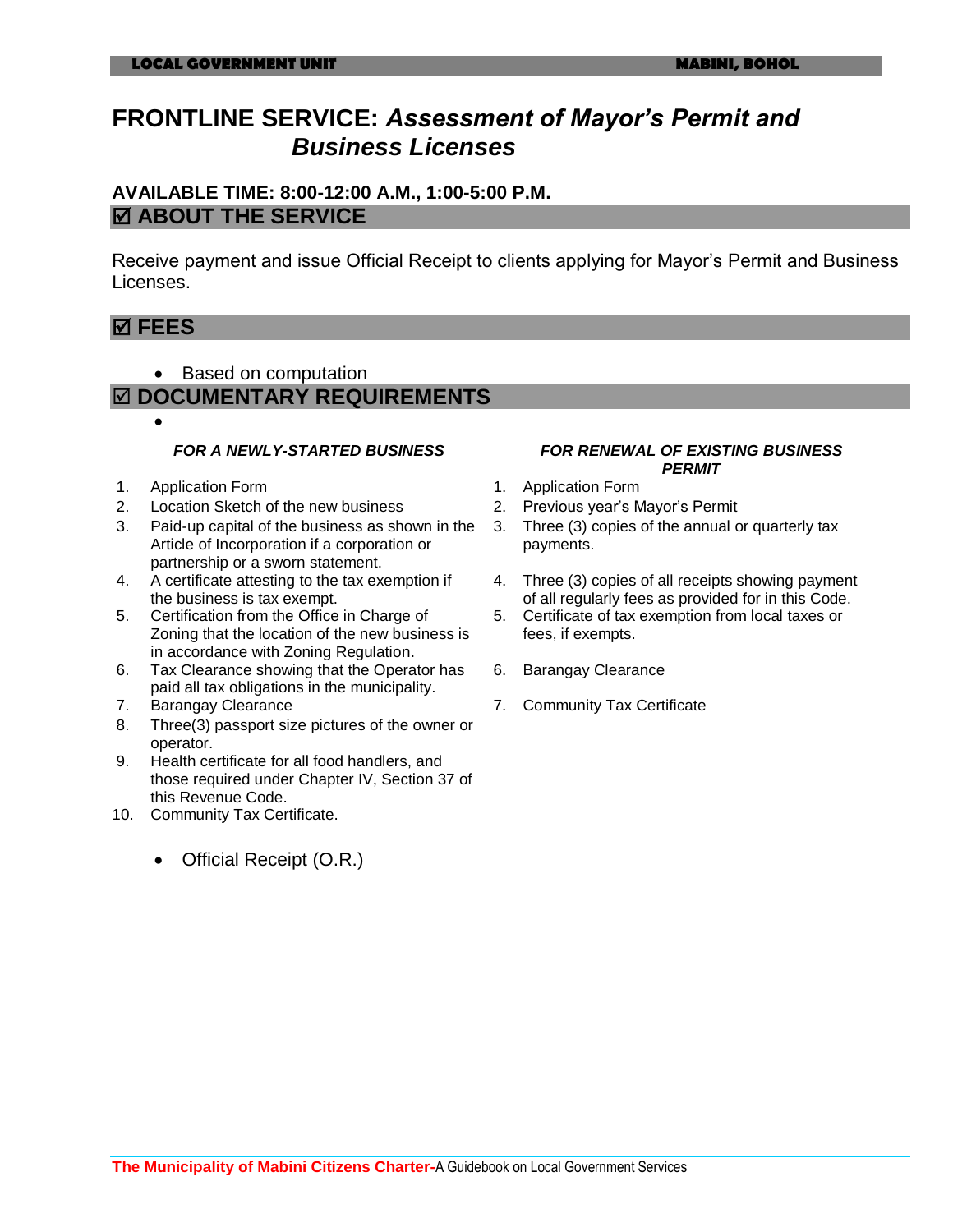### **EX HOW TO AVAIL OF THE SERVICE**

| <b>FOLLOW THESE STEPS</b>                                                                                        | <b>IT WILL TAKE YOU</b> | <b>PLEASE APPROACH</b>     |
|------------------------------------------------------------------------------------------------------------------|-------------------------|----------------------------|
| 1. Interview the client                                                                                          |                         | Mr. Wilfredo E. Bernales   |
|                                                                                                                  |                         | Mrs. Ana M. Peligro        |
|                                                                                                                  |                         | Mr. Cham G. Suarez         |
|                                                                                                                  |                         | Mrs. Diosdada A. Ayop      |
|                                                                                                                  | 25 minutes              | Mrs. Rosario A. Cadorniga  |
|                                                                                                                  |                         | Mrs. Edna B. Vallente      |
|                                                                                                                  |                         | Mr. Jericho C. Vergara     |
|                                                                                                                  |                         | Mr. Domingo O. Bayron      |
|                                                                                                                  |                         | at Ground Floor Main Bldg. |
| Get & check the record on file as to<br>2.<br>payment of previous year                                           | 4 minutes               | -do-                       |
| <b>Computation of payment</b><br>3.                                                                              | 10 minutes              | -do-                       |
| <b>Issuance of Official Receipts (O.R.)</b><br>4.                                                                | 5 minutes               | -do-                       |
| <b>Sign first indorsement</b><br>5.                                                                              | 5 minutes               | MS. TERESITA A. BAGABALDO  |
| Release application form with<br>6.<br>supporting documents and Official<br><b>Receipts</b>                      | 1 minute                |                            |
| Proceed to Mayor's Office for<br>7.<br>approval of application and<br>issuance of Mayor's Permit<br>Certificate. |                         |                            |

**Total Processing Time: 50 minutes**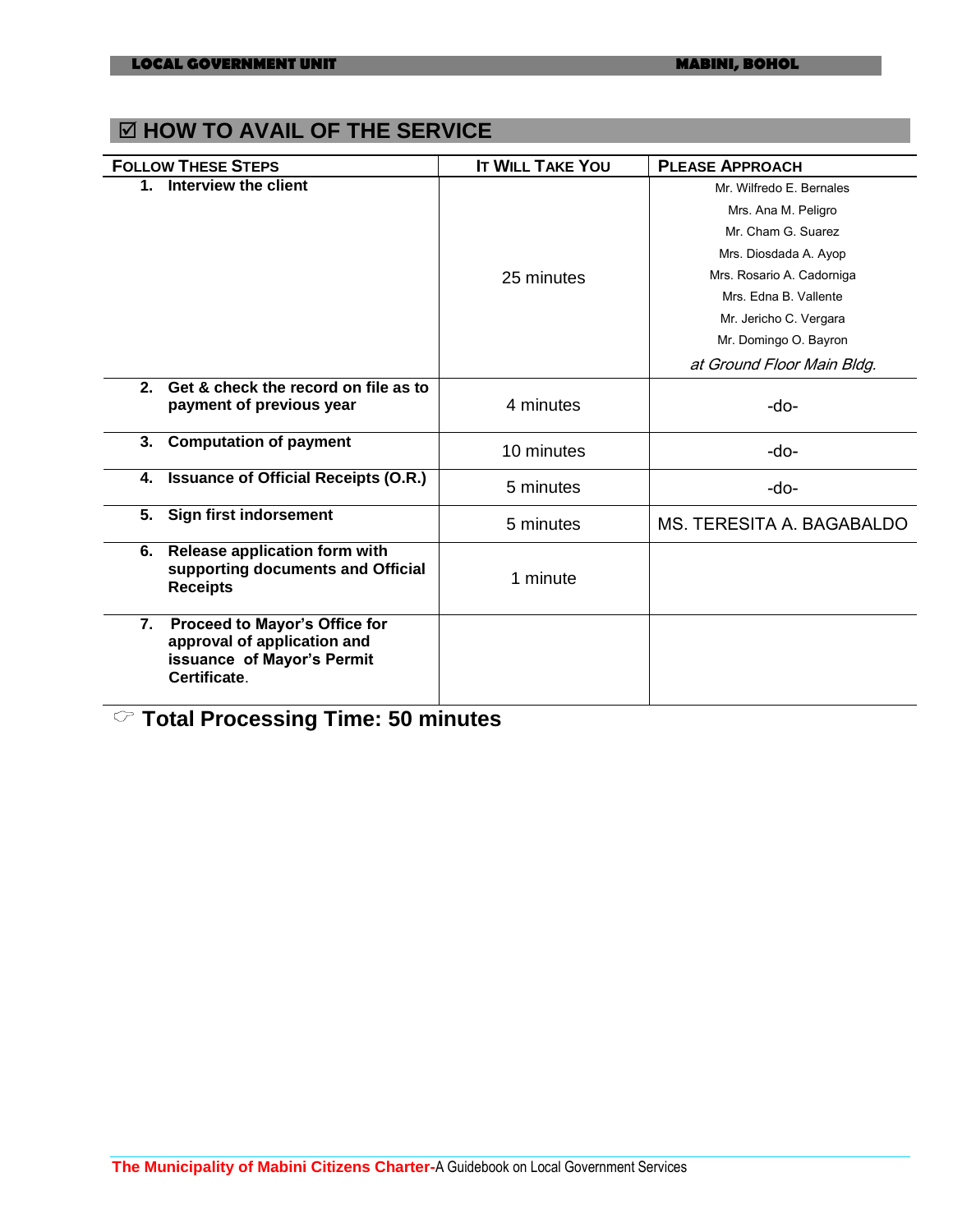### **FRONTLINE SERVICE:** *Payment of Water Bill* **AVAILABLE TIME: 8:00-12:00 A.M., 1:00-5:00 P.M. ABOUT THE SERVICE**

Receive payment and issue Official Receipt to clients paying water bill.

#### **FEES**

*Based on Computation*

#### **DOCUMENTARY REQUIREMENTS**

- Water Bill
- Previous Official Receipt (O.R.) **HOW TO AVAIL OF THE SERVICE**

| <b>FOLLOW THESE STEPS</b>                                               | <b>IT WILL TAKE YOU</b> | <b>PLEASE APPROACH</b>     |
|-------------------------------------------------------------------------|-------------------------|----------------------------|
| 1. Interview the client                                                 |                         | Mr. Wilfredo E. Bernales   |
|                                                                         |                         | Mrs. Ana M. Peligro        |
|                                                                         |                         | Mr. Cham G. Suarez         |
|                                                                         |                         | Mrs. Diosdada A. Ayop      |
|                                                                         |                         | Mrs. Rosario A. CAdorniga  |
|                                                                         | 5 minutes               | Mrs. Edna B. Vallente      |
|                                                                         |                         | Mr. Jericho C. Vergara     |
|                                                                         |                         | Mr. Domingo O. Bayron      |
|                                                                         |                         | Mr. Paulino A. Ayag Jr.    |
|                                                                         |                         | at Ground Floor Main Bldg. |
| 2. Get & check the record on file<br>as to payment of previous<br>month | 3 minutes               | -do-                       |
| <b>Computation of payment of</b><br>3.<br>water consumption             | 8 minutes               | -do-                       |
| <b>Issuance of Official Receipts</b><br>4.<br>(O.R.)                    | 2 minutes               | -do-                       |
| <b>Release of Official Receipts</b><br>5.<br>(O.R.)                     | 1 minutes               | -do-                       |

#### **Total Processing Time: 19 minutes**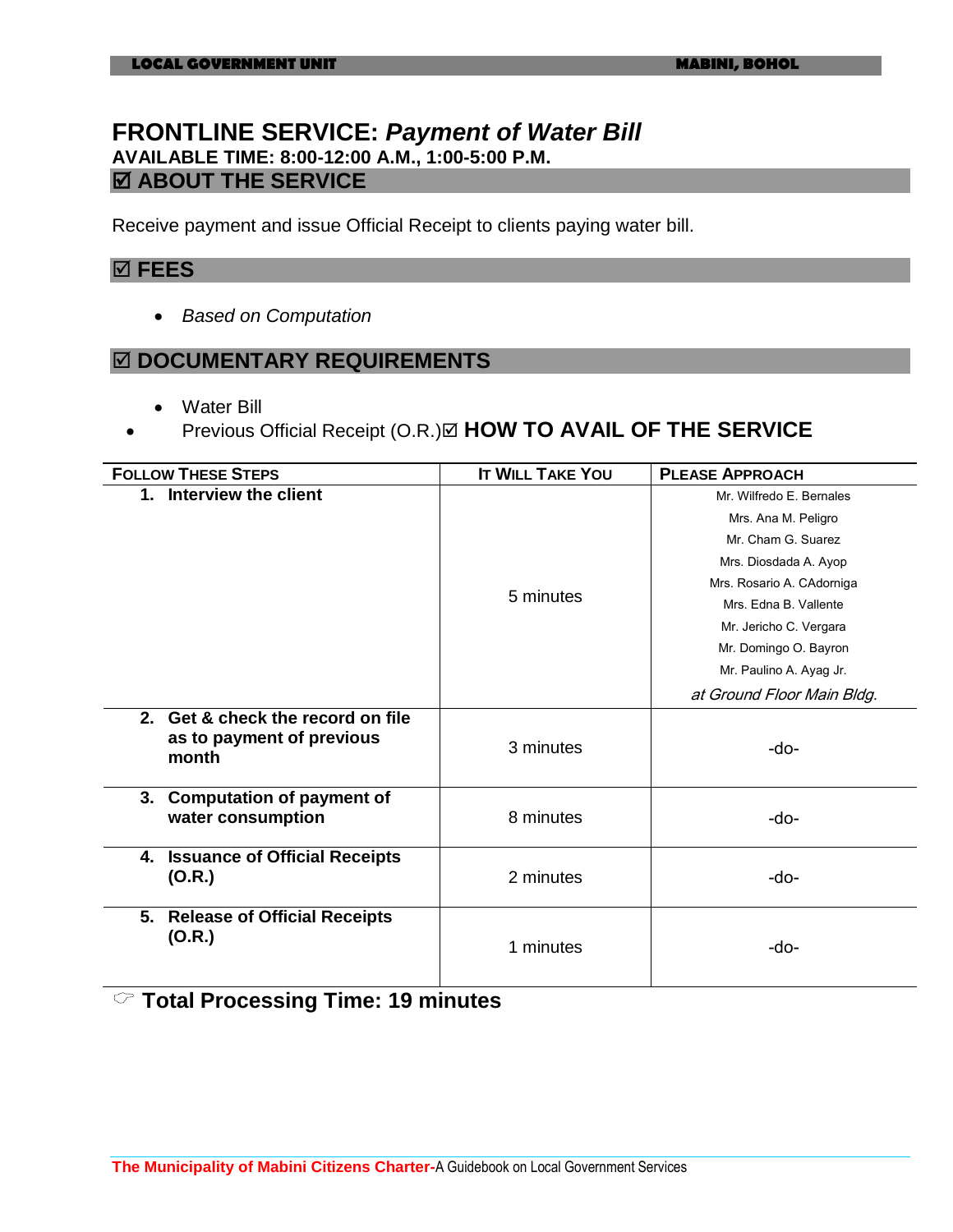## **FRONTLINE SERVICE:** *Issuance of Checks for payment of obligations*

# **AVAILABLE TIME: 8:00-12:00 A.M., 1:00-5:00 P.M.**

### **ABOUT THE SERVICE**

Issue and release checks to clients and payment of other official obligations and remittances.

#### **FEES**

• None

### **DOCUMENTARY REQUIREMENTS**

• Approved Disbursement Voucher(s)

### **HOW TO AVAIL OF THE SERVICE**

| <b>FOLLOW THESE STEPS</b>                                                         | <b>IT WILL TAKE YOU</b> | <b>PLEASE APPROACH</b>                            |
|-----------------------------------------------------------------------------------|-------------------------|---------------------------------------------------|
| 1. Receive approved<br><b>Disbursement Voucher</b>                                | 5 minutes               | MRS. ANA M. PELIGRO<br>at Ground Floor Main Bldg. |
| 2. Record in the Log book                                                         | 5 minutes               | -do-                                              |
| 3. Issuance of Check                                                              | 30 minutes              | MS. TERESITA A. BAGABALDO                         |
| 4. Printing/Typing of Check and<br><b>Accountant's Advice</b>                     | 30 minutes              | MRS. ROSARIO A. CADORNIGA                         |
|                                                                                   |                         | MRS. DIOSDADA U. AYOP                             |
| 5. Proceed to Accounting Office<br>for signature of Accountant's<br><b>Advice</b> | 15 minutes              | -do-                                              |
| 6. Proceed to Mayor's Office for<br>signature of checks                           | 10 minutes              | -do-                                              |
| 7. Signing and Segregation of<br>check                                            | 15 minutes              | MS. TERESITA A. BAGABALDO                         |
| 8. Release of check                                                               |                         | MRS. ROSARIO A. CADORNIGA                         |
|                                                                                   | 5 minutes               | MRS. DIOSDADA U. AYOP                             |

**Total Processing Time: 1 hour and 55 minutes**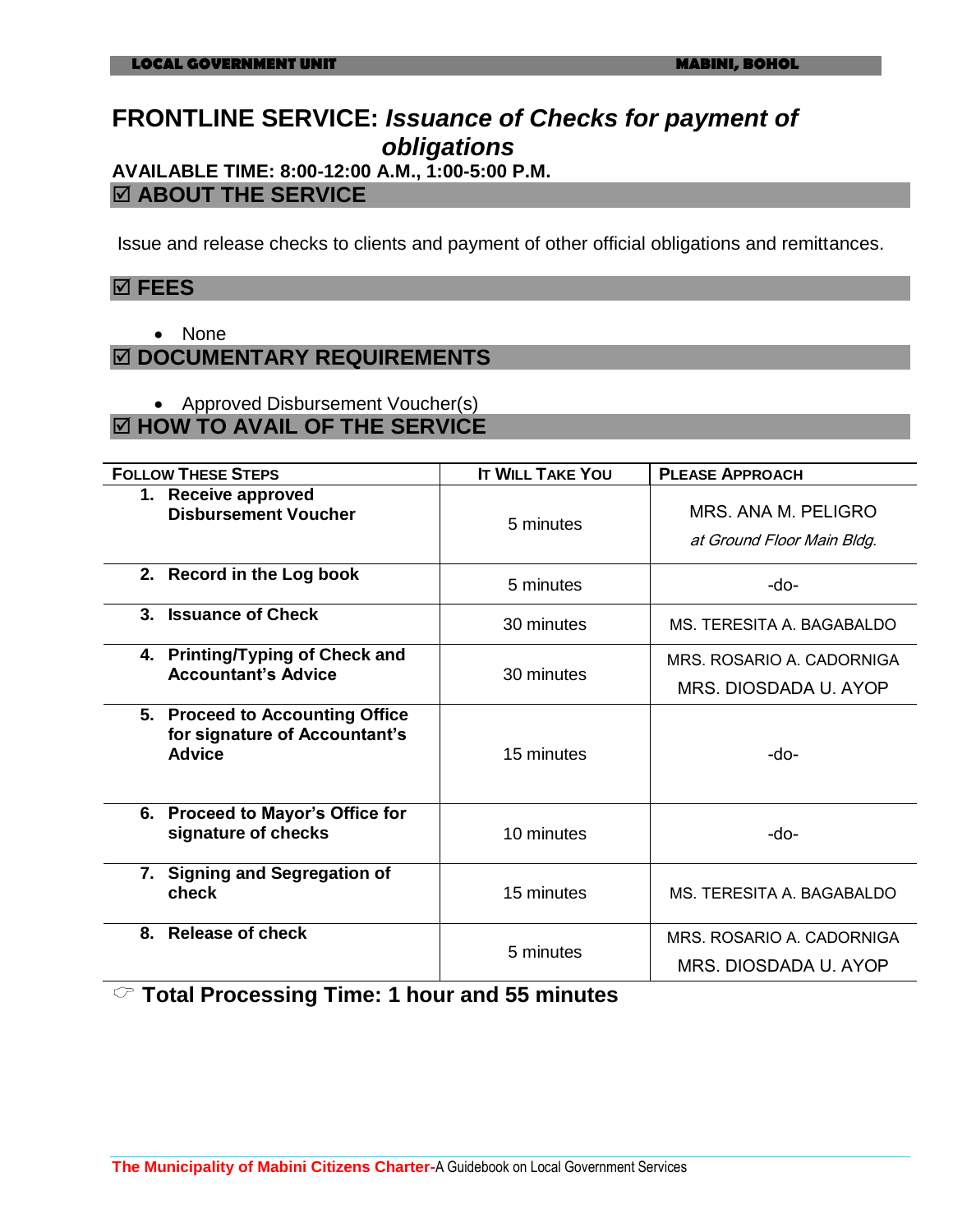# **INTEGRATED HEALTH SERVICES**

# **FRONTLINE SERVICE:** *Outpatient consultation services*

#### **ABOUT THE SERVICE**

THE PURPOSE of this service is to diagnose and treat illnesses and give appropriate medical services. Patients with illnesses needing medical services in a hospital or by a medical specialist are given appropriate referral.

#### **HOW TO AVAIL OF THE SERVICE**

| <b>FOLLOW THESE STEPS</b>                                                                                                            | <b>IT WILL TAKE YOU</b> | <b>PLEASE APPROACH</b>                                                   |
|--------------------------------------------------------------------------------------------------------------------------------------|-------------------------|--------------------------------------------------------------------------|
| 1. Patient gets priority number                                                                                                      | 3 minutes               | <b>CLERICAL AIDE</b><br><b>BARANGAY HEALTH WORKER-ON-</b><br><b>DUTY</b> |
| 2. Filling up/Retrieval of<br><b>Individual Treatment Record</b><br>Clerk or Barangay Health                                         | 5 minutes               | <b>CLERICAL AIDE</b>                                                     |
| Worker(BHW) gets the Individual<br>Treatment Record Form (ITR) of old<br>patient or fill-up new form for new<br>patient              |                         | BARANGAY HEALTH WORKER-ON-<br><b>DUTY</b>                                |
| 3. Assessment of Patient                                                                                                             |                         |                                                                          |
| Rural Health Midwife(RHM) takes<br>brief clinical history of patient and gets<br>the vital signs                                     | 5 minutes               | MRS. HERMILA FELECIO<br>(RHM)                                            |
| 4. Examination of Patient                                                                                                            |                         |                                                                          |
| Municipal Health Officer does the<br>following:                                                                                      |                         |                                                                          |
| <b>Examines patient</b><br>а.<br>Prescribes appropriate medicine<br>b.<br>and gives medical advice<br>c. Gives laboratory request if | 10-15 minutes           | DR. MARIA RHODA Z. BAUTISTA<br>(MHO)                                     |
| laboratory examination is<br>needed.                                                                                                 |                         |                                                                          |
| d. Fills up referral form if hospital<br>admission is warranted or referral<br>to a medical specialist is needed                     |                         |                                                                          |
| 5. Dispensing of Medicines                                                                                                           |                         |                                                                          |
| Public Health Nurse(PHN) dispense<br>prescribe medicines                                                                             | 5 minutes               | MRS. MA. BELEN TEVES, RN<br>(PHN)                                        |

**Total Processing Time: 28- 33 minutes**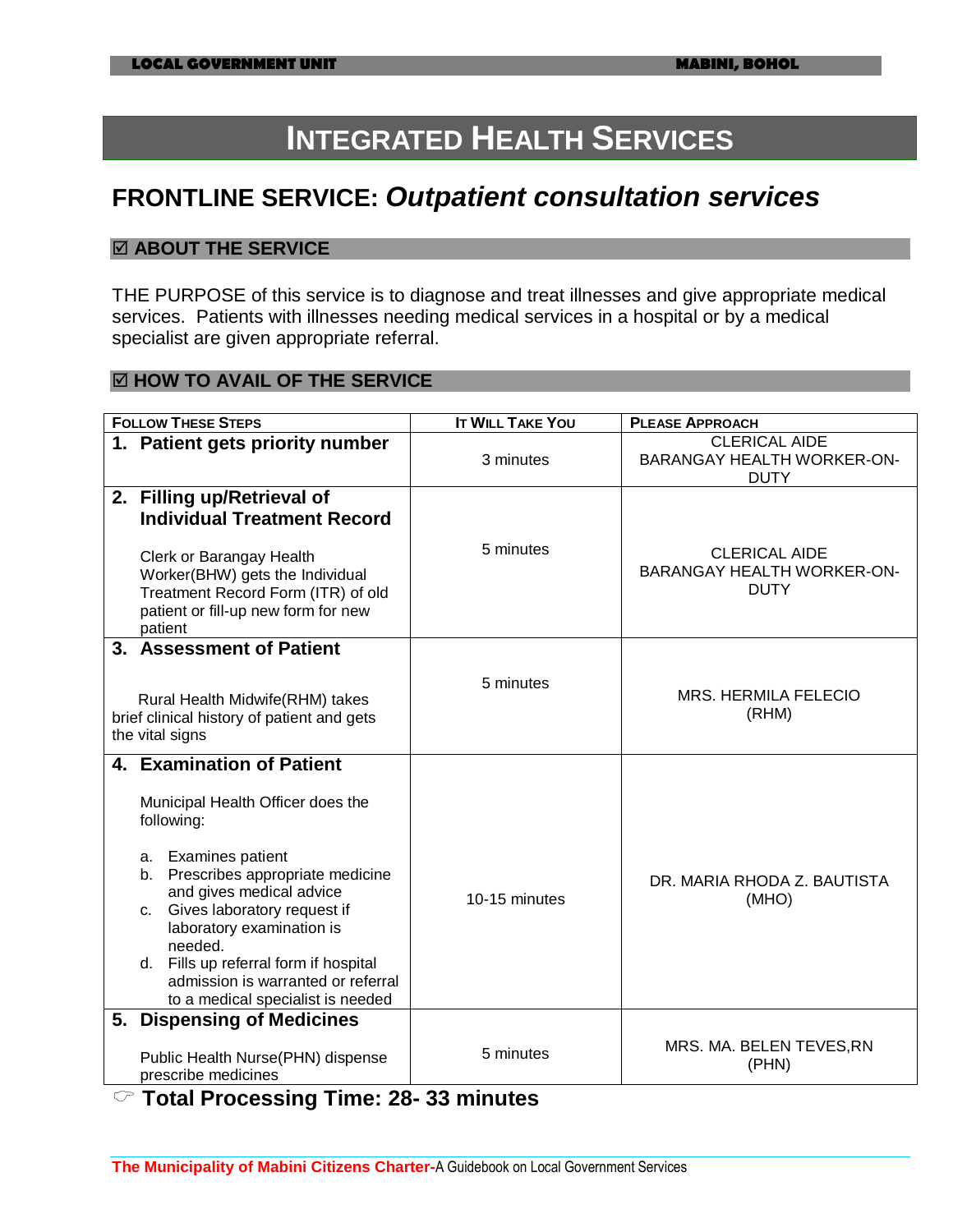# **FRONTLINE SERVICE:** *Immunization services*

#### **ABOUT THE SERVICE**

THE PURPOSE of this service is to immunize children 0 to 11 months old with vaccines againts non-pulmonary tuberculosis, diphtheria, pertussis, tetanus, polio, hepatitis B and measles.

This service is provided free-of-charge.

#### **HOW TO AVAIL OF THE SERVICE**

| <b>FOLLOW THESE STEPS</b>                                                                                                                                                                             | <b>IT WILL TAKE YOU</b> | <b>PLEASE APPROACH</b>               |
|-------------------------------------------------------------------------------------------------------------------------------------------------------------------------------------------------------|-------------------------|--------------------------------------|
| 1. Registration<br>Rural Health Midwife (RHM) gets the<br>Underfive Card or Mother and Child<br>Book of the child and interview the                                                                   | 5 minutes               | <b>MRS. HERMILA FELECIO</b><br>(RHM) |
| mother of the child.<br>2. Checking of the Target                                                                                                                                                     |                         |                                      |
| <b>Client List</b>                                                                                                                                                                                    | 5 minutes               |                                      |
| The Rural Health Midwife looks at the<br>Target Client List(TCL) to check for<br>the immunization schedule of the<br>child for old client. She register the<br>child to the TCL if the client is new. |                         | -do-                                 |
| 3. Immunization                                                                                                                                                                                       |                         |                                      |
| Midwife gives immunization.                                                                                                                                                                           | 10 minutes              | -do-                                 |
| 4. Post-Immunization<br><b>Instructions</b>                                                                                                                                                           | 5 minutes               |                                      |
| Midwife gives mother of the child<br>post-immunization instructions and<br>informs her about the schedule for<br>the next round of immunization.                                                      |                         | -do-                                 |

### **Total Processing Time: 25 minutes**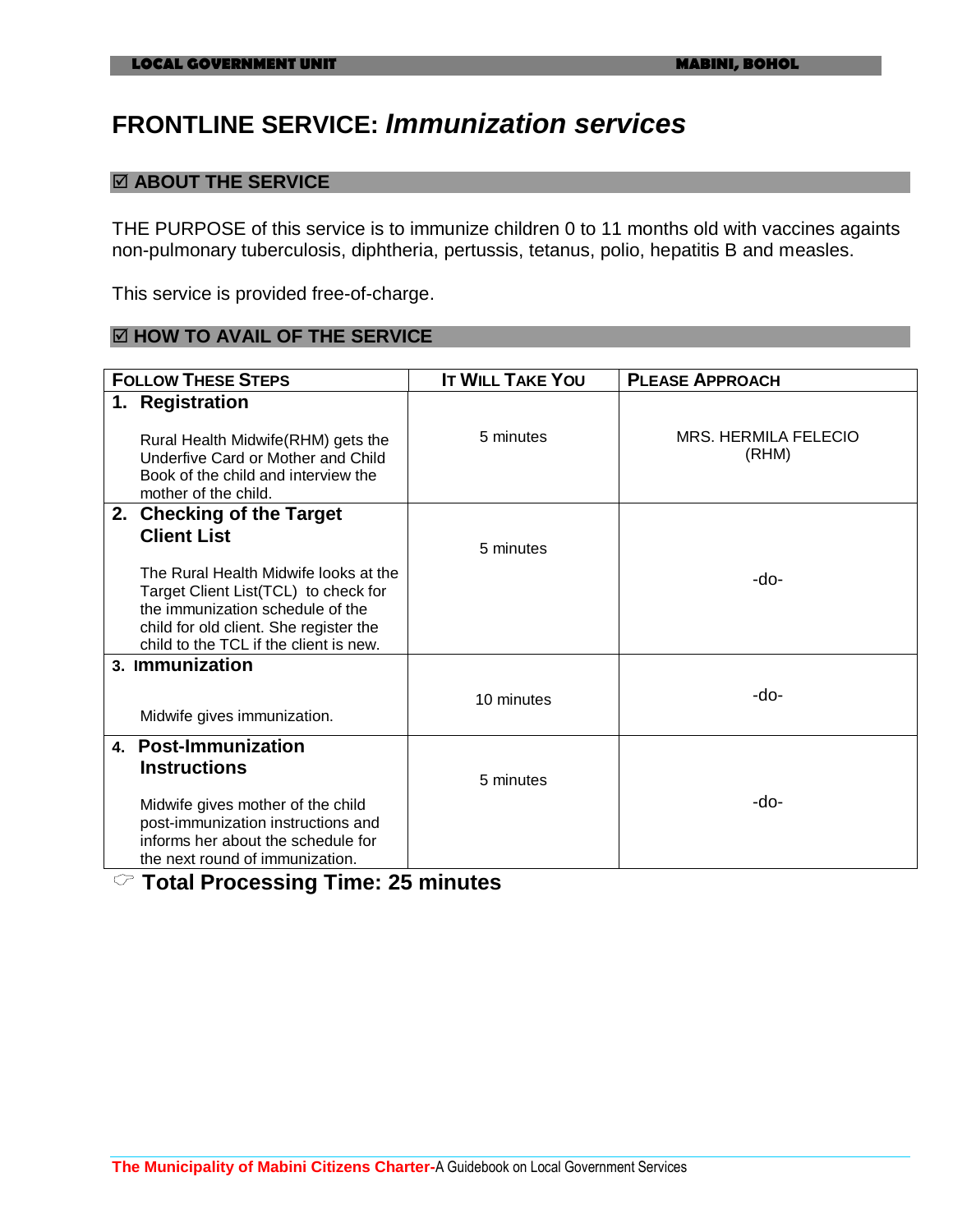# **FRONTLINE SERVICE:** *Prenatal care services*

#### **ABOUT THE SERVICE**

The PURPOSE of this service is to provide prenatal care throughout the duration of pregnancy of the mothers. This also includes immunization of the mothers with tetanus toxoid to prevent the occurrence of tetanus neonatorum in the unborn child.

#### **HOW TO AVAIL OF THE SERVICE**

| <b>FOLLOW THESE STEPS</b>                                                                                                                                                                                                                                                                                                                                                                                             | <b>IT WILL TAKE YOU</b> | <b>PLEASE APPROACH</b>               |
|-----------------------------------------------------------------------------------------------------------------------------------------------------------------------------------------------------------------------------------------------------------------------------------------------------------------------------------------------------------------------------------------------------------------------|-------------------------|--------------------------------------|
| 1. Registration                                                                                                                                                                                                                                                                                                                                                                                                       |                         |                                      |
| Rural Health Midwife(RHM) gets the<br>Home-Based Maternity Record (HBMR)<br>card.                                                                                                                                                                                                                                                                                                                                     | 3 minutes               | <b>MRS. HERMILA FELECIO</b><br>(RHM) |
| 2. Checking of the Target Client<br><b>List/Retrieval of the Maternal</b><br><b>Record</b><br>Midwife looks at the Target Client List(TCL)<br>and retrieve the maternal record for old<br>clients. She register the mother to the TCL<br>if the client is new.                                                                                                                                                        | 5 minutes               | -do-                                 |
| 3. Interview of the Mother<br>Midwife asks the mother for any<br>complaints.                                                                                                                                                                                                                                                                                                                                          | 5 minutes               | -do-                                 |
| 4. Pre-Natal Examination and Health<br><b>Education</b><br>Midwife does the following:<br>Takes the vital signs<br>a.<br>Examines the pregnant mother<br>b.<br>Gives mother health instructions on<br>C.<br>proper nutrition and maternity care<br>d. Emphasizes the importance of<br>reporting to health center once danger<br>signs occur<br>e. Provides tetanus toxoid immunization<br>and gives post immunization | 10-15 minutes           | -do-                                 |
| instructions<br>Discuss the birth plan<br>f.<br>Informs mother of next follow-up<br>g.<br>Refer mother to Municipal Health<br>h.<br>Officer for any problem                                                                                                                                                                                                                                                           |                         |                                      |

### **Total Processing Time: 23-28 minutes**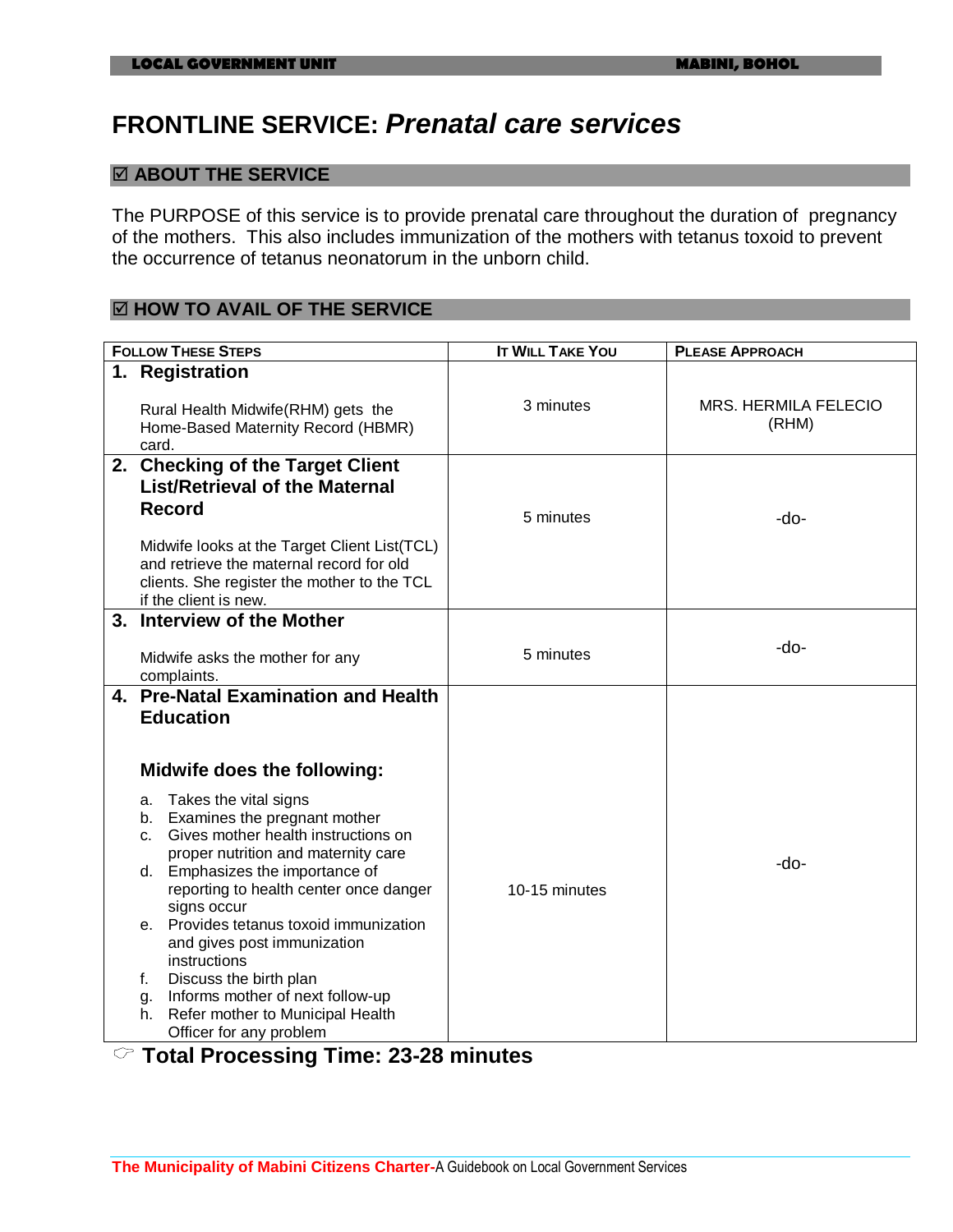#### **FRONTLINE SERVICE:** *Family planning services* **ABOUT THE SERVICE**

THE MUNICIPAL HEALTH OFFICE manages a Family Planning Program.

#### **HOW TO AVAIL OF THE SERVICE**

| <b>FOLLOW THESE STEPS</b>                                                                                                                                                                                                                                                                                               | <b>IT WILL TAKE YOU</b> | <b>PLEASE APPROACH</b>                                         |
|-------------------------------------------------------------------------------------------------------------------------------------------------------------------------------------------------------------------------------------------------------------------------------------------------------------------------|-------------------------|----------------------------------------------------------------|
| 1. Interview the Client<br>Public Health Nurse(PHN)/Rural<br>Health Midwife(RHM) interview the<br>client/couple.                                                                                                                                                                                                        | 5 minutes               | MRS. MA. BELEN TEVES<br>(PHN)<br>MRS. HERMILA FELECIO<br>(RHM) |
| 2. Checking of the Target<br><b>Client List/ Retrieval of</b><br><b>Family Planning Service</b><br><b>Record</b><br><b>Public Health Nurse/Rural Health</b><br>Midwife checks the Target Client<br>List(TCL) and retrieve the family<br>planning service record for old client.<br>She registers new client to the TCL. | 5 minutes               | -do-                                                           |
| 3. Conduct the Family<br><b>Planning lecture/Counseling</b><br>PHN/Midwife conducts the Family<br>Planning counseling/lecture.                                                                                                                                                                                          | 10 minutes              | -do-                                                           |
| 4. Examination of the Client<br>PHN/Midwife takes the vital signs and<br>examines the client.                                                                                                                                                                                                                           | 5 minutes               | -do-                                                           |
| 5. Provision of Family<br><b>Planning Commodities</b><br>PHN/Midwife gives the Oral<br>Contraceptive Pills(OCP)<br>or administer Deoxy-<br>medroxyprogesterone<br>Acetate(DMPA)<br>injection                                                                                                                            | 5 minutes               | -do-                                                           |
| 6. Advise/ Referral of Client<br>PHN/Midwife gives advise<br>on next follow-up.<br>Gives referral to other<br>Institution for client who<br>wishes to underwent Intra-Uterine<br>Device(IUD) Insertion, Bilateral Tubal<br>Ligation(BTL) or Non-scalpel<br>Vasectomy(NSV)                                               | 5 minutes               | -do-                                                           |

**Total Processing Time: 35 minutes**

**The Municipality of Mabini Citizens Charter-**A Guidebook on Local Government Services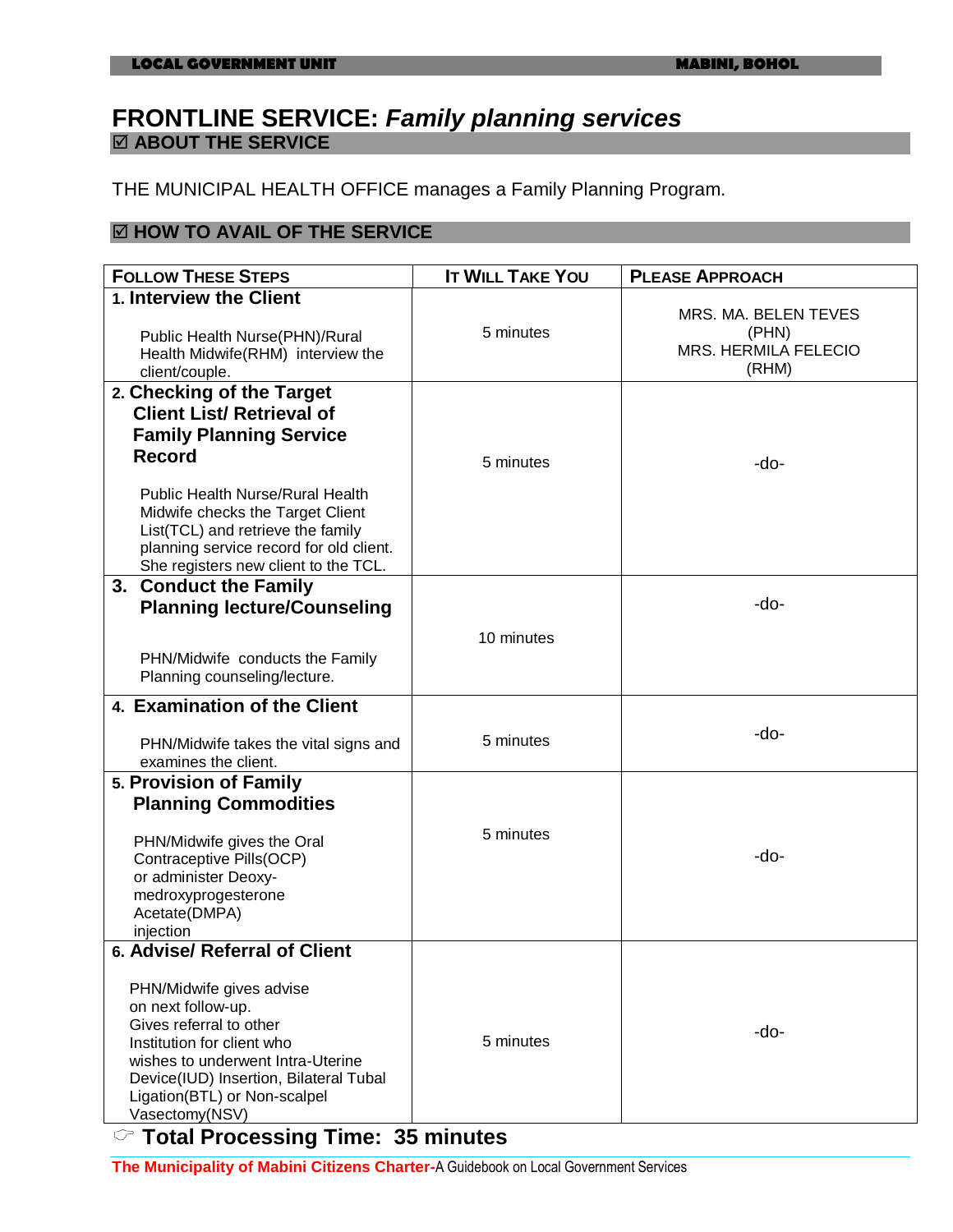# **FRONTLINE SERVICE:** *Dental services*

#### **ABOUT THE SERVICE**

This service is available to pre-school and school-age children, pregnant mothers and other adults to prevent and treat dental diseases.

Tooth extraction and oral prophylaxis services are available only on Fridays.

#### **FEES**

- Tooth Extraction Php 50.00
- Oral prophylaxis Php 50.00

#### **HOW TO AVAIL OF THE SERVICE**

|                | <b>FOLLOW THESE STEPS</b>                                                                                                                                                                                                                             | <b>IT WILL TAKE YOU</b> | <b>PLEASE APPROACH</b>                     |
|----------------|-------------------------------------------------------------------------------------------------------------------------------------------------------------------------------------------------------------------------------------------------------|-------------------------|--------------------------------------------|
| 1.             | Get priority number                                                                                                                                                                                                                                   | 3 minutes               | <b>CLERICAL AIDE</b>                       |
|                | 2. Fills up Individual Dental Record for<br>new patient/Retrieval of Dental Record<br>for old Patients                                                                                                                                                | 5 minutes               | <b>MRS. JUVY MACADINI</b><br>(Dental Aide) |
| 3 <sub>1</sub> | <b>Initial assessment of Patient</b><br>Midwife takes the vital signs of patients<br>specifically BP for adult patients                                                                                                                               | 5 minutes               | MRS. HERMILA FELECIO<br>(RHM)              |
| 4.             | <b>Tooth Examination</b><br>Dentist performs:<br>Tooth examination<br>a.<br>Tooth extraction or oral prophylaxis (if<br>b.<br>needed)<br>Post-extraction instructions about oral<br>C <sub>1</sub><br>health<br>Prescribes medicine, if needed.<br>d. | 15-20 minutes           | DR. EMMA D. TUTOR<br>(Dentist)             |

**Total Processing Time: 28-33 minutes**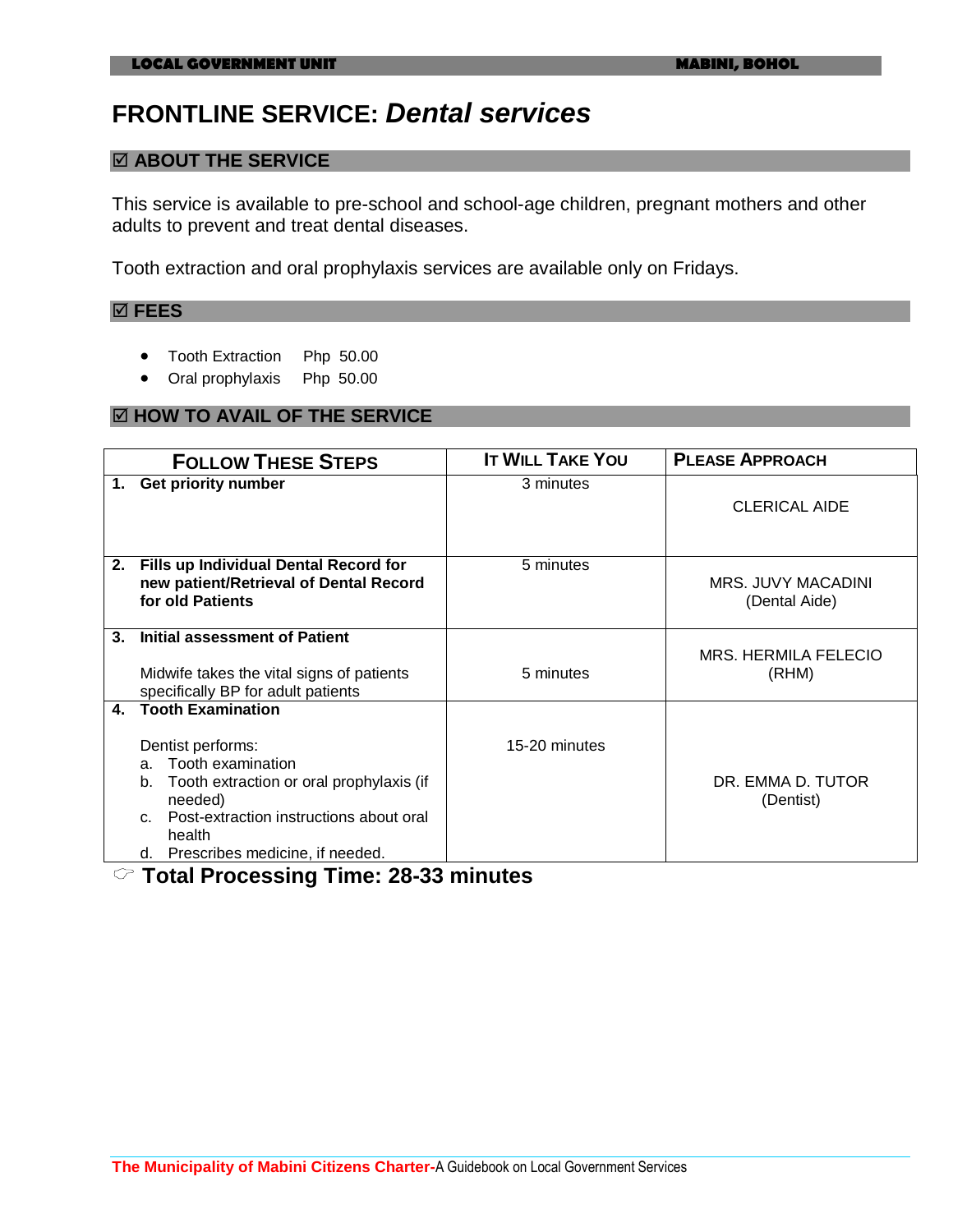### **FRONTLINE SERVICE:** *Securing a medical certificate* **ABOUT THE SERVICE**

The purpose of this service is to provide medical certificates to clients applying for a driver's license and for employment, to students enrolling for the school year and to other clients with other purposes.

#### **FEES**

• P10.00 **<b>Ø REQUIREMENT(S)** 

For Applicants for a Driver's License*:*

- Results of Drug Test
- Certification Fee

For Employment:

- Results of Blood Test (CBC)
- Results of Chest X-ray
- Results of Urinalysis
- Results of Drug Test
- Certification Fee

For Medical Certificate for Students and for other purposes:

Certification Fee

#### **HOW TO AVAIL OF THE SERVICE**

|                | <b>Follow These Steps</b>                                                                                                                                                                                  | It Will Take You | <b>Please Approach</b>                                |
|----------------|------------------------------------------------------------------------------------------------------------------------------------------------------------------------------------------------------------|------------------|-------------------------------------------------------|
| 1.             | Interview patient<br>Personnel interview client for the purpose<br>of medical certificate and instruct client to<br>pay required certification fee and present<br>Official Receipt.                        | 10 minutes       | <b>CLERICAL AIDE</b><br>MRS. HERMILA FELECIO<br>(RHM) |
|                | Initial Assessment of Client<br>Midwife takes vital signs of client.                                                                                                                                       | 5 minutes        | MRS. HERMILA FELECIO<br>(RHM)                         |
| 3 <sub>z</sub> | <b>Issuance of Certificate</b><br>Physician on duty assesses and examines<br>the client before signing the certificate<br>form.<br>Municipal Health Officer give the medical<br>certificate to the client. | 10 minutes       | DR. IVY A. PADERNAL<br>(MHO)                          |

#### **Total Processing Time: 25 minutes**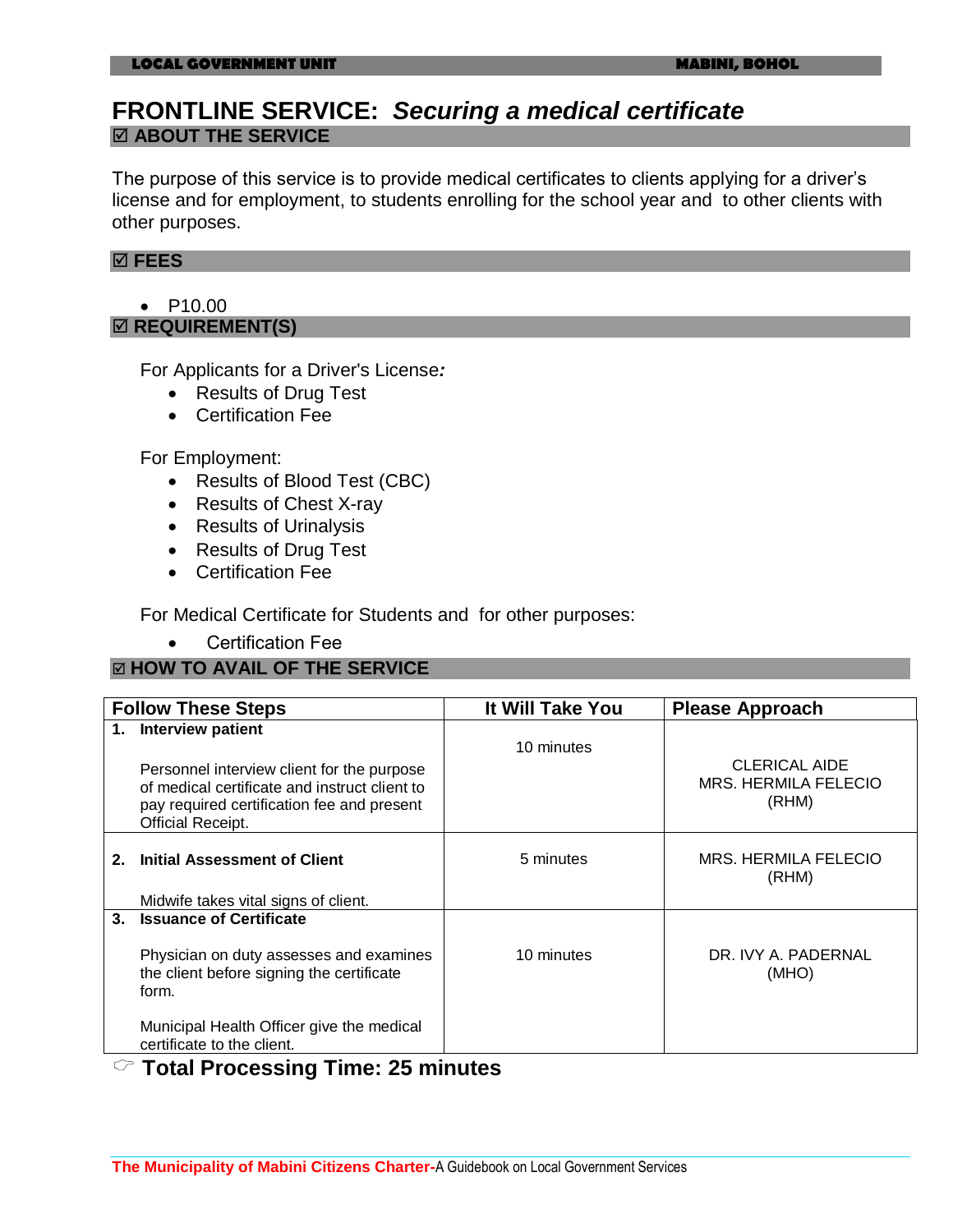### **FRONTLINE SERVICE:** *Securing a Sanitary Permit and Health Card*

#### **ABOUT THE SERVICE**

THE MUNICIPAL HEALTH Office issues a Sanitary Permit to operate in all business establishments after the actual inspection.

Health cards are issued to operators and employees after physical examination.

#### **FEES**

- Health Certificate Fee P 10.00
- Sanitary Permit Fee 50.00

#### $⊓$  **REQUIREMENT(S)**

- **•** Residence Certificate
- Barangay Clearance
- Old Sanitary Permit (for old client)
- Sanitary Permit and Health Certificate Fee

#### **HOW TO AVAIL OF THE SERVICE**

| <b>Follow These Steps</b>                                                                                      | It Will Take You | <b>Please Approach</b>                                                                                          |
|----------------------------------------------------------------------------------------------------------------|------------------|-----------------------------------------------------------------------------------------------------------------|
| 1. Present Official receipt of health<br>Certificate fee and sanitary permit<br>fee to the Sanitary Inspector. | 3 minutes        | MR. LEONARDO FORTICH<br>(Provincial Sanitary Inspector)<br>MRS. MA. JOJI BERNALES<br>(Rural Sanitary Inspector) |
| 2. Assessment for completeness<br>of the requirements                                                          | 5 minutes        | -do-                                                                                                            |
| 4. Register Client and purpose of<br>issuance.                                                                 | 5 minutes        | -do-                                                                                                            |
| 5. Accomplish Health Card and<br><b>Sanitary</b><br><b>Permit Form</b>                                         | 10 minutes       | -do-                                                                                                            |
| 6. Submit accomplish forms to<br><b>Municipal</b><br>Health Officer for signature.                             | 3 minutes        | -do-                                                                                                            |
| 7. Release of Health Card and<br><b>Sanitary Permit</b>                                                        | 3 minutes        | -do-                                                                                                            |

# **Total Processing Time: 29 minutes**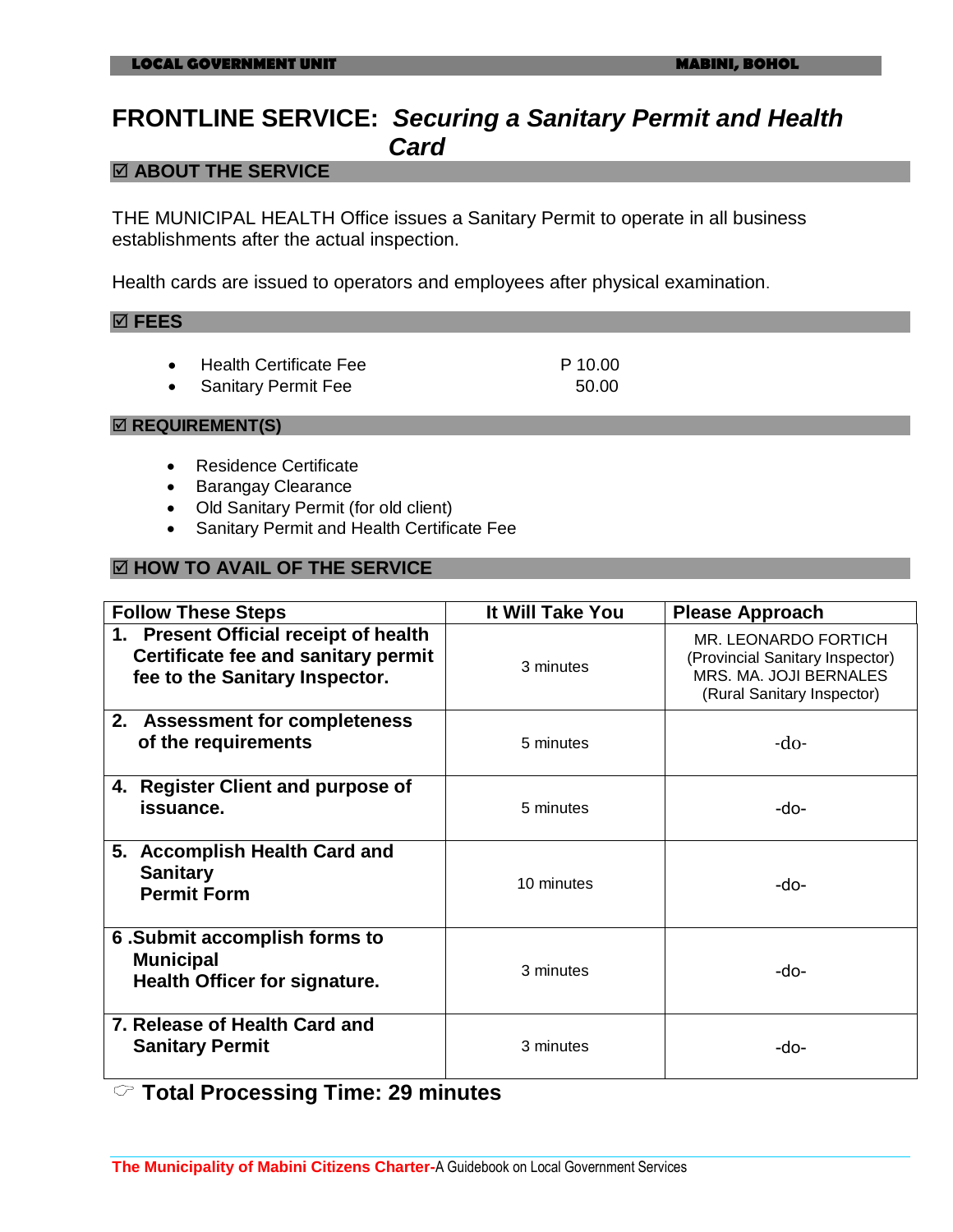# **FRONTLINE SERVICE:** *Attending pre-marriage counseling seminar*

#### **ABOUT THE SERVICE**

The PURPOSE of this service is to provide family planning lecture to couples wanting to get married. Certificate issued to the couple is a requirement in the application for a marriage license.

Pre-marriage counseling seminar is scheduled every Thursday.

#### **HOW TO AVAIL OF THE SERVICE**

| <b>FOLLOW THESE STEPS</b>                                                                                                             | <b>IT WILL TAKE YOU</b> | <b>PLEASE APPROACH</b>                                                                                      |
|---------------------------------------------------------------------------------------------------------------------------------------|-------------------------|-------------------------------------------------------------------------------------------------------------|
| 1. Registration<br>Registration prior to the seminar proper<br>is from 8:00 am to 9:30 am.                                            | 5 minutes               | <b>CLERICAL AIDE</b><br><b>MRS. HERMILA FELECIO</b><br>(RHM)<br>MRS. MA. BELEN TEVES, RN<br>(PHN)           |
| 2. Conduct of Seminar<br>Couples who will be attending the<br>seminar are gathered in the<br>Conference Room of the Health<br>Center. | 15-20 minutes           | MRS. MA. BELEN TEVES, RN<br>(PHN)<br><b>MRS. RITA EDQUILANG</b><br>(RHM)<br>MRS. GRACIANITA CORONA<br>(RHM) |
| 3. Awarding of Certificates<br>Pre-Marriage Certificates are given<br>right after the seminar.                                        | 3 minutes               | -do-                                                                                                        |

#### **Total Processing Time: 23-28 minutes**